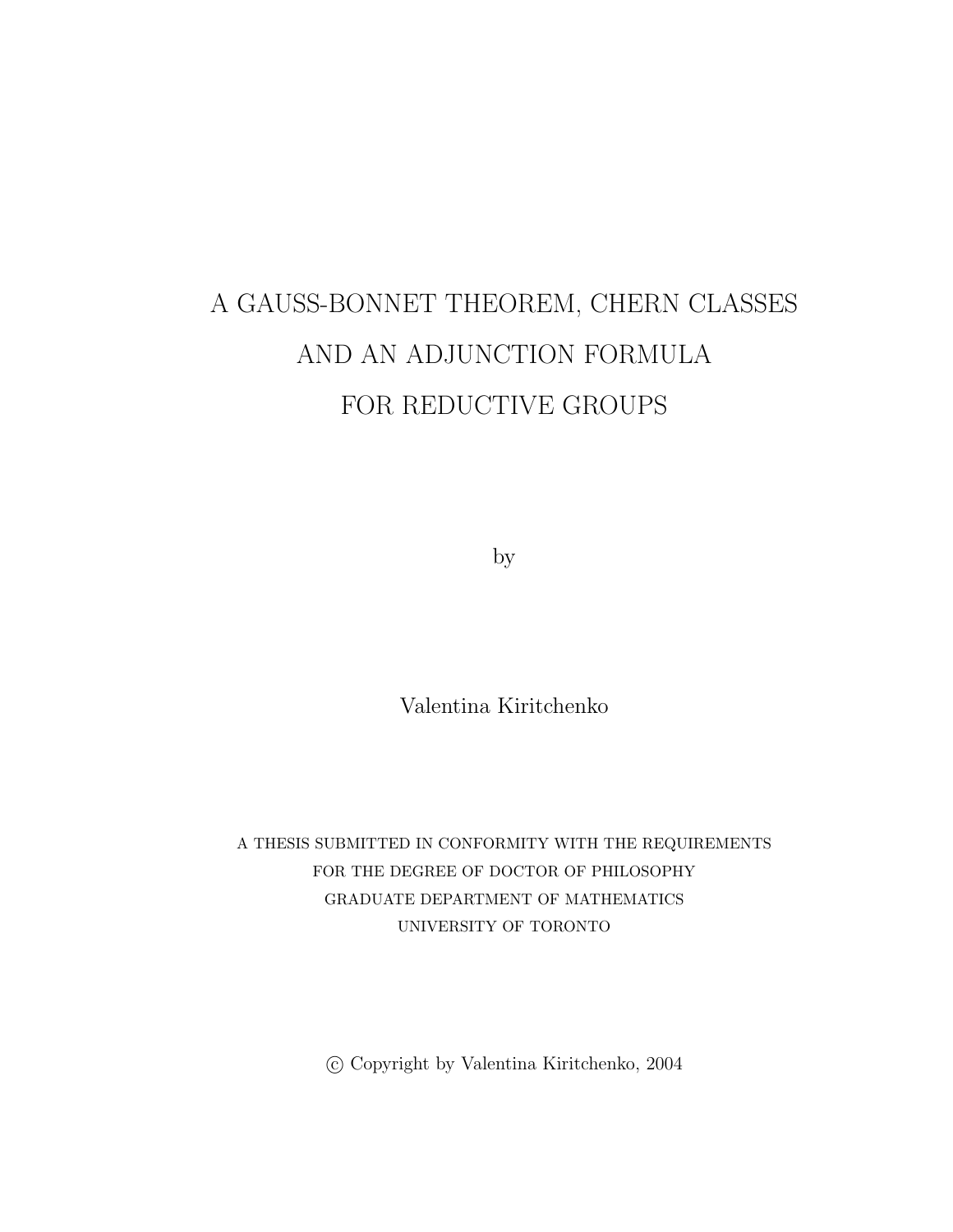A Gauss-Bonnet theorem, Chern classes and an adjunction formula for reductive groups PhD Thesis Valentina Kiritchenko Department of Mathematics University of Toronto 2004

### Abstract

My thesis is about geometry of reductive groups. The purpose is to extend some well-known geometric results that hold for the complex torus  $(\mathbb{C}^*)^n$  to the case of an arbitrary complex reductive group. The thesis consists of two parts.

The first part contains an analog of the Gauss-Bonnet theorem for constructible sheaves equivariant under the adjoint action. This theorem relates the Euler characteristic of a sheaf to the Gaussian degrees of the components of its characteristic cycle. As a corollary I get that a perverse sheaf equivariant under the adjoint action has nonnegative Euler characteristic.

In the second part, I modify one of the classical definitions of the Chern classes to construct noncompact analogs of the Chern classes for equivariant vector bundles over reductive groups. These Chern classes have the same properties as the usual Chern classes. Using the Chern classes of the tangent bundle, I obtain an adjunction formula for the Euler characteristic of hypersurfaces in arbitrary reductive groups.

The common feature of the results and constructions of my thesis is that I use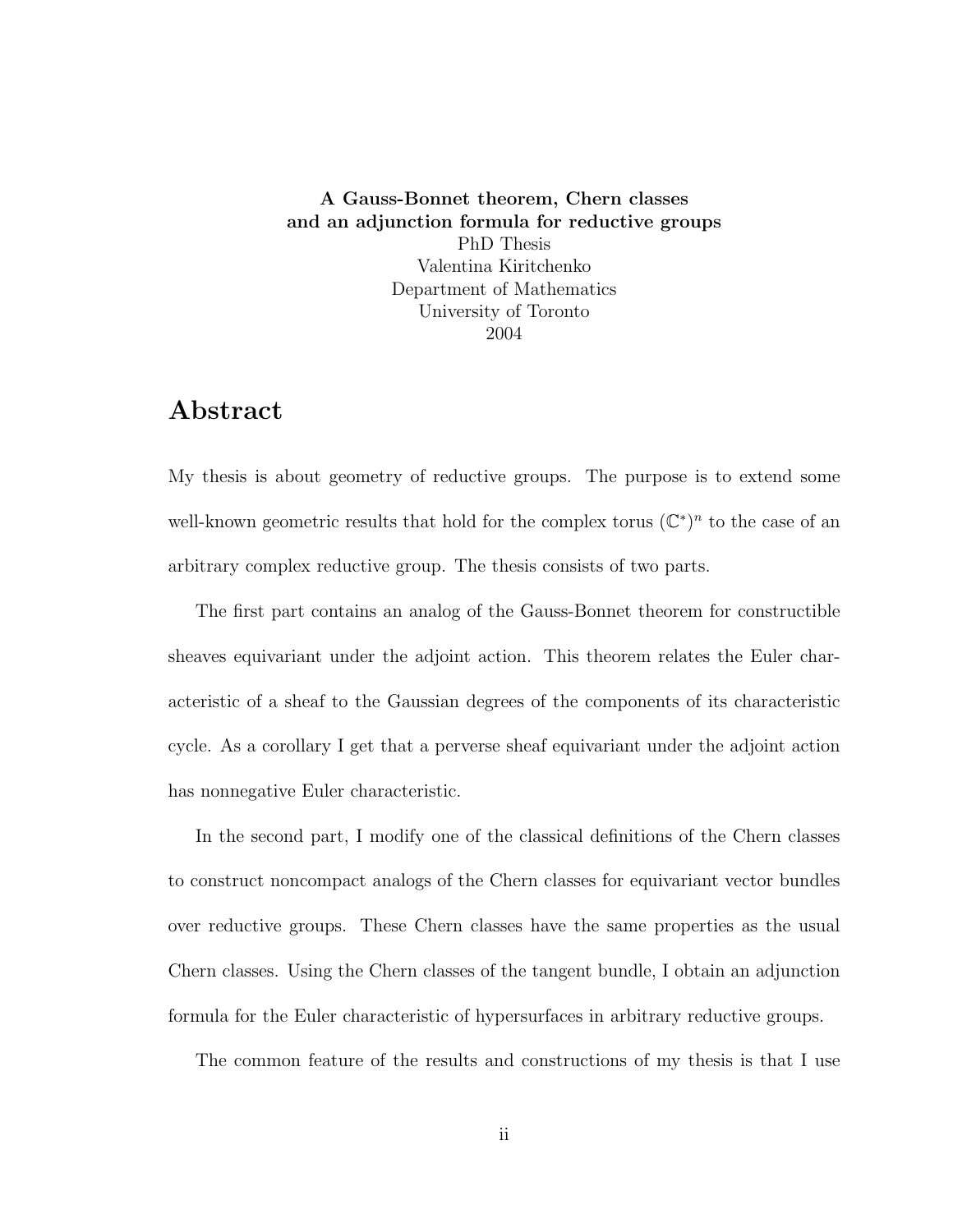a group action to extend to noncompact setting such classical results as the Gauss-Bonnet theorem and the adjunction formula.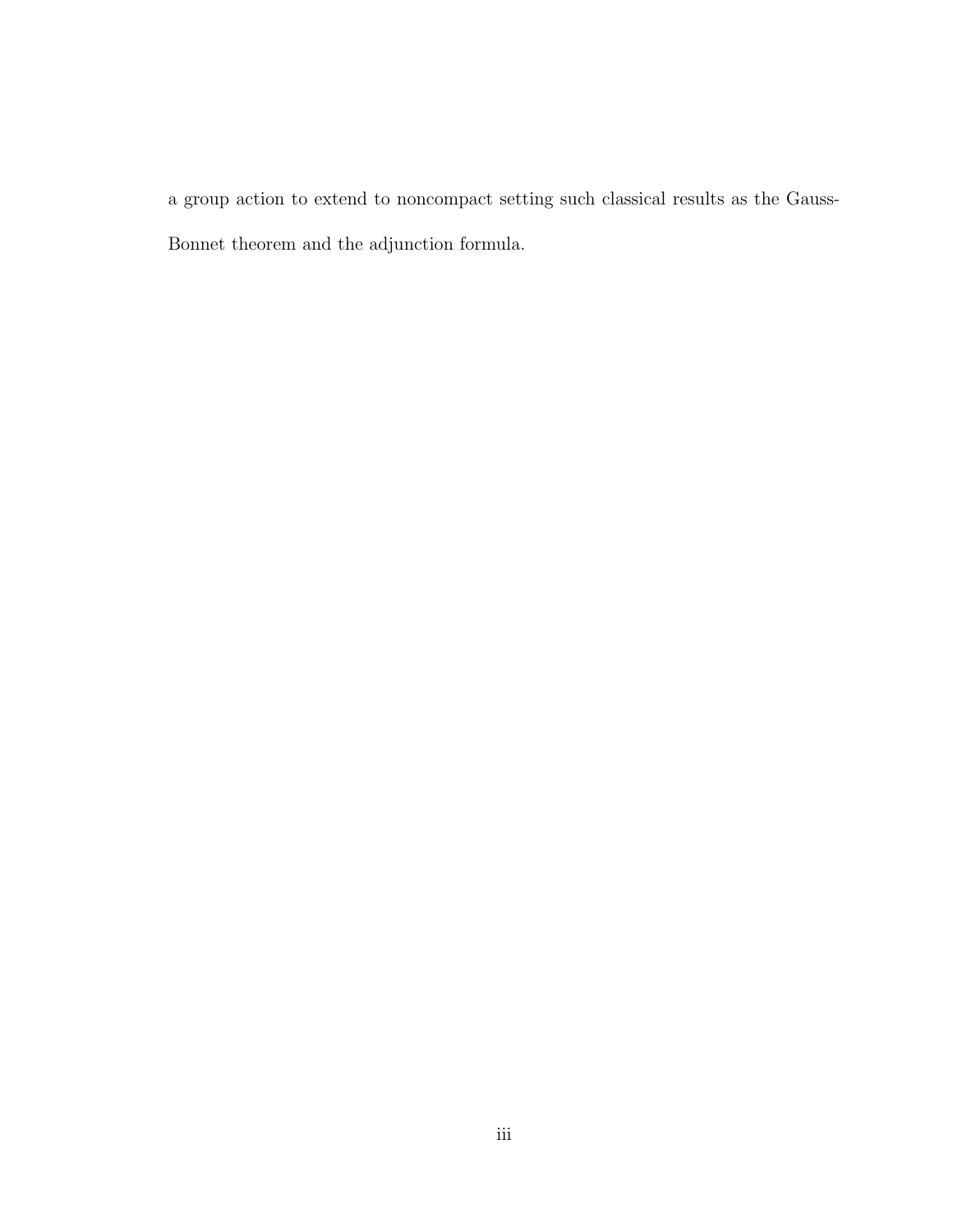# Acknowledgement

I am very grateful to my scientific advisors Askold Khovanskii and Mikhail Kapranov for many useful discussions. I am also grateful to the external examiner Alexander Braverman for reading my thesis and writing the report. I appreciate the discussions with Kiumars Kaveh on the topics of my thesis.

I would like to thank the graduate secretary Ida Bulat for her constant help and the University of Toronto for financial support during my PhD studies.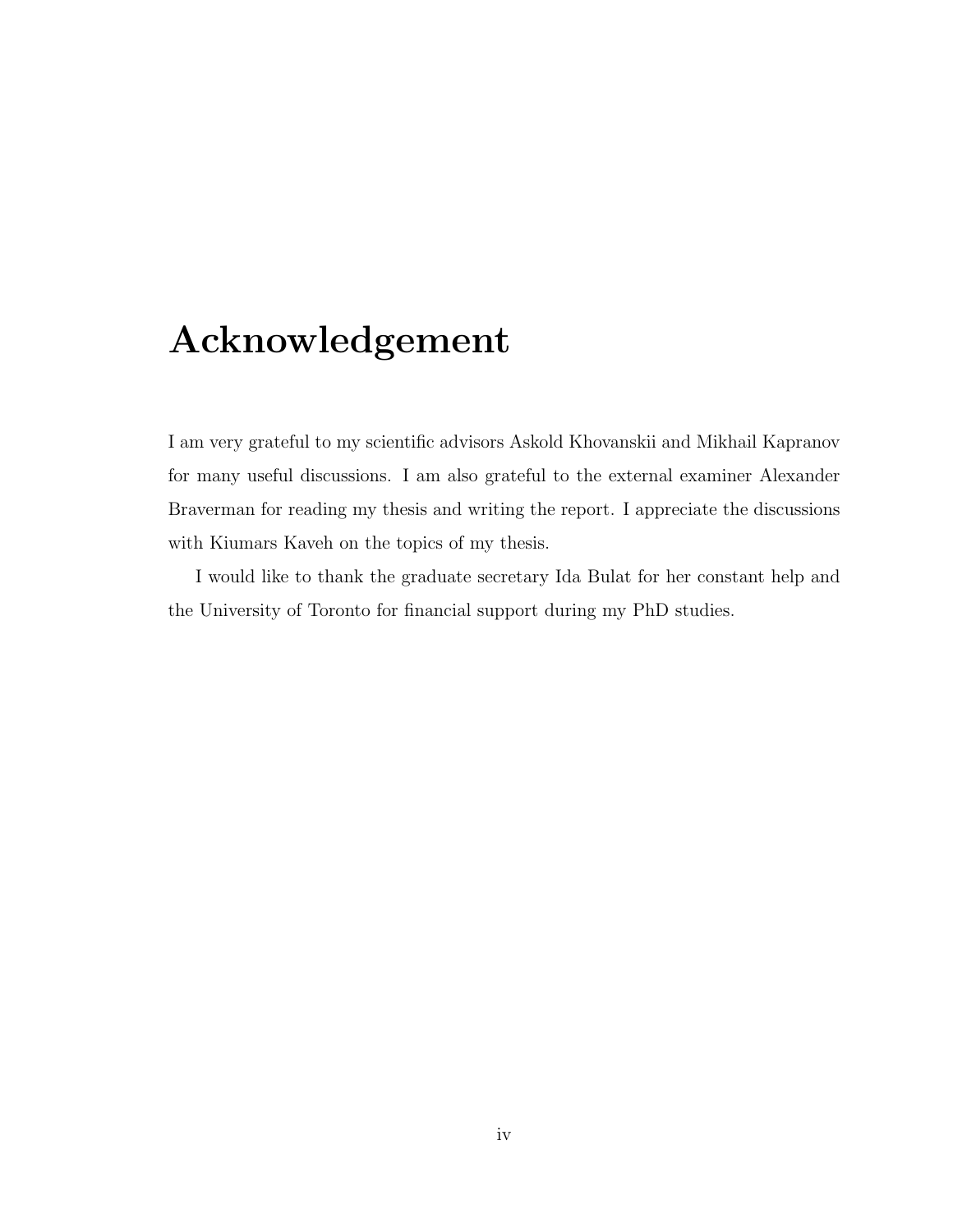# Table of Contents

| Acknowledgement |                                                               |                                                                                | iv |
|-----------------|---------------------------------------------------------------|--------------------------------------------------------------------------------|----|
| 1               |                                                               | Introduction and main results                                                  | 1  |
| $\mathbf 2$     | A Gauss-Bonnet theorem for constructible sheaves on reductive |                                                                                |    |
|                 | groups                                                        |                                                                                | 8  |
|                 | 2.1                                                           | Introduction                                                                   | 8  |
|                 | 2.2                                                           | Preliminaries                                                                  | 12 |
|                 | 2.3                                                           | Euler characteristic of invariant subvarieties                                 | 16 |
|                 | 2.4                                                           |                                                                                | 17 |
|                 | 2.5                                                           | The Euler characteristic of the complex link $\ldots \ldots \ldots \ldots$     | 20 |
|                 | 2.6                                                           | Proof of Theorem 2.1 (a Gauss-Bonnet theorem) $\ldots \ldots \ldots \ldots$    | 22 |
|                 | 2.7                                                           |                                                                                | 23 |
| 3               | Chern classes of reductive groups and an adjunction formula   |                                                                                | 25 |
|                 | 3.1                                                           |                                                                                | 25 |
|                 | 3.2                                                           | Equivariant compactifications and the ring of conditions $\ldots \ldots$       | 28 |
|                 | 3.3                                                           | Chern classes with the values in the ring of conditions $\ldots \ldots \ldots$ | 33 |
|                 | 3.4                                                           | Proof of Theorem 3.1 (an adjunction formula) $\dots \dots \dots \dots$         | 44 |
|                 | 3.5                                                           | Degree of the first and of the last Chern classes $\dots \dots \dots \dots$    | 48 |
|                 | 3.6                                                           |                                                                                | 49 |
|                 | <b>Bibliography</b><br>51                                     |                                                                                |    |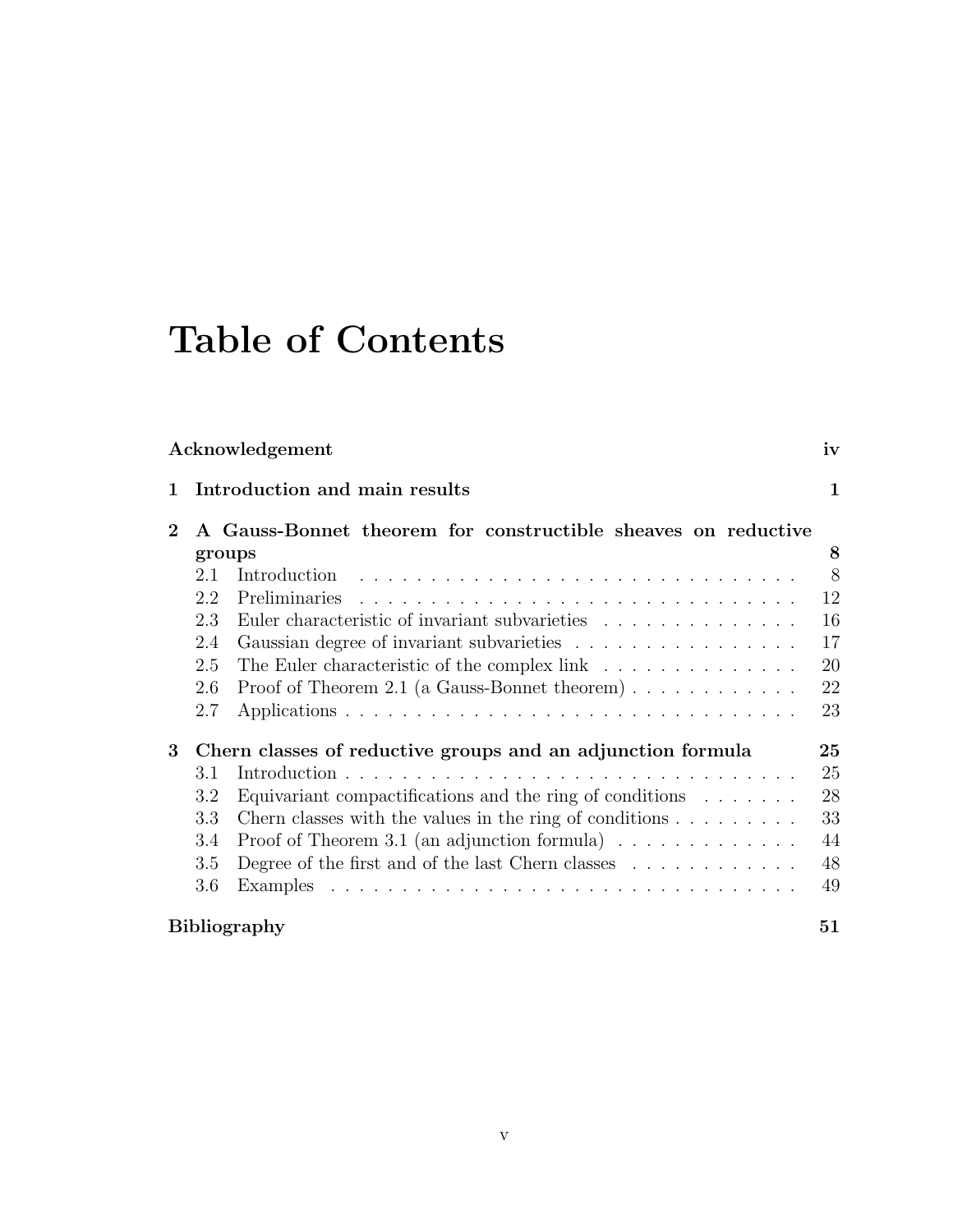# Chapter 1

# Introduction and main results

A Gauss-Bonnet theorem for reductive groups. The classical Gauss-Bonnet theorem states that the Euler characteristic of a compact oriented hypersurface in  $\mathbb{R}^n$ coincides up to a sign with the degree of its Gauss map. For arbitrary algebraic group and its possibly noncompact subvariety one can also define a Gauss map using the parallel transport given by the group multiplication. It is natural to ask if the degree of such Gauss map coincides with the Euler characteristic. J. Franecki and M. Kapranov proved that it is true for complex subvarieties of the complex torus  $(\mathbb{C}^*)^n$  and, more generally, for constructible sheaves on the torus. However, their result does not hold for arbitrary constructible sheaves on a noncommutative algebraic group. Kapranov conjectured that it is still true for constructible sheaves on reductive groups if we consider only sheaves equivariant under the adjoint action. I proved this conjecture.

The precise statement is as follows. Let G be a complex reductive group, and let F be a constructible complex of sheaves on G. For a subvariety  $X \subset G$ , denote by  $gdeg(X)$  the *Gaussian degree* of X. It is is equal to the number of zeros of a generic left-invariant differential 1-form on  $G$  restricted to  $X$ . It is easy to show that the Gaussian degree is well-defined [7, 8]. E.g. the Gaussian degree of a hypersurface is equal to the degree of its Gauss map.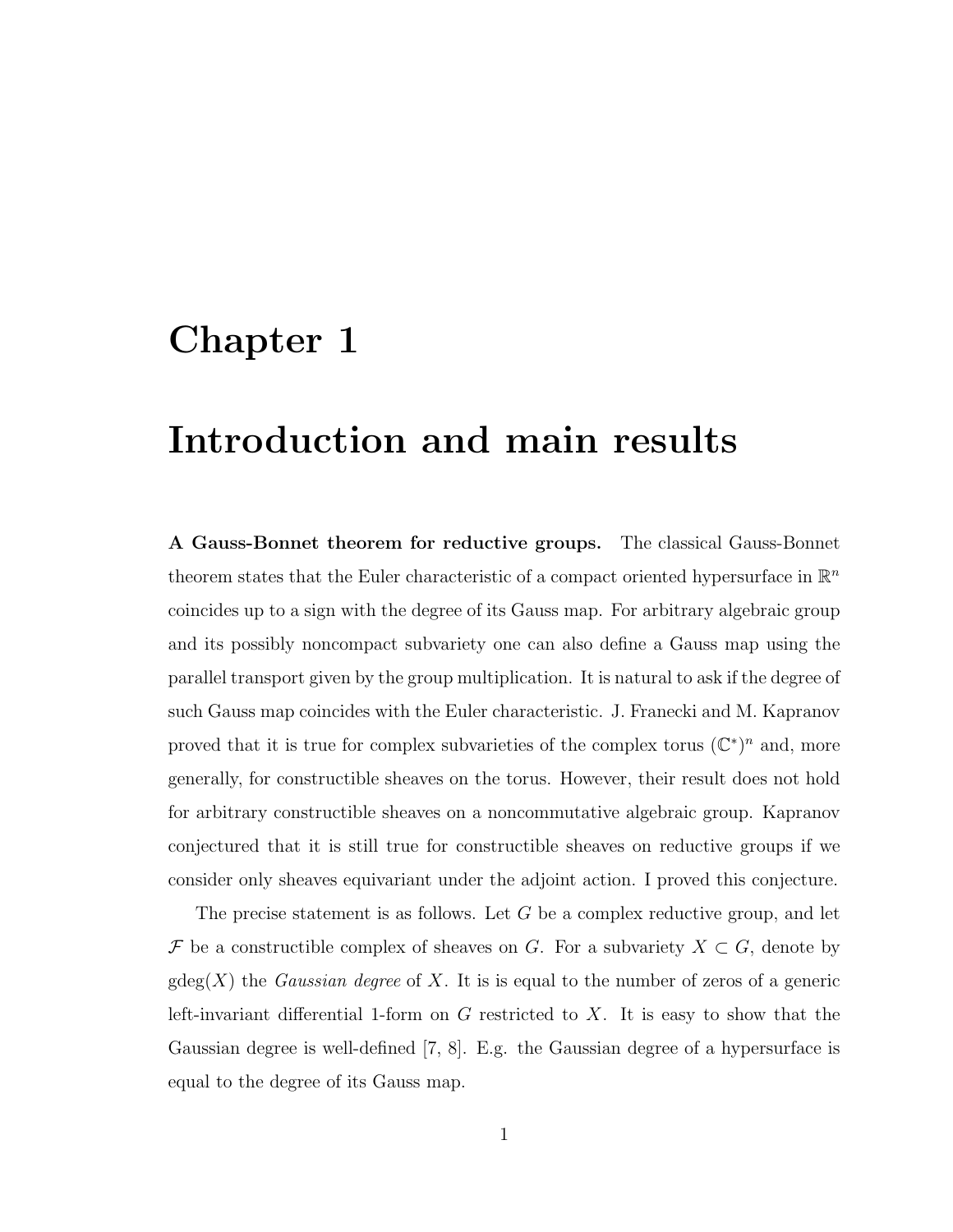**Theorem 1.1.** [26] If  $\mathcal F$  is equivariant under the adjoint action of  $G$ , then its Euler characteristic can be computed in terms of its characteristic cycle  $\sum c_{\alpha} \overline{\Gamma_{X_{\alpha}}^*G}$  by the following formula

$$
\chi(G, \mathcal{F}) = \sum c_{\alpha} \text{gdeg}(X_{\alpha}),
$$

where coefficients  $c_{\alpha}$  are the multiplicities of the characteristic cycle.

In other words, the Euler characteristic of a sheaf is equal to the intersection index of the characteristic cycle with the graph of a generic left-invariant 1-form on the group G. The Gauss map provides a definition of such intersection index in the noncompact situation. In this form, Theorem 1.1 is very similar to the well-known Kashiwara's index theorem, which holds for compact manifolds.

Theorem 1.1 relates two geometric invariants of a sheaf: the Euler characteristic and the characteristic cycle. In some cases this relation can be used to estimate one of these invariants if the other is known (see Corollary 1.3). This works especially well if the sheaf  $\mathcal F$  is perverse (see Corollary 1.2). In this case the multiplicities  $c_{\alpha}$  of the characteristic cycle are nonnegative.

Theorem 1.1 gives a tool to classify adjoint equivariant perverse sheaves with a given Euler characteristic. E.g. if the Euler characteristic is small then the characteristic cycle cannot have components with large Gaussian degrees. This gives some essential restrictions on the characteristic cycle. One of my future plans is to explore the geometry of subvarieties with a given Gaussian degree and to give a geometric description of perverse sheaves with a given Euler characteristic. I am especially interested in perverse sheaves with Euler characteristic 1. When G is a complex torus such sheaves (if irreducible) are identified with complexes of solutions of the generalized hypergeometric systems [11]. Irreducible hypersurfaces in  $(\mathbb{C}^*)^n$  of the Gaussian degree 1 are identified with discriminantal hypersurfaces of the generalized hypergeometric functions [19].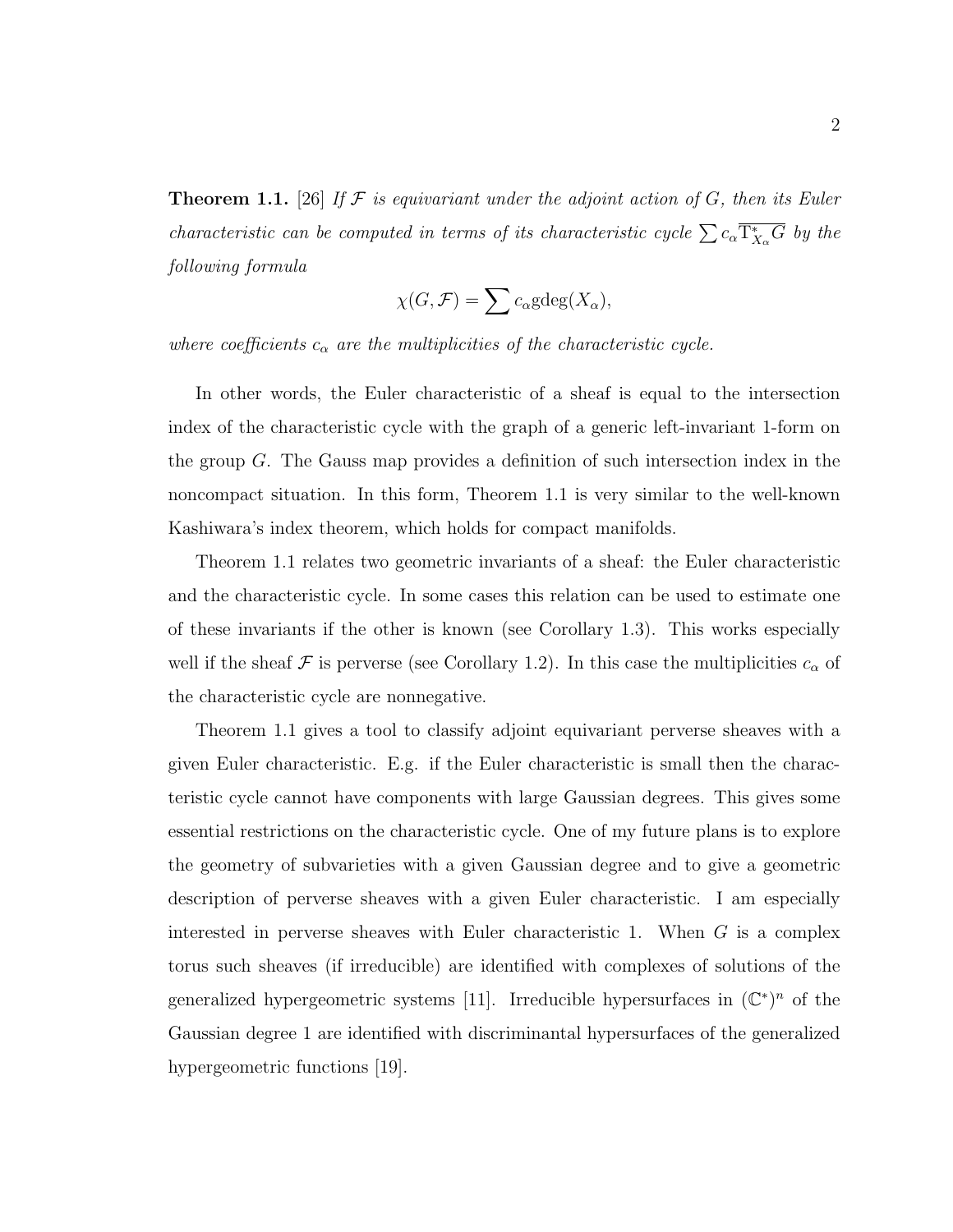Theorem 1.1 can also be used to obtain a lower estimate for the Euler characteristic of a perverse sheaf. In particular, since the Gaussian degree is always nonnegative by its definition, Theorem 1.1 immediately gives the following corollary.

**Corollary 1.2.** [26] If  $F$  is a perverse sheaf equivariant under the adjoint action, then its Euler characteristic is nonnegative.

In the case when  $G$  is a complex torus this statement was proved by  $F$ . Loeser and C. Sabbah using the theory of  $\mathcal{D}$ -modules [29]. Another proof was given by O. Gabber and F. Loeser for *l*-adic perverse sheaves [11]. In the case of an arbitrary reductive group, a result of A. Braverman implies this statement for a special class of perverse sheaves equivariant under the adjoint action [1].

The main example of a perverse sheaf is given by the shifted complex of intersection chains of a closed subvariety  $X \subset G$ . Suppose that X is invariant under the adjoint action. Then Corollary  $1.2$  implies that the Euler characteristic of  $X$ computed using the intersection cohomology has sign  $(-1)^{\dim X}$  (because of the shift).

Adjoint equivariant sheaves arising naturally in representation theory sometimes have very special characteristic cycles. E.g. this is the case for character sheaves introduced by Lusztig [32]. For character sheaves, Theorem 1.1 immediately implies that their Euler characteristic vanishes. I also proved the following generalization of this classical result.

**Corollary 1.3.** If the characteristic cycle of  $\mathcal F$  is supported on the set of nonsemisimple elements of the group  $G$ , then the Euler characteristic of  $\mathcal F$  vanishes.

Theorem 1.1 stated for a stratified subvariety  $X \subset G$  relates the Euler characteristic of  $X$  to the Euler characteristics of complex links of the strata as follows. Let  $X =$ F  $X_{\alpha}$  be a finite Whitney stratification of X. Denote by  $e_{\alpha}$  the Euler characteristic of the complex link of a stratum  $X_{\alpha}$ . This number measures the singularity of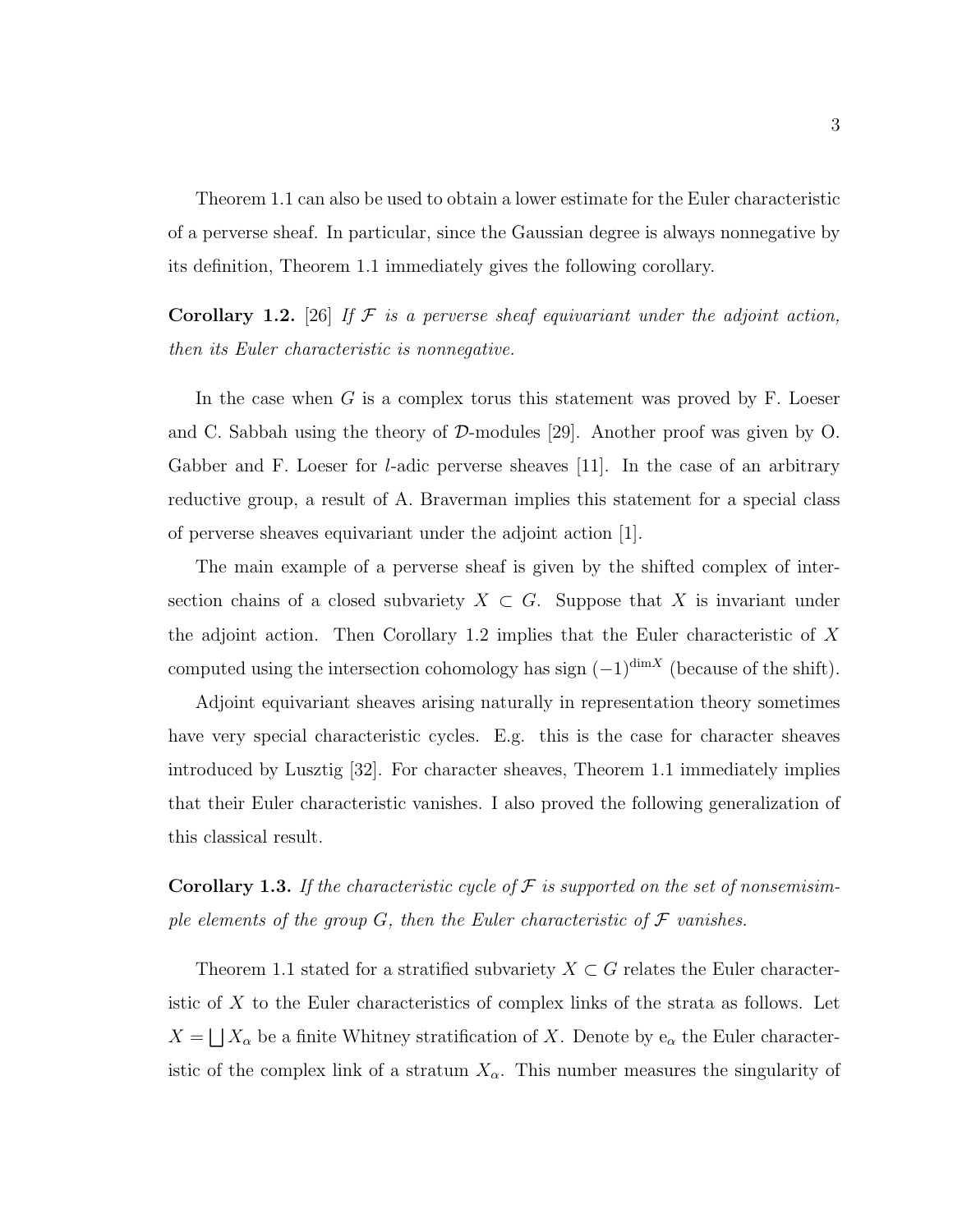a subvariety X along the stratum  $X_{\alpha}$ . E.g. if  $X_{\alpha}$  lies in the smooth locus of X, then  $e_{\alpha}$  is equal to 1. If  $X_{\alpha}$  is open and dense in X, put  $e_{\alpha} = 0$ 

**Corollary 1.4.** If  $X \subset G$  is a closed subvariety invariant under the adjoint action, then the topological Euler characteristic of  $X$  can be computed as follows

$$
\chi(X) = \sum (-1)^{\dim X_{\alpha}} (1 - e_{\alpha}) \text{gdeg}(X_{\alpha}).
$$

In particular, if X is smooth, then  $\chi(X) = (-1)^{\dim X}$ gdeg $(X)$ , which is a noncompact analog of the Gauss-Bonnet theorem. It also reminds of the classical Hopf theorem which states that the Euler characteristic of a compact oriented  $C^{\infty}$ -manifold M is equal to  $(-1)^{\dim M}$  times the number of zeros of a generic 1-form on M, counted with signs.

Chern classes and the Euler characteristic of a hyperplane section. In the second part of my thesis I construct noncompact analogs of Chern classes of reductive groups and use them in the following problem. Consider a finite-dimensional representation  $\pi : G \to \text{End}(V)$  of a reductive group G in a vector space V. The problem is to find the Euler characteristic  $\chi(\pi)$  of a generic hyperplane section of the image  $\pi(G)$  in the space End(V). This problem is closely related with generalized hypergeometric functions. Let me discuss this relation.

The generalized hypergeometric functions can be described as solutions of certain holonomic systems of linear PDE's associated with representations of reductive groups. For a complex torus, these systems were studied by I.Gelfand, M.Kapranov, A.Zelevinsky. Later Kapranov defined them for arbitrary reductive groups [20]. A finite-dimensional representation  $\pi : G \to \text{End}(V)$  of a reductive group G in a vector space V gives rise to a family of such systems. Let  $\mathcal D$  be a generic system from this family. In the torus case, the number of linearly independent solutions of  $D$  is equal to the degree deg( $\pi$ ) of the image of G in End(V) [13]. For other reductive groups,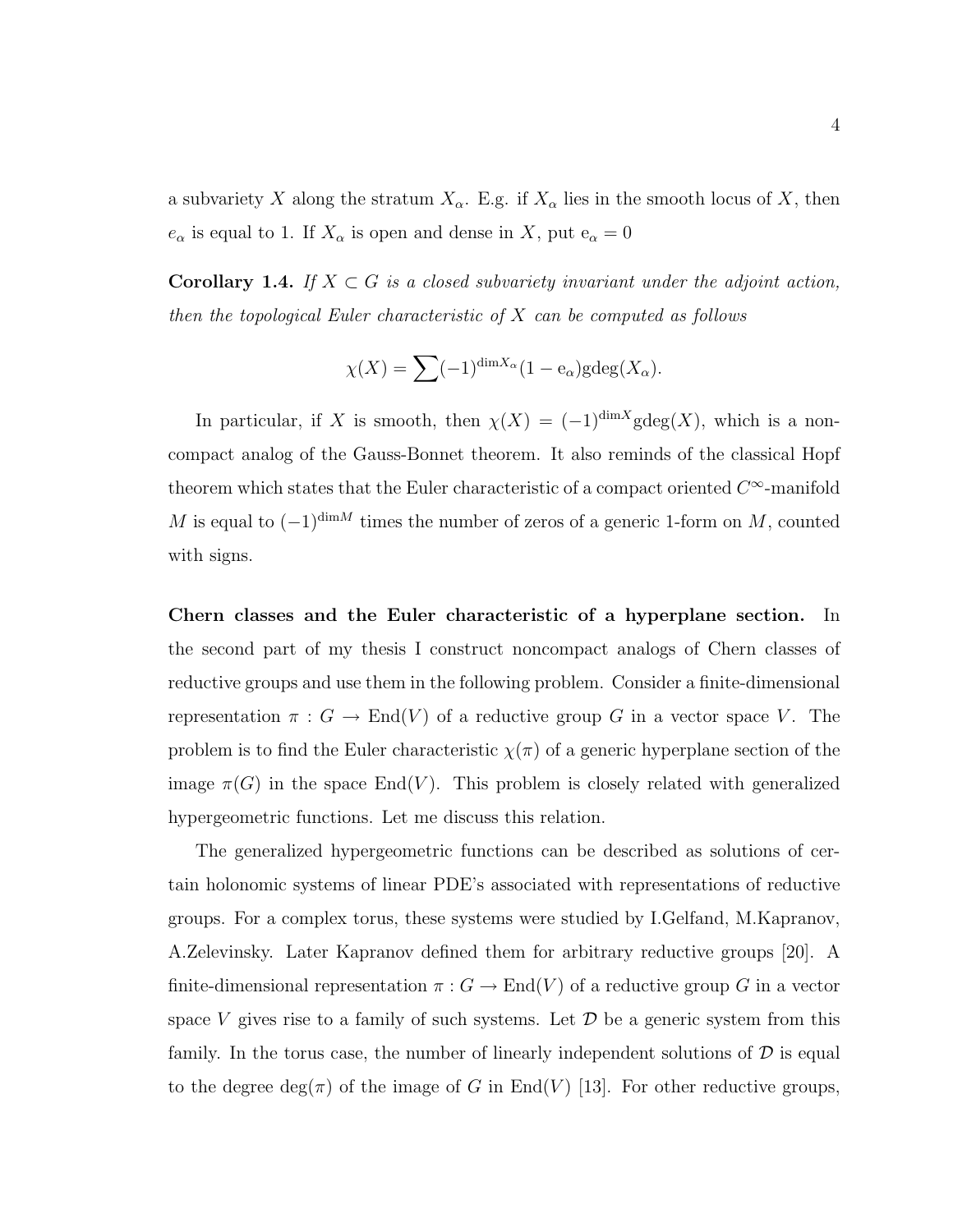the question is open.

One of essential features of generalized hypergeometric functions is that they can be represented by Euler integrals. For example, for classical hypergeometric equations this enables us to construct global solutions and to find the monodromy group. In the torus case, the number of linearly independent solutions of the system  $\mathcal D$  that are represented by Euler integrals is equal up to a sign to the Euler characteristic  $\chi(\pi)$ of a generic hyperplane section of  $\pi(G)$  in the space End(V). In the torus case, the equality  $|\chi(\pi)| = \deg(\pi)$  implies that Euler integrals span the space of all solutions [14, 12]. It seems that for other reductive groups, one can also construct exactly  $|\chi(\pi)|$  linearly independent Euler integrals satisfying the system  $\mathcal{D}$ . Thus it is very appealing to find this number and relate it to the number of all linearly independent solutions.

Another motivation comes from the beautiful explicit formula for  $\chi(\pi)$ , when G is a complex torus. In this case, the Euler characteristic  $\chi(\pi)$  is equal to  $(-1)^{\dim G-1} \cdot \deg(\pi)$  [24]. The degree  $\deg(\pi)$  has a nice combinatorial description via the volume of the weight polytope of the representation. This result is one in a series of theorems due to D.Bernstein, A.Koushnirenko, A.Khovanskii. They expressed a number of invariants of hypersurfaces in  $(\mathbb{C}^*)^n$  in terms of the corresponding Newton polytopes. For arbitrary reductive groups the only result in this direction is the similar combinatorial description for the intersection index of several hyperplane sections due to B.Kazarnovskii [23] and M.Brion [2]. In particular, this allows one to compute the degree  $deg(\pi)$  (which can be viewed as the self-intersection index of a hyperplane section). An interesting interpretation of this result in terms of the volume of the Gelfand-Zetlin polytope was given by A.Okounkov [34, 35].

For other reductive groups the Euler characteristic is no longer equal to the degree. Even for  $SL_2(\mathbb{C})$  the answer is already more complicated [22]. I have proved a formula that expresses the Euler characteristic  $\chi(\pi)$  via the degrees of certain interesting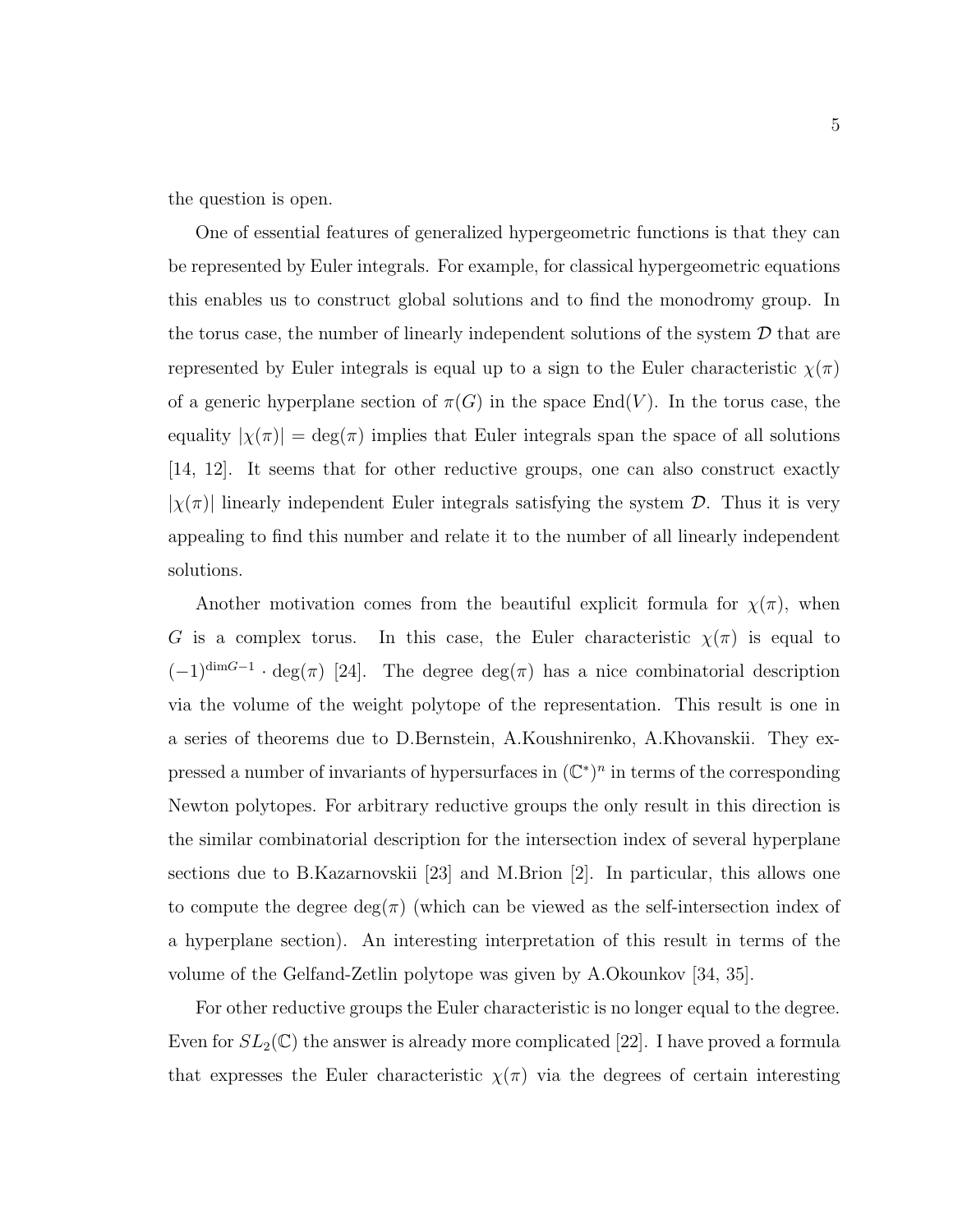subvarieties of the group  $G$  (see Theorem 1.5).

While computing the Euler characteristic I discovered analogs of Chern classes of a reductive group. To construct them I considered the spherical action of  $G \times G$  on a group G by left and right multiplication. This action provides a natural class of linear vector fields on  $G$  which I employed to define the subvarieties  $S_i$  dual to the "Chern classes". Denote by n and k the dimension and the rank of  $G$ , respectively. My construction repeats the usual construction of Chern classes via degeneracy loci of vector fields. E.g. the hypersurface  $S_1$  consists of all points where n vector fields are linearly dependent,  $S_2$  consists of all points where first  $(n-1)$  vector fields are linearly dependent and so on. I proved that a subvariety  $S_i$  is nonempty only if  $i \leq n - k$ . E.g. if G is a torus then all subvarieties  $S_i$  are empty. In the reductive case, the subvarieties  $S_i$  are responsible for the discrepancy between the Euler characteristic and the degree. Namely, the following analog of an adjunction formula holds.

**Theorem 1.5.** The Euler characteristic  $\chi(\pi)$  of a generic hyperplane section is equal to the alternating sum of the degrees of  $\pi(S_i)$ :

$$
\chi(\pi) = \sum_{i=0}^{n-k} (-1)^{n-i-1} \deg \pi(S_i).
$$

Clearly, when G is a torus, only the first term of the sum is left and the formula gives the right answer.

The formula from Theorem 1.5 is very similar to the adjunction formula that expresses the Euler class of a divisor on a compact manifold via the Chern classes of this manifold. In fact, there is a relation between the subvarieties  $S_i$  and the Chern classes of equivariant compactifications of G.

I also give a definition of Chern classes for all vector bundles over G that are equivariant under the action of  $G \times G$  (the tangent bundle is an example of such bundles). Their construction is completely analogous to the one mentioned above. It provides the well-defined elements of the ring of conditions of G introduced by De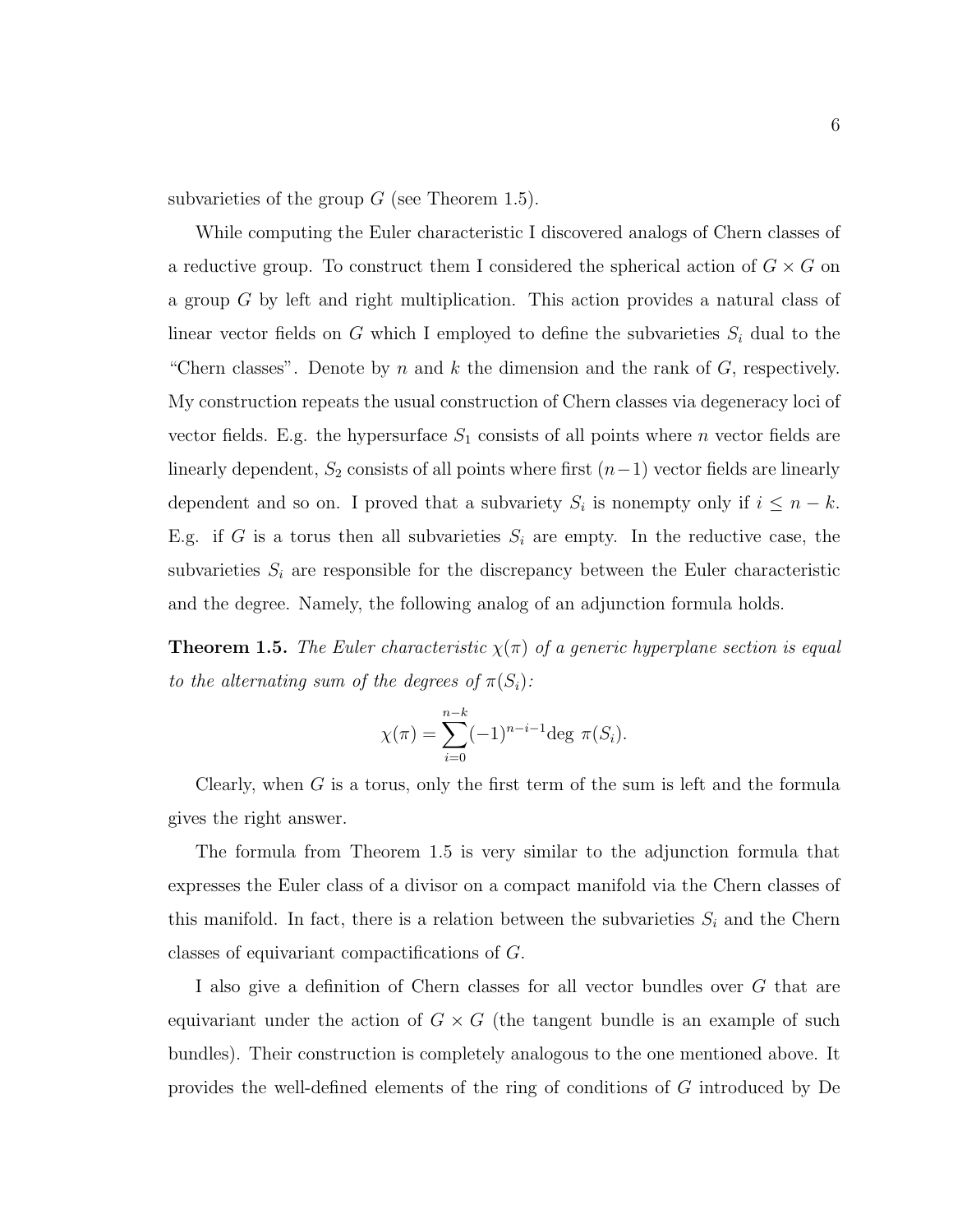Concini and Procesi [5, 3]. This ring is an analog of cohomology ring for reductive groups, and was initially devised to solve enumerative problems.

An interesting problem is to find an explicit combinatorial answer for the degrees of Chern classes in the spirit of Brion-Kazarnovskii theorem. So far I have been able to find the degrees of the first and of the last Chern classes.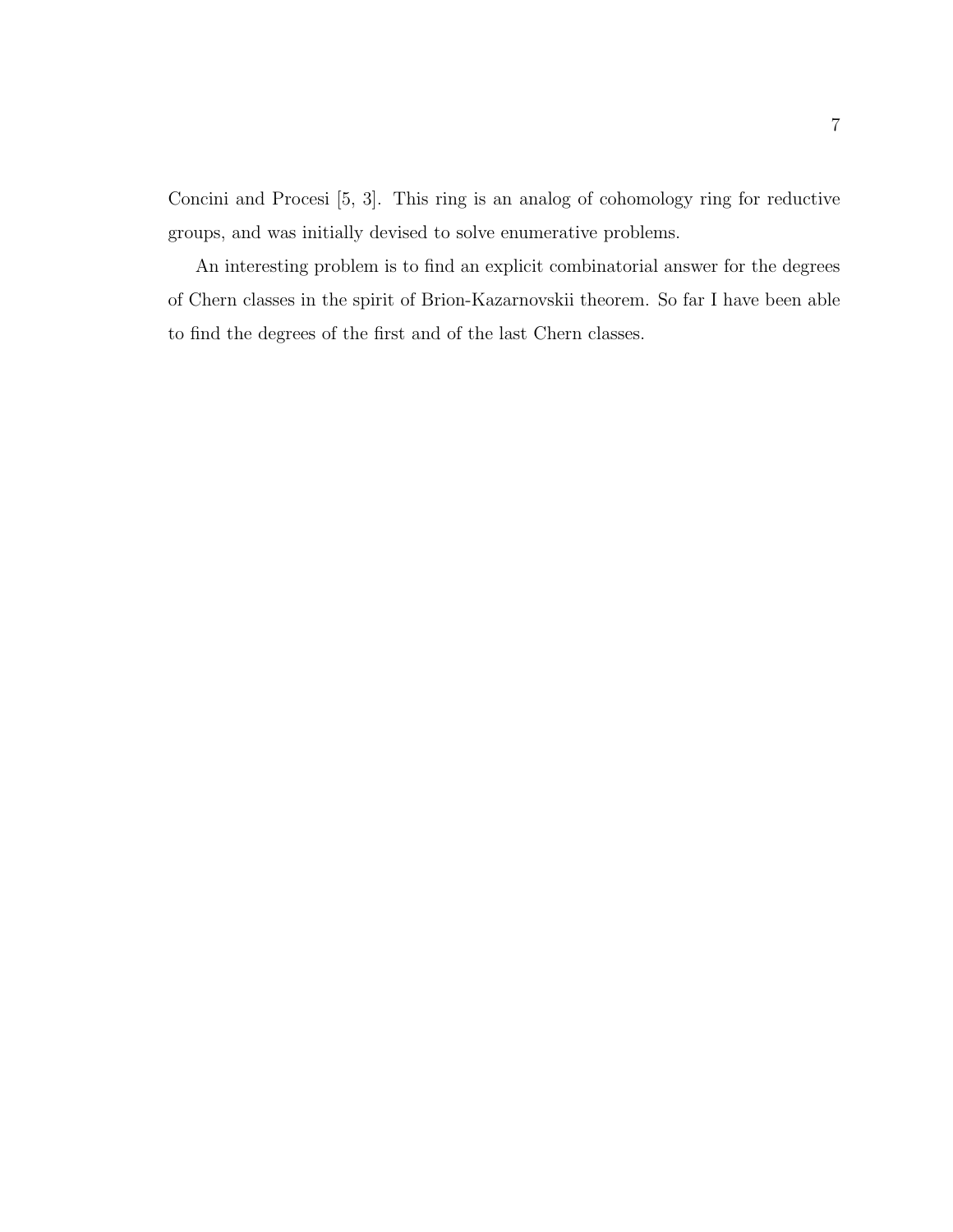### Chapter 2

# A Gauss-Bonnet theorem for constructible sheaves on reductive groups

### 2.1 Introduction

In this chapter, we prove an analog of the Gauss-Bonnet formula for constructible sheaves on reductive groups. This formula holds for all constructible sheaves equivariant under the adjoint action and expresses the Euler characteristic of a sheaf in terms of its characteristic cycle. As a corollary from this formula we get that if a perverse sheaf on a reductive group is equivariant under the adjoint action, then its Euler characteristic is nonnegative.

We now give the basic definitions and then formulate the main results.

In the sequel, by a constructible complex we will always mean a bounded complex of sheaves of C-vector spaces whose cohomology sheaves are constructible with respect to some finite algebraic stratification (see [21]). For any constructible complex  $\mathcal F$  on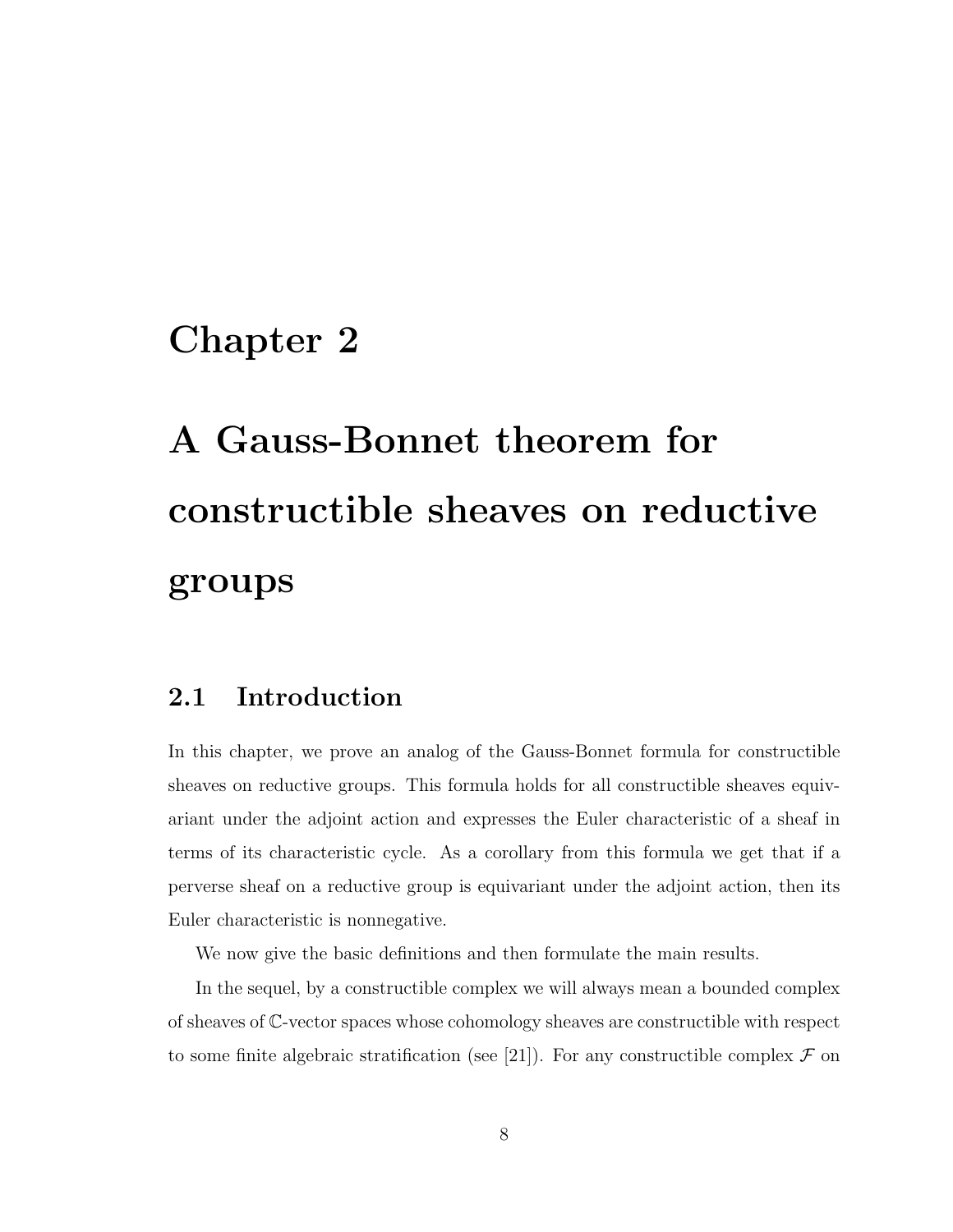a smooth complex variety X one can define the following geometric invariants: the global Euler characteristic  $\chi(X, \mathcal{F})$  and the characteristic cycle  $CC(\mathcal{F})$ .

The global Euler characteristic  $\chi(X, \mathcal{F})$  is defined as the the Euler characteristic of the complex of cohomology groups  $H^{i}(X,\mathcal{F})$ . The latter are obtained by taking the derived functor of global sections of  $\mathcal F$  (see [21]).

There exists a morphism from the derived category of constructible complexes on a smooth complex variety  $X$  to the group of Lagrangian cycles in the cotangent bundle  $T^*X$  (see [21] Section 9.4). It has nice functorial properties. The characteristic cycle  $CC(\mathcal{F})$  of a constructible complex  $\mathcal F$  is the image of  $\mathcal F$  under this morphism.

A constructible complex  $\mathcal F$  on X is called a perverse sheaf if it satisfies the following two conditions. First, the local cohomology  $H^{i}(\mathcal{F}_{x})$  are supported on a subset of dimension at most  $-i$ . Second, the local cohomology  $H_c^i(\mathcal{F}_x)$  with compact support are supported on a subset of dimension at most  $i$  ([21, 18, 31]).

We now formulate the main results. Let  $G$  be a complex reductive group, and let  $\mathcal F$  be a constructible complex on G. The characteristic cycle of  $\mathcal F$  is a linear combination of Lagrangian subvarieties  $CC(\mathcal{F}) = \sum c_{\alpha} T_{X_{\alpha}}^* G$ . Here and in the sequel  $T^*_XG$  denotes the closure of the conormal bundle to the smooth locus of a subvariety  $X \subset G$ . With X one can associate a nonnegative number gdeg(X) called the Gaussian degree of X. It is equal to the number of zeros of a generic left-invariant differential 1-form on  $G$  restricted to  $X$ . The precise definitions of the Gaussian degree and of the Gauss map are given in section 2.2.

**Theorem 2.1.** If  $F$  is equivariant under the adjoint action of  $G$ , then its Euler characteristic can be computed in terms of the characteristic cycle by the following formula

$$
\chi(G, \mathcal{F}) = \sum c_{\alpha} \text{gdeg}(X_{\alpha}).
$$

For a perverse sheaf the multiplicities  $c_{\alpha}$  of its characteristic cycle are nonnegative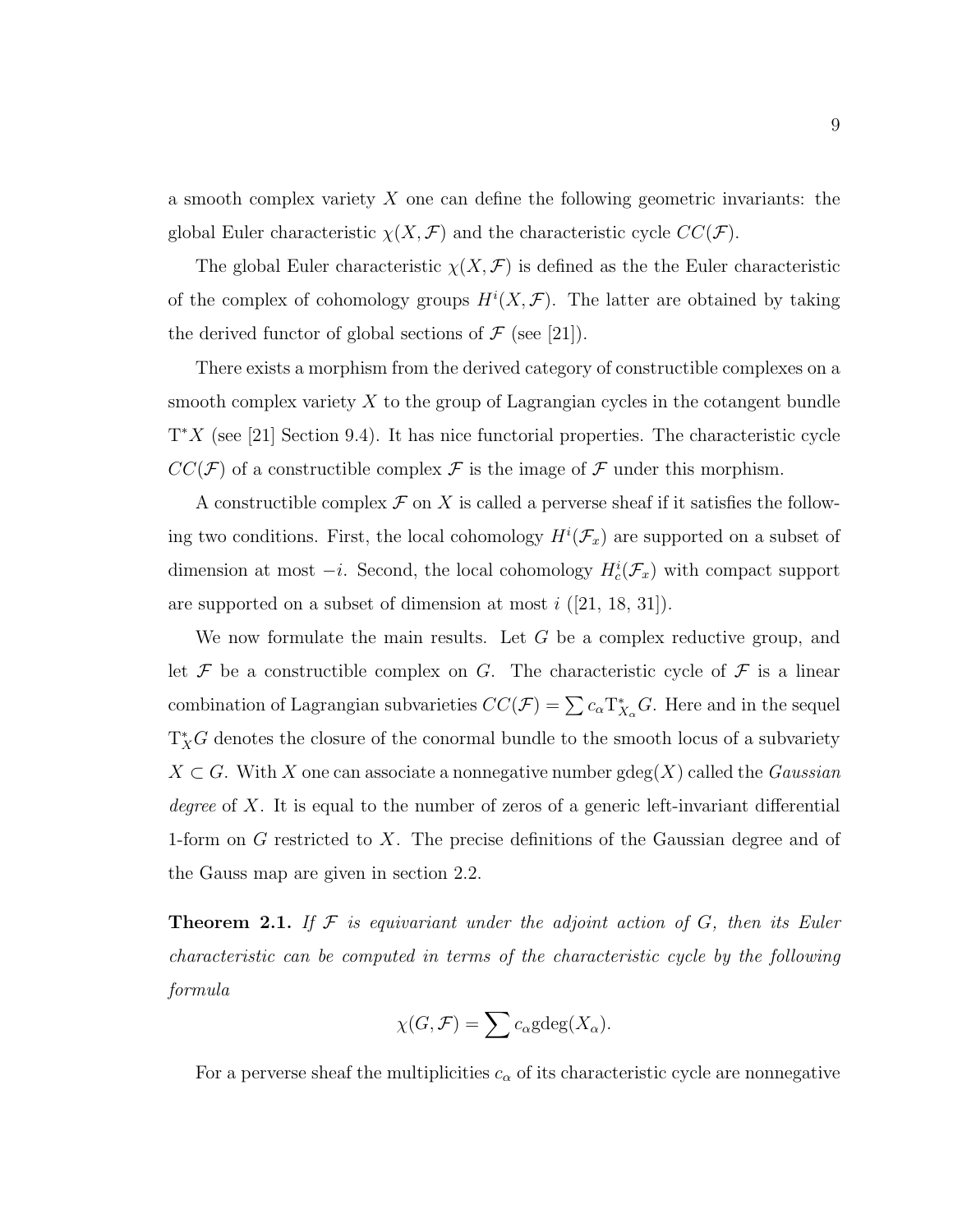[15]. The Gaussian degrees of  $X_{\alpha}$  are also nonnegative by their definition, see below. Thus Theorem 2.1 immediately implies the following important corollary.

**Corollary 2.2.** If  $F$  is a perverse sheaf equivariant under the adjoint action of  $G$ , then its Euler characteristic is nonnegative.

In particular, let  $\underline{\mathbb{C}}_X$  be a constant sheaf on a subvariety  $X \subset G$  extended by 0 to G. Applying the above statements to this sheaf we get the following corollary.

Corollary 2.3. If  $X \subset G$  is a closed smooth subvariety invariant under the adjoint action of G, then  $\chi(X) = (-1)^{\dim X}$ gdeg $(X)$ . Thus the number  $(-1)^{\dim X} \chi(X)$  is nonnegative.

Indeed, the characteristic cycle of  $\mathbb{C}_X$  coincides with  $(-1)^{\dim X}T^*_{X}G$ . There is an analogous formula for the Euler characteristic of any closed (not necessarily smooth) subvariety invariant under the adjoint action (Corollary 2.18).

Another corollary proves the vanishing of the Euler characteristic of a sheaf  $\mathcal F$  in the case when the characteristic cycle of  $\mathcal F$  is supported on the set of nonsemisimple elements of the group  $G$  (Corollary 2.19). E.g. the characteristic cycles of Lusztig's character sheaves satisfy this condition.

For the case when  $G = (\mathbb{C}^*)^n$  is a torus, Corollary 2.2 was first proved by F. Loeser and C. Sabbah [29] with another proof given by O. Gabber and F. Loeser [11]. In the case of arbitrary reductive groups, A.Braverman proved nonnegativity of the Euler characteristic for some class of Ad G-equivariant l-adic sheaves in finite characteristic [1]. For complex ground field his result implies, in particular, Corollary 2.2 in the case, when a perverse sheaf coincides with its Deligne-Goreski–MacPherson extension from the set of all regular semisimple elements of G.

Theorem 2.1 was proved in the torus case by J. Franecki and M. Kapranov [8]. Theorem 2.1 holds for all constructible sheaves on a torus. However, it does not hold for arbitrary constructible sheaves on a noncommutative algebraic group. There is a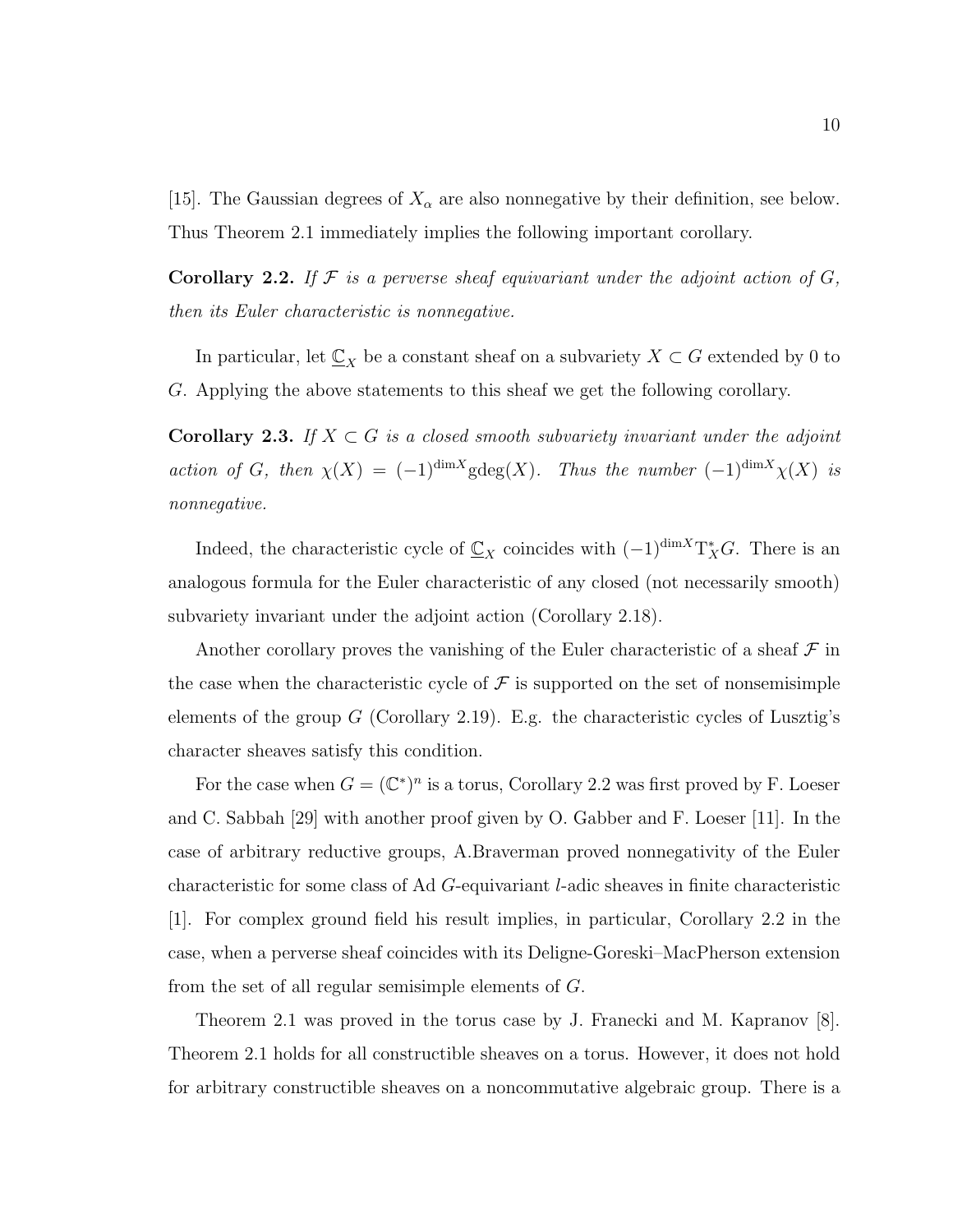simple counterexample [8] (see also section 2.2). Kapranov conjectured that it may be still true for constructible sheaves on reductive groups if we consider only sheaves equivariant under the adjoint action. I proved this conjecture [26].

The main step in the proof of Theorem 2.1 is to reduce the problem to the case of a maximal torus  $T \subset G$ . Since F is Ad G-equivariant, it is constructible with respect to some Whitney stratification  $S$  with Ad G-invariant strata. In section 2.3 we prove that the Euler characteristic of a stratum  $X \in \mathcal{S}$  coincides with that of the intersection  $X \cap T$ . This implies that the sheaf  $\mathcal F$  restricted onto the maximal torus T has the same Euler characteristic as  $\mathcal{F}$ . In section 2.2 we recall some facts about Euler characteristic needed for the proof. In section 2.4 we prove that the Gaussian degrees of X and  $X \cap T$  coincide.

To deal with the characteristic cycle we use the Dubson-Kashiwara index formula that expresses the multiplicities  $c_{\alpha}$  in terms of the local Euler characteristic of  $\mathcal F$  along each stratum and some topological data depending on the stratification only (section 2.2). This data is given by the Euler characteristics with compact support of complex links. In our case we can choose a complex link to be invariant under the action of some compact torus and thus simplify computation of its Euler characteristic. This approach is taken from [6]. In section 2.5 we prove that for any stratum  $X_{\beta} \in \mathcal{S}$  and any semisimple stratum  $X_{\alpha} \in \mathcal{S}$ , such that  $X_{\alpha} \subset \overline{X_{\beta}}$ , the Euler characteristic with compact support of their complex link coincides with that of the complex link of the strata  $X_{\alpha} \cap T$  and  $X_{\beta} \cap T$ . This allows us to view the formula from Theorem 2.1 as the same formula for the restriction of  $\mathcal F$  onto  $T$  (section 2.6). Then we apply the result of [8].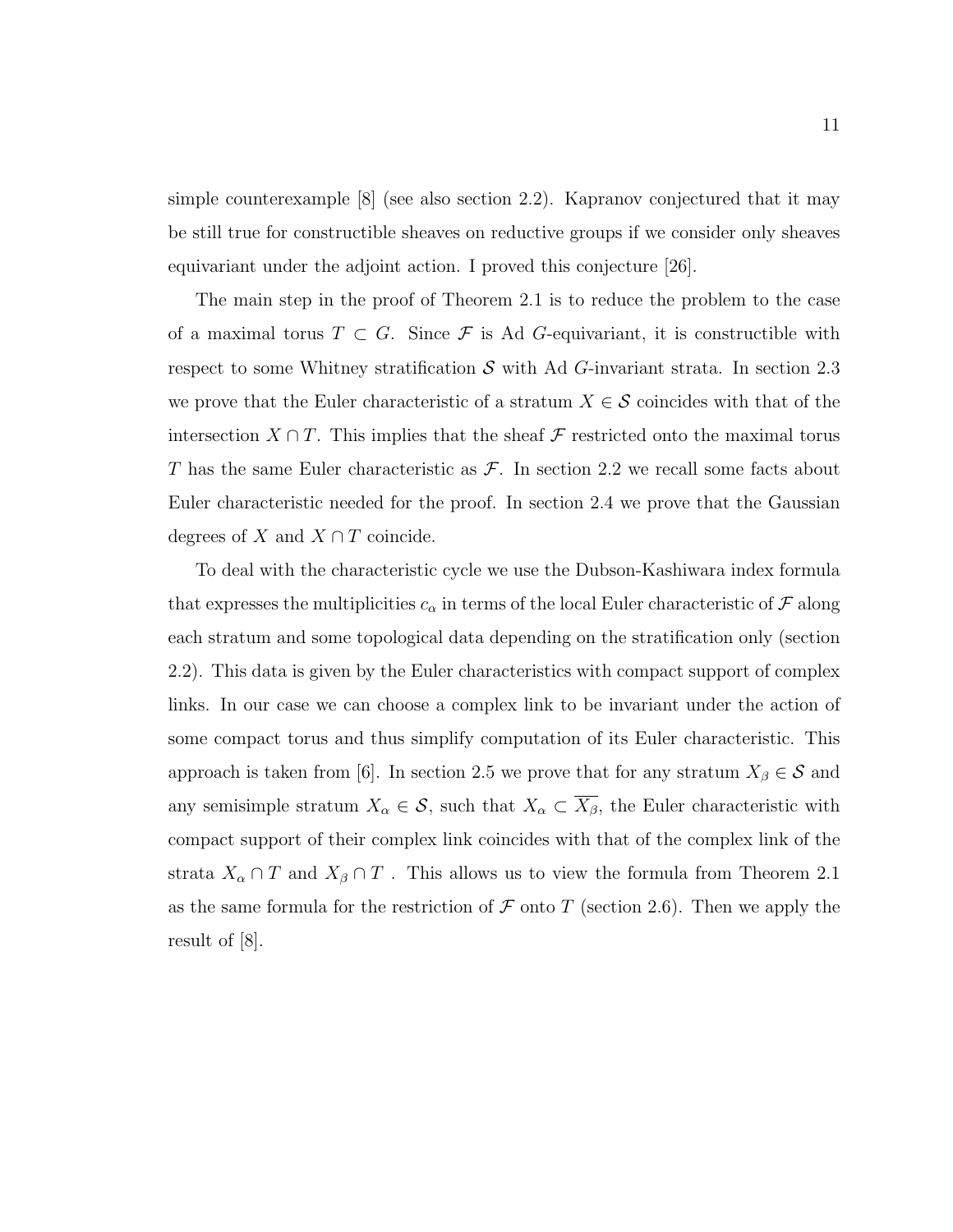### 2.2 Preliminaries

Gaussian degree. We now define the (left) Gauss map and the Gaussian degree. The material of this subsection is taken from [8]. For more details see [8, 7].

Let G be a complex algebraic group with Lie algebra  $\mathfrak{g}$ , and let X be its subvariety of the dimension k. Denote by  $G(k, \mathfrak{g})$  the Grassmannian of k-dimensional subspaces in g. For any point  $x \in G$ , there is a natural isomorphism between the tangent space  $T_xG$  and **g** given by the left multiplication by  $x^{-1}$ :

$$
L_x: y \mapsto x^{-1}y; \quad d_xL_x: \mathrm{T}_xG \to \mathfrak{g}.
$$

The left Gauss map  $\Gamma_X : X \to G(k, \mathfrak{g})$  is defined as follows:

$$
\Gamma_X(x) = d_x L_x(\mathcal{T}_x X).
$$

The Gauss map is rational and regular on the smooth locus  $X^{sm}$  of X. If X is a hypersurface,  $\Gamma_X$  maps X to  $\mathbb{P}(\mathfrak{g}^*)$ , which has the same dimension as X. In this case we define the Gaussian degree of  $X$  to be the degree of its Gauss map. By the degree of a rational map  $X \to Y$  we mean the number of preimages of a generic point in Y (see [33], Proposition 3.17). In general case the Gaussian degree is the degree of a rational map  $\tilde{\Gamma}_X : \tilde{X} \to \mathbb{P}(\mathfrak{g}^*)$ , where  $\tilde{X}$  and  $\tilde{\Gamma}_X$  are defined as follows. The variety  $\tilde{X}$  is a fiber bundle over  $X^{sm}$ , whose fiber at a point x consists of all hyperplanes in **g** that contain a subspace  $\Gamma_X(x)$ , i.e.  $\tilde{X} = \{(x, y) \in X^{sm} \times \mathbb{P}(\mathfrak{g}^*) : \Gamma_X(x) \subset y\}$ . Then  $\tilde{\Gamma}_X(x,y) = y$ . Note that  $\tilde{X}$  and  $\mathbb{P}(\mathfrak{g}^*)$  have the same dimension. It is clear from the definition that the Gaussian degree is a birational invariant of a subvariety.

In the sequel we will use another description of the Gaussian degree. Let  $\omega$  be a generic left-invariant differential 1-form on  $G$  (for reductive groups we define a generic 1-form explicitly in section 2.4). We call a point  $x \in X$  a zero of  $\omega$ , if  $\omega$  restricted to the tangent space  $T_x X$  is zero. Then it is easy to verify that the Gaussian degree of X is equal to the number of zeros of  $\omega$  on X.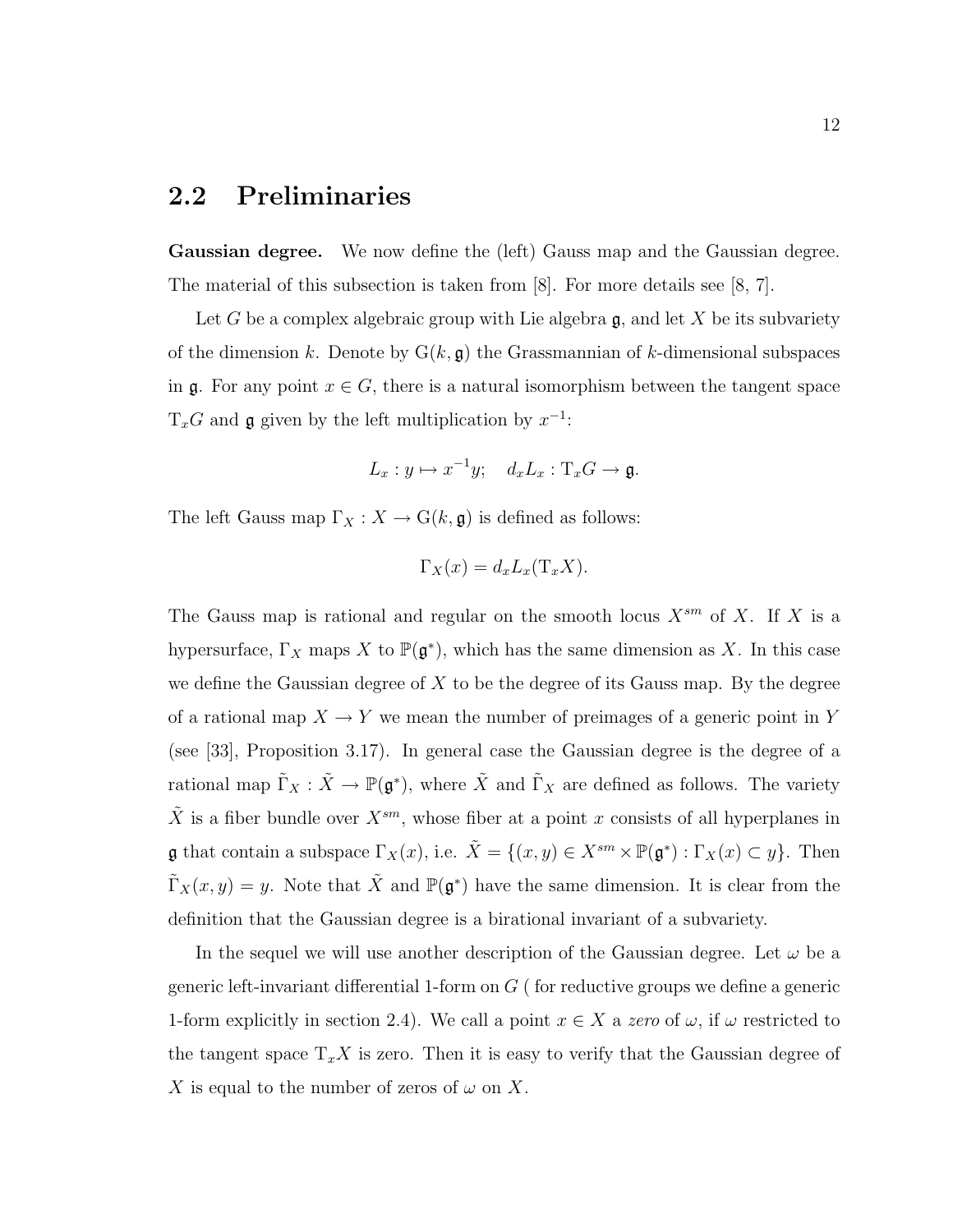Counterexample We now show that the statement of Theorem 1 is no longer true if one drops either the assumption of the equivariance under the adjoint action or the assumption that the group  $G$  is reductive. The following counterexample is taken from  $[8]$ . Any noncommutative complex linear algebraic group G contains a subgroup X isomorphic to the affine space  $\mathbb{C}^k$  for some  $k > 0$ . E.g. one can take the maximal unipotent subgroup. It follows from the definition of the Gaussian degree that the Gaussian degree of any subgroup with positive dimension is zero. Indeed, a generic left-invariant 1-form on G restricted to a subgroup coincides with a non-zero leftinvariant 1-form on this subgroup. Hence, it vanishes nowhere on the subgroup. It follows that  $\gcd(X) = 0$ , and the Euler characteristic of X is 1.

If G is not reductive, then a subgroup X with the above property can be chosen to be invariant under the adjoint action. Namely, the radical of  $G$  is not diagonalizable in this case, hence the maximal unipotent subgroup of the radical is non-trivial. It is invariant under the adjoint action.

**Euler characteristic.** Let T be a torus (it may be a complex torus  $(\mathbb{C}^*)^n$  as well as a compact one  $(S^1)^n$ ). Consider its linear algebraic action on  $\mathbb{C}^N$ , and a locally closed semialgebraic subset  $X \subset \mathbb{C}^N$  invariant under this action. Let  $X^T \subset X$  be the set of the fixed points. In what follows  $\chi$  denotes the usual topological Euler characteristic and  $\chi^c$  the Euler characteristic computed using cohomology with compact support. The following simple and well-known fact plays the crucial role in the sequel.

**Proposition 2.4.** The spaces X and  $X<sup>T</sup>$  have the same Euler characteristic with compact support:

$$
\chi^c(X) = \chi^c(X^T). \qquad \qquad \Box
$$

The following statement is also well-known, but the author could not find an appropriate reference.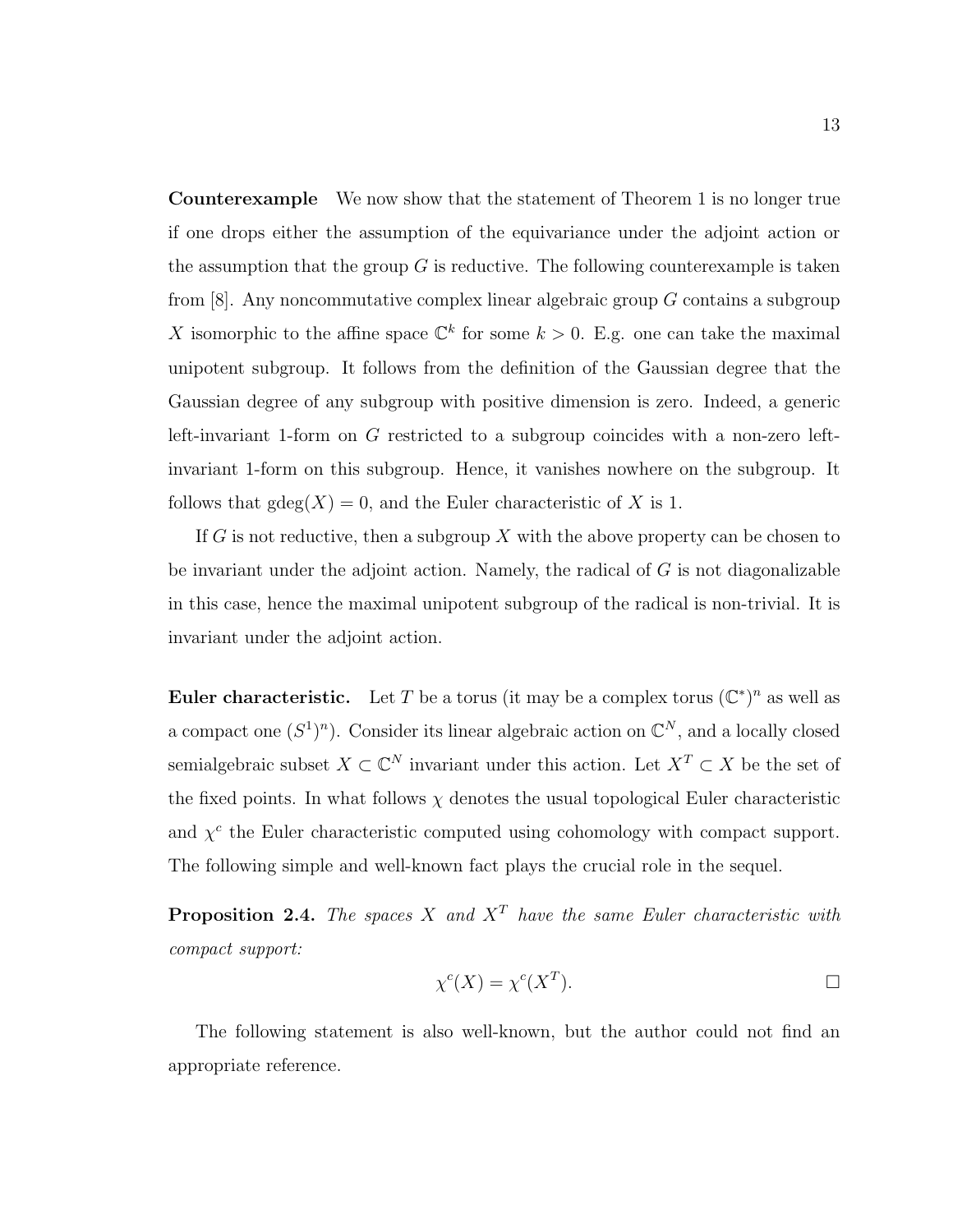**Proposition 2.5.** If X is a complex algebraic variety, then  $\chi^c(X) = \chi(X)$ .

*Proof.* Applying Proposition 2.6 to the constant sheaf  $\mathbb{C}_X$  and using additivity of the Euler characteristic with compact support, one can deduce this equality from the following fact. For any point  $x \in X$  the Euler characteristic with compact support of a small open neighborhood of  $x$  is equal to 1. To prove this fact we use the induction by the dimension of  $X$ .

We may assume that a neighborhood of x is embedded in  $\mathbb{C}^N$ . Take a generic holomorphic function f on X such that  $f(x) = 0$ , and an open neighborhood  $C =$  $f^{-1}(D) \cap B$ , where  $D \subset \mathbb{C}$  is a small open disk with the center at 0 and  $B \subset \mathbb{C}^N$  is a small ball with the center at x. Then  $f: C \setminus f^{-1}(0) \to D \setminus \{0\}$  is a fiber bundle (see [16], Section 2.4). Thus  $\chi^c(C \setminus f^{-1}(0)) = 0$ , and  $\chi^c(C) = \chi^c(f^{-1}(0))$ . The dimension of  $f^{-1}(0)$  is already less than that of X.  $\Box$ 

The Euler characteristic of sheaves. We now recall a formula for the Euler characteristic of constructible sheaves on varieties. Let  $X \subset \mathbb{C}^N$  be a smooth subvariety, and let  $\mathcal F$  be a constructible complex on X. With any point  $x \in X$  one can associate the local Euler characteristic  $\chi(\mathcal{F}_x)$  of  $\mathcal F$  at this point (see [21] Section 9.1). Thus  $\mathcal F$ gives rise to the constructible function  $\chi(\mathcal{F})$  on X by the formula  $\chi(\mathcal{F})(x) = \chi(\mathcal{F}_x)$ .

There is the concept of the direct image of a constructible function (see [9] and [21], Section 9.7). It is defined for any morphism of algebraic varieties  $X \to Y$  and a constructible function on X. We use the more suggestive notation  $\int_X f(x) dx$  for the direct image of f under the morphism  $X \to pt$ , since this direct image may be also defined as the integral of f over the Euler characteristic [37, 25].

**Proposition 2.6.** The global Euler characteristic  $\chi(X,\mathcal{F}) = \sum (-1)^i H^i(X,\mathcal{F})$  is equal to the following integral over the Euler characteristic

$$
\chi(X,\mathcal{F}) = \int_X \chi(\mathcal{F})d\chi
$$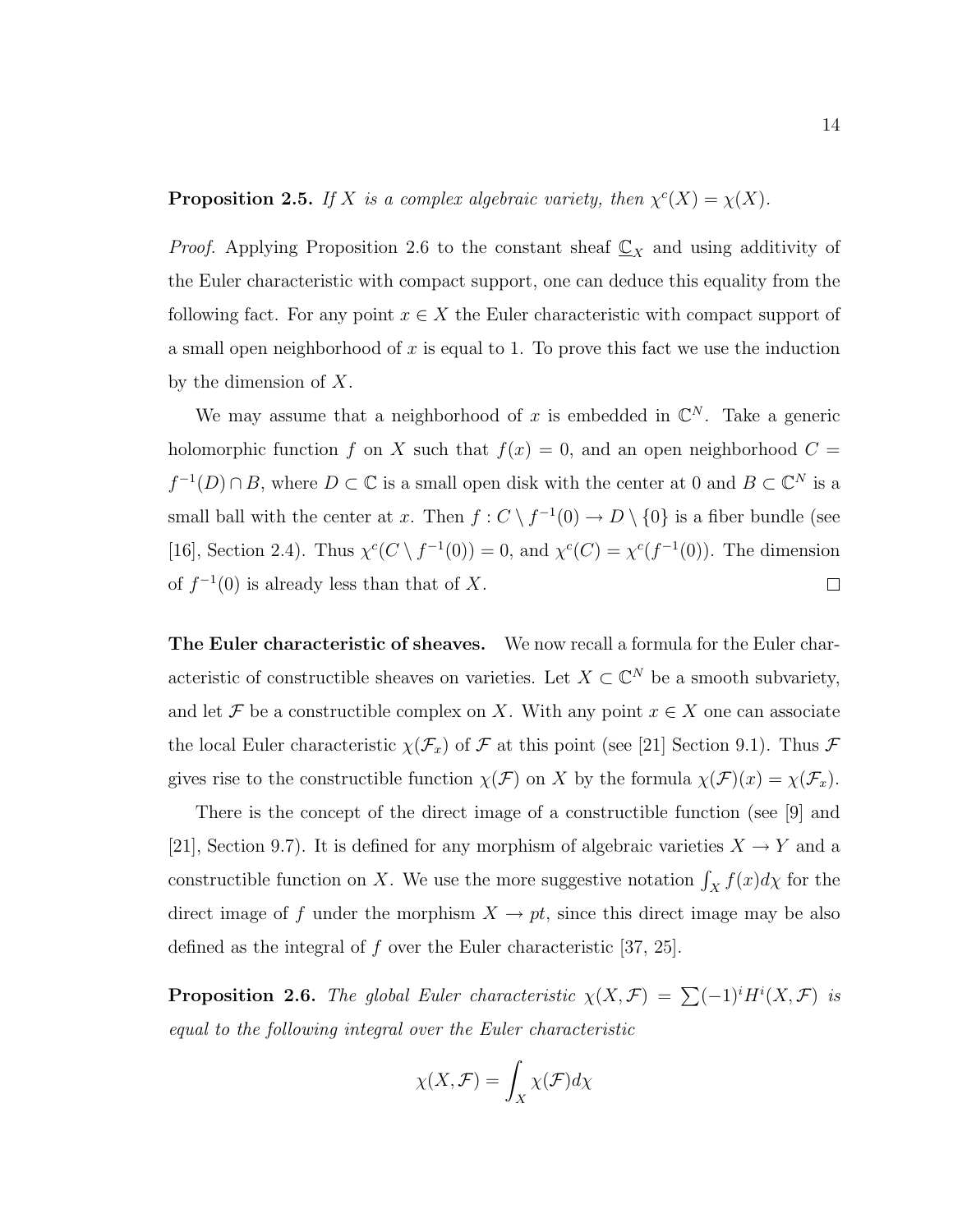In other words, if we fix a finite algebraic stratification  $X =$ F  $X_{\alpha}, \alpha \in \mathcal{S}$ , such that the function  $\chi(\mathcal{F})$  is constant along each stratum, we get

$$
\chi(X,\mathcal{F}) = \sum_{\alpha \in \mathcal{S}} \chi_{\alpha}(\mathcal{F}) \chi^{c}(X_{\alpha}),
$$

where  $\chi_{\alpha}(\mathcal{F})$  is the value of  $\chi(\mathcal{F})$  at any point of a stratum  $X_{\alpha}$ .

See [21], Section 9.7 for the proof.

Complex links and characteristic cycles. We use the notation of the previous subsection. Suppose that S is a Whitney stratification of X. Let  $X_{\alpha}$ ,  $X_{\beta}$ ,  $\alpha$ ,  $\beta \in S$ , be two strata such that  $X_{\alpha} \subset \overline{X_{\beta}}$ . Choose a point  $a \in X_{\alpha}$  and any normal slice  $N \subset X$ to  $X_{\alpha}$  at the point a. Consider a holomorphic function l on N such that  $l(a) = 0$  and its differential  $d_a l$  is a generic covector in the cotangent space  $\mathrm{T}_a^* N$  (i.e.  $d_a l$  belongs to some open dense subset of this space that depends on the stratification  $\mathcal{S}$ ). Let  $h(\cdot, \cdot)$  be a Hermitian metric in  $\mathbb{C}^N$  and  $B = \{x \in \mathbb{C}^N : h(x - a, x - a) \leq const\}$  a small ball with the center at a.

We now define the complex link L of the strata  $X_{\alpha}$ ,  $X_{\beta}$  as  $L = B \cap l^{-1}(\varepsilon) \cap X_{\beta}$ . If the radius of the ball B is small enough and the absolute value of  $\varepsilon$  is small enough with respect to the radius, then the result up to a homeomorphism does not depend on any of the choices involved (see [16], Section 2.3 for the proof). We will use the notation  $e(\alpha, \beta)$  as well as  $e(X_{\alpha}, X_{\beta})$  for the Euler characteristic of L with compact support. We also set  $e(\alpha, \alpha) = -1$ .

In section 2.7, we will also use the notion of the complete complex link of a stratum  $X_{\alpha}$ . It is defined as  $B \cap l^{-1}(\varepsilon) \cap X$  in the previous notation. In other words, it is the union of complex links of strata  $X_{\alpha}$  and  $X_{\beta}$  over all strata  $X_{\beta}$  whose closure contains  $X_{\alpha}$ . Denote the Euler characteristic of the complete complex link of a stratum  $X_{\alpha}$ by  $e_{\alpha}$ .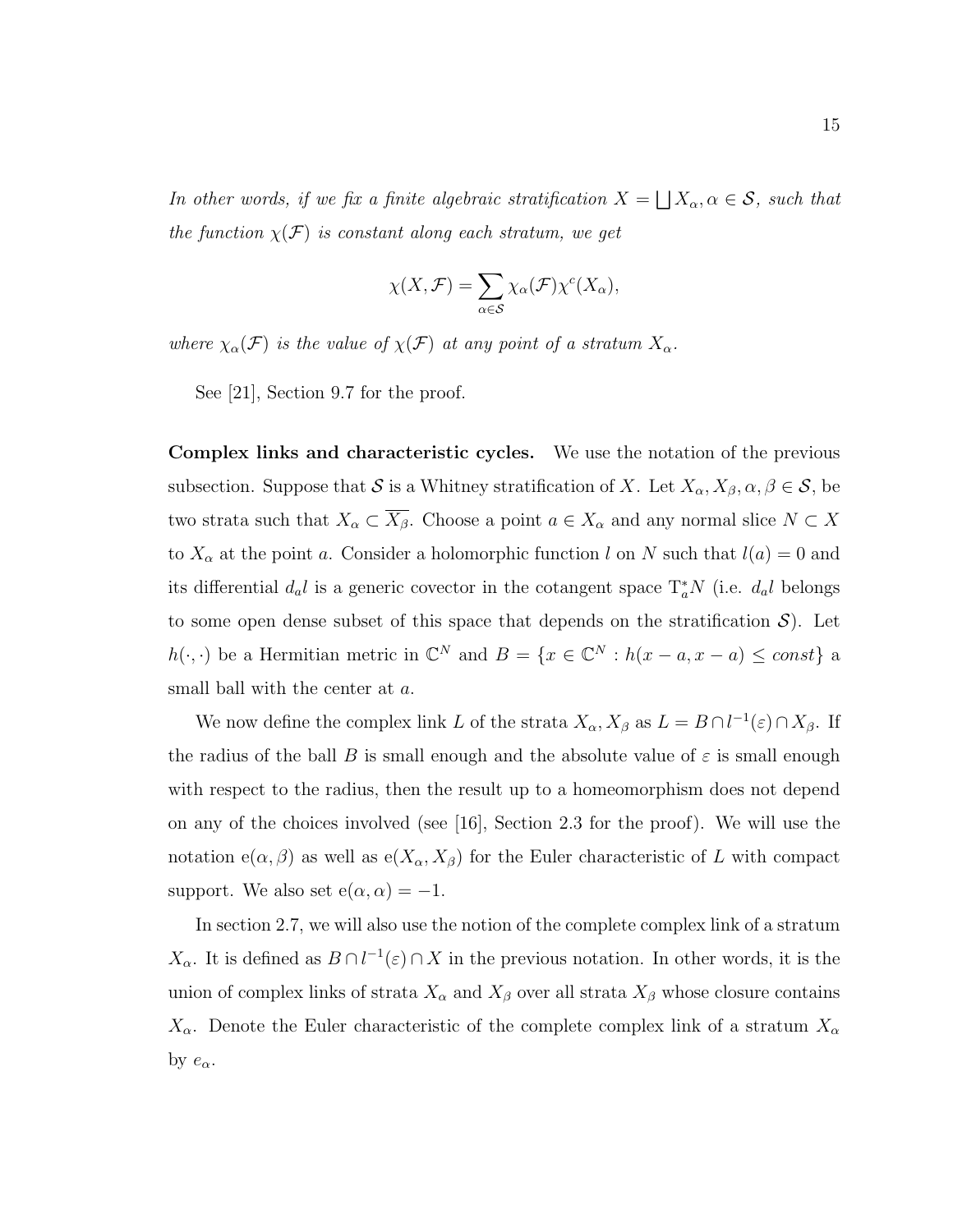The numbers  $e(\alpha, \beta)$  are useful when one need to find the multiplicities of the characteristic cycle  $CC(\mathcal{F})$ . Multiplicities are recovered from the constructible function  $\chi(\mathcal{F})$  by the following theorem of Dubson and Kashiwara.

**Theorem 2.7.** The characteristic cycle of  $\mathcal F$  is the linear combination of Lagrangian subvarieties  $T_{X_{\alpha}}^* X, \alpha \in \mathcal{S}$ , with coefficients

$$
c_{\alpha} = (-1)^{\dim X_{\alpha} + 1} \sum_{X_{\alpha} \subset \overline{X_{\beta}}} e(\alpha, \beta) \chi_{\beta}(\mathcal{F}).
$$

See [15], Theorem 8.2 for the proof.

### 2.3 Euler characteristic of invariant subvarieties

Let G be a connected reductive group over  $\mathbb{C}$ , and T a maximal complex torus in G. Consider a subvariety  $X \subset G$  invariant under the adjoint action of G.

**Proposition 2.8.** The varieties X and  $X \cap T$  have the same Euler characteristic with compact support. Moreover,  $\chi(X) = \chi(X \cap T)$ .

*Proof.* The subvariety X is invariant under the adjoint action of G. In particular, it is invariant under the adjoint action of the maximal torus T. The set  $G<sup>T</sup> \subset G$  of the fixed points under this action coincides with  $T$ , since the centralizer of the maximal torus coincides with the maximal torus itself. Thus by Proposition 2.4 the varieties X and  $X \cap T$  have the same Euler characteristic with compact support. Combining this result with Proposition 2.5, we get that  $\chi(X) = \chi(X \cap T)$ .  $\Box$ 

**Example 1.** Let  $X = \mathcal{O}_a$  be the orbit of an element  $a \in G$  under the adjoint action of G. Then proposition 2.8 implies that if a is semisimple, then  $\chi(\mathcal{O}_a)$  is equal to the number  $|O_a \cap T|$  of the intersection points. We may choose the maximal torus T such that  $a \in T$ . Since the orbit of a under the action of the Weyl group W on T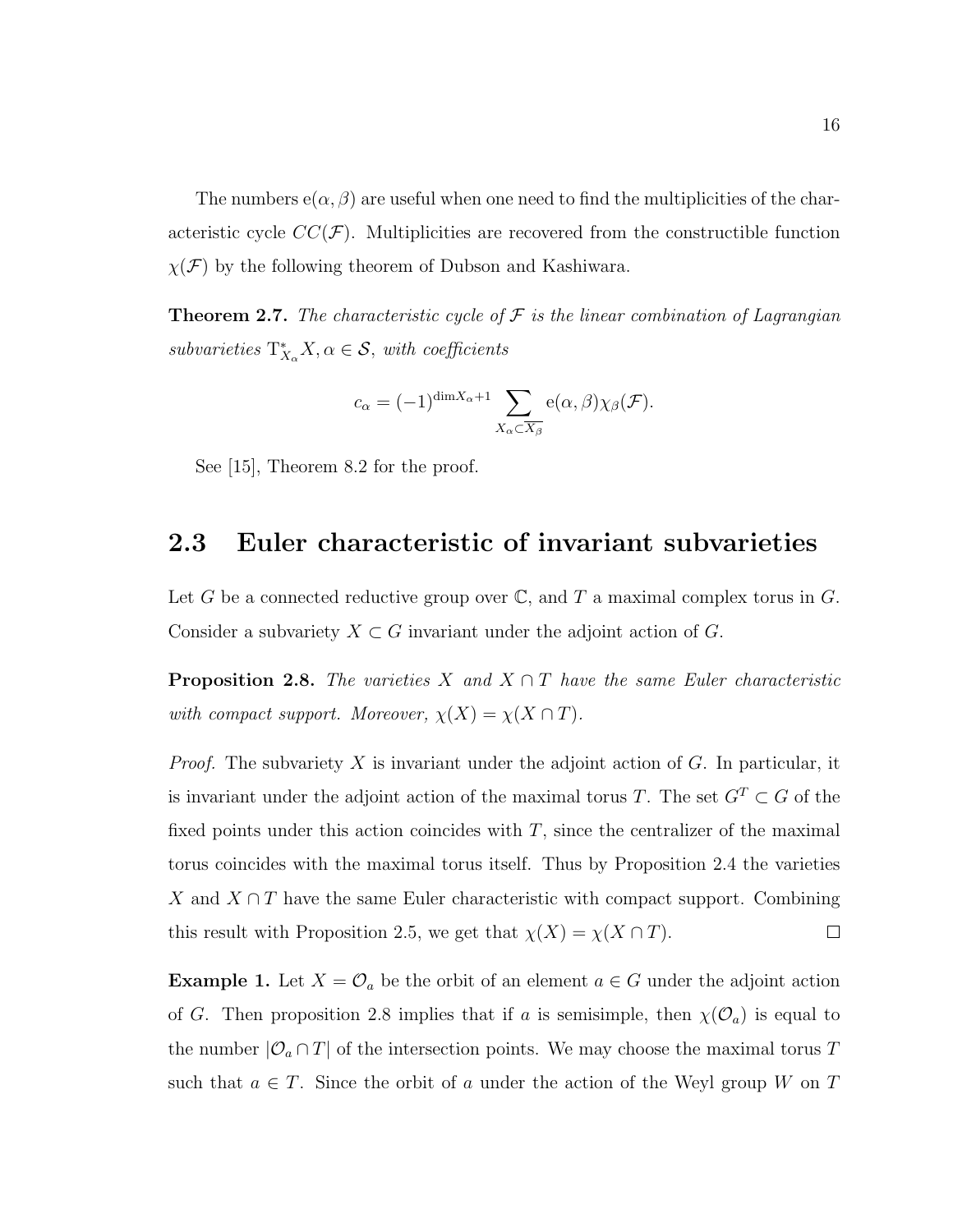coincides with  $\mathcal{O}_a \cap T$ , we obtain that  $\chi(\mathcal{O}_a) = |W|/|Stab\ a|$ , where  $Stab\ a \subset W$  is the stabilizer of a in W. If a is not semisimple, then  $\chi(\mathcal{O}_a) = 0$ .

Let  $\mathcal F$  be a constructible complex on  $G$ .

**Proposition 2.9.** Suppose that  $\mathcal F$  is equivariant under the adjoint action of  $G$ . Let  $\mathcal{F}_T$  be a restriction of F onto  $T \subset G$ . Then the sheaves F and  $\mathcal{F}_T$  have the same Euler characteristic:

$$
\chi(G,\mathcal{F})=\chi(T,\mathcal{F}_T).
$$

*Proof.* The sheaves  $\mathcal F$  and  $\mathcal F_T$  have the same local Euler characteristic at a point  $x \in T$ , since  $\mathcal{F}_T$  is the restriction of  $\mathcal F$  onto T. Thus the Euler characteristic  $\chi(T, \mathcal{F}_T)$ is equal to  $\int_T \chi(\mathcal{F})d\chi$  by Proposition 2.6. The function  $\chi(\mathcal{F})$  is invariant under the adjoint action of  $G$ , and Proposition 2.8 implies

$$
\int_T \chi(\mathcal{F})d\chi = \int_G \chi(\mathcal{F})d\chi.
$$

The last integral is equal to the Euler characteristic  $\chi(G, \mathcal{F})$  by Proposition 2.6.  $\Box$ 

### 2.4 Gaussian degree of invariant subvarieties

We now compare the Gaussian degrees of X in G and of  $X \cap T$  in T. Clearly, the Gaussian degree of a k-dimensional subvariety is equal to the sum of the Gaussian degrees of its k-dimensional irreducible components. Thus we can assume that  $X$ is irreducible. There are two cases: the set of all nonsemisimple elements of  $X$  has codimension either 0 or at least 1. In what follows we prove that in the first case  $gdeg(X) = 0$ , and in the second case  $gdeg(X) = gdeg(X \cap T)$ . In particular, the Gaussian degree of any orbit  $\mathcal{O}_a \subset G$  coincides with the Gaussian degree of its intersection with the maximal torus T.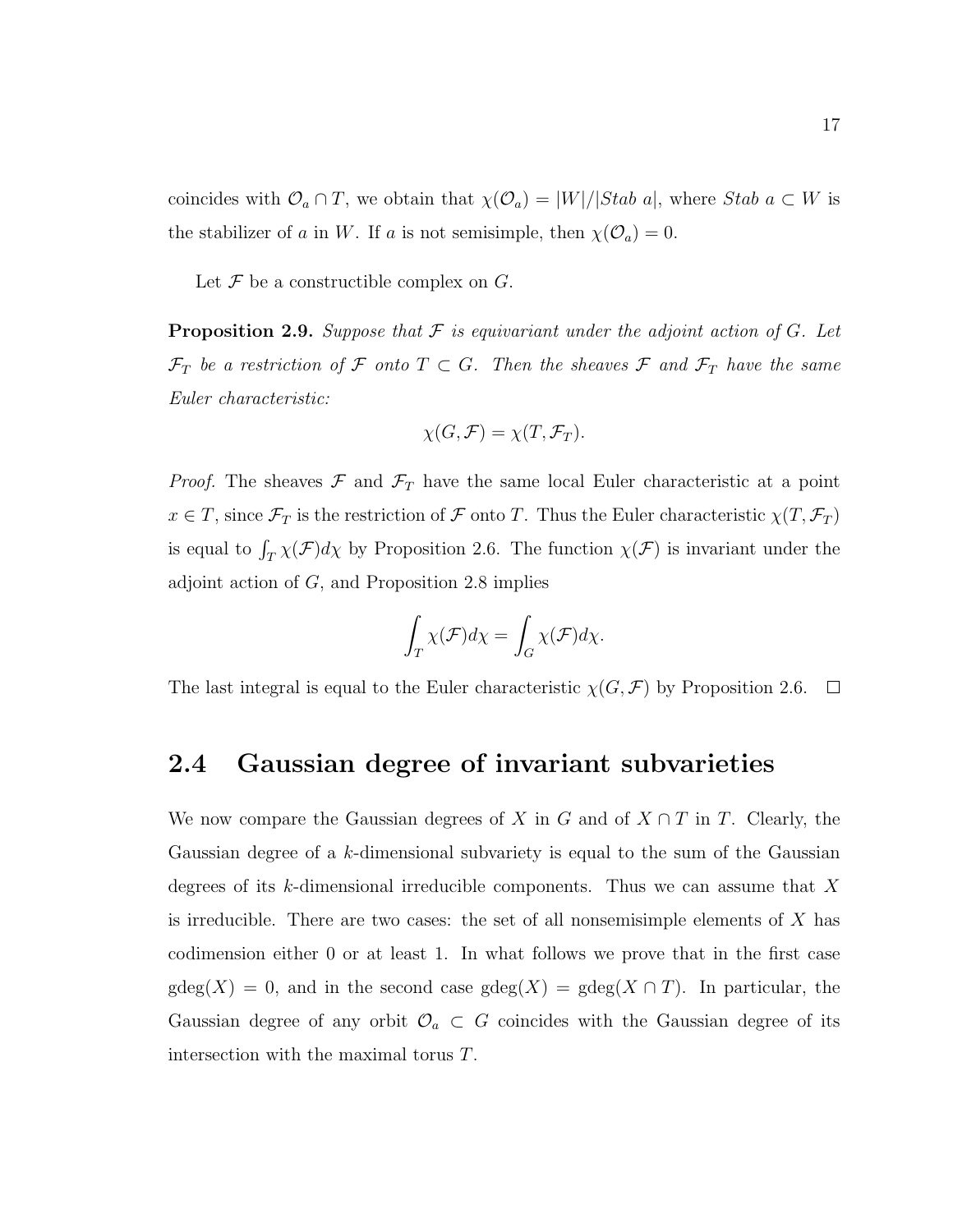Any reductive group G admits an embedding in  $GL_N(\mathbb{C})$  for some N, such that the inner product  $tr(Y_1Y_2)$  is nondegenerate on Lie algebra g. Let us fix such an embedding. Then g may be identified with the space of all left-invariant differential 1-forms on G: an element  $S \in \mathfrak{g}$  gives rise to a 1-form  $\omega$  by the formula

$$
\omega(Y) = \text{tr}(x^{-1}YS),\tag{1}
$$

where  $x \in G$  and  $Y \in T_xG$ . We will call such a form *generic*, if S is regular semisimple.

Lemma 2.10. All generic left invariant 1-forms form an open dense subset in the space of all left-invariant 1-forms.

*Proof.* All regular semisimple elements form an open dense subset in  $\mathfrak{g}$ . This implies the statement of the lemma.  $\Box$ 

**Proposition 2.11.** The Gaussian degree of an orbit  $\mathcal{O}_a$  is equal to the number of the intersection points  $\mathcal{O}_a \cap T$ . In particular, if a is a nonsemisimple element, then  $deg(\mathcal{O}_a)=0.$ 

Proof. Consider the map

$$
\varphi: G \to \mathcal{O}_a; \quad \varphi: g \mapsto gag^{-1}.
$$

Since  $\varphi$  is smooth and surjective, the tangent space  $T_x\mathcal{O}_a$  is the image of the induced map  $d\varphi$ . A simple computation shows that  $T_x\mathcal{O}_a = [\mathfrak{g},x]$ . Let  $\omega$  be a generic leftinvariant differential 1-form on G given by the formula (1). Then  $\omega = 0$  on  $T_x \mathcal{O}_a$ is equivalent to  $tr(x^{-1}YxS - YS) = 0$  for any  $Y \in \mathfrak{g}$ . Since the form  $tr(Y_1Y_2)$  is Ad G-invariant, we have  $tr(x^{-1}YxS - YS) = tr(Y(xSx^{-1} - S))$ . The form  $tr(Y_1Y_2)$  is nondegenerate on  $\mathfrak g$ . Thus x and S commute, and x belongs to some maximal torus  $T<sub>S</sub>$  that depends on S.  $\Box$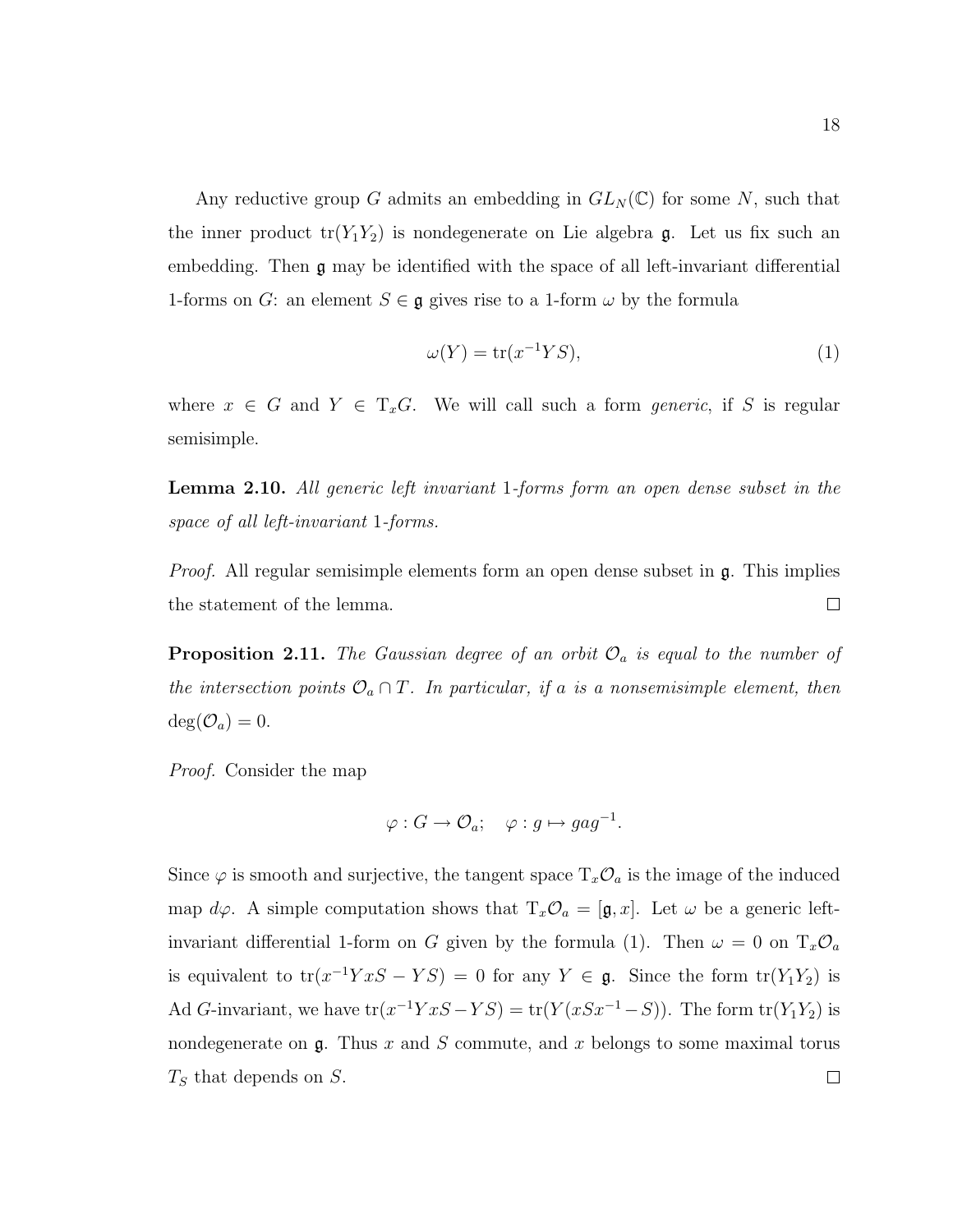**Remark 2.12.** Suppose that an element a lies in the maximal torus T. Then the space  $T_a \mathcal{O}_a = [\mathfrak{g}, a]$  is orthogonal to the tangent space  $T_a T$  with respect to the form  $(Y_1, Y_2) \mapsto \text{tr}(a^{-1}Y_1 \cdot a^{-1}Y_2)$ . Since this form is nondegenerate on  $T_aT$ , we get that at any point  $x \in \mathcal{O}_a \cap T$  the intersection of tangent spaces  $T_x \mathcal{O}_a$  and  $T_x T$  is zero.

**Corollary 2.13.** Let  $Z \subset G$  be an irreducible subvariety invariant under the adjoint action of G, such that the set  $Z_n$  of all nonsemisimple elements of Z is a Zariski open nonempty subset in Z. Then  $deg(Z) = 0$ .

*Proof.* The Gaussian degree of a subvariety  $Z \subset G$  is birationally invariant. Therefore, it suffices to compute it for  $Z_n$ . Let  $\omega$  be a generic left-invariant differential 1-form on G given by the formula (1). For any smooth point  $a \in Z_n$  the restriction of this form to the subspace  $T_a \mathcal{O}_a \subset T_a Z_n$  of the tangent space  $T_a Z_n$  is already nonzero by Proposition 2.11. Thus the form  $\omega$  does not vanish in any smooth point of  $Z_n$ , and  $\text{gdeg}(Z) = \text{gdeg}(Z_n) = 0.$  $\Box$ 

**Proposition 2.14.** Let X be an irreducible subvariety of G invariant under the adjoint action of G such that the subset of all nonsemisimple elements of X has codimension at least 1 in X. Then the Gaussian degrees of X in G and of  $X \cap T$  in T coincide.

*Proof.* Let k be the maximal dimension of a semisimple orbit in X. Denote by  $X_s$  the set of all semisimple elements in  $X$ , whose orbits have dimension k. Then  $X_s$  is a Zariski open subset of X. Consider the map

$$
\varphi: G \times (X \cap T) \to X, \quad (g, t) \mapsto g t g^{-1}.
$$

The image of  $\varphi$  contains  $X_s$ . Since  $X_s$  is a Zariski open nonempty subset of X,  $deg(X) = deg(X_s)$ . For any smooth point  $x \in X_s$  the tangent space  $T_x X$  is again the image of the induced map

$$
d\varphi: \mathrm{T}_g G \times \mathrm{T}_t (X \cap T) \to \mathrm{T}_x X,
$$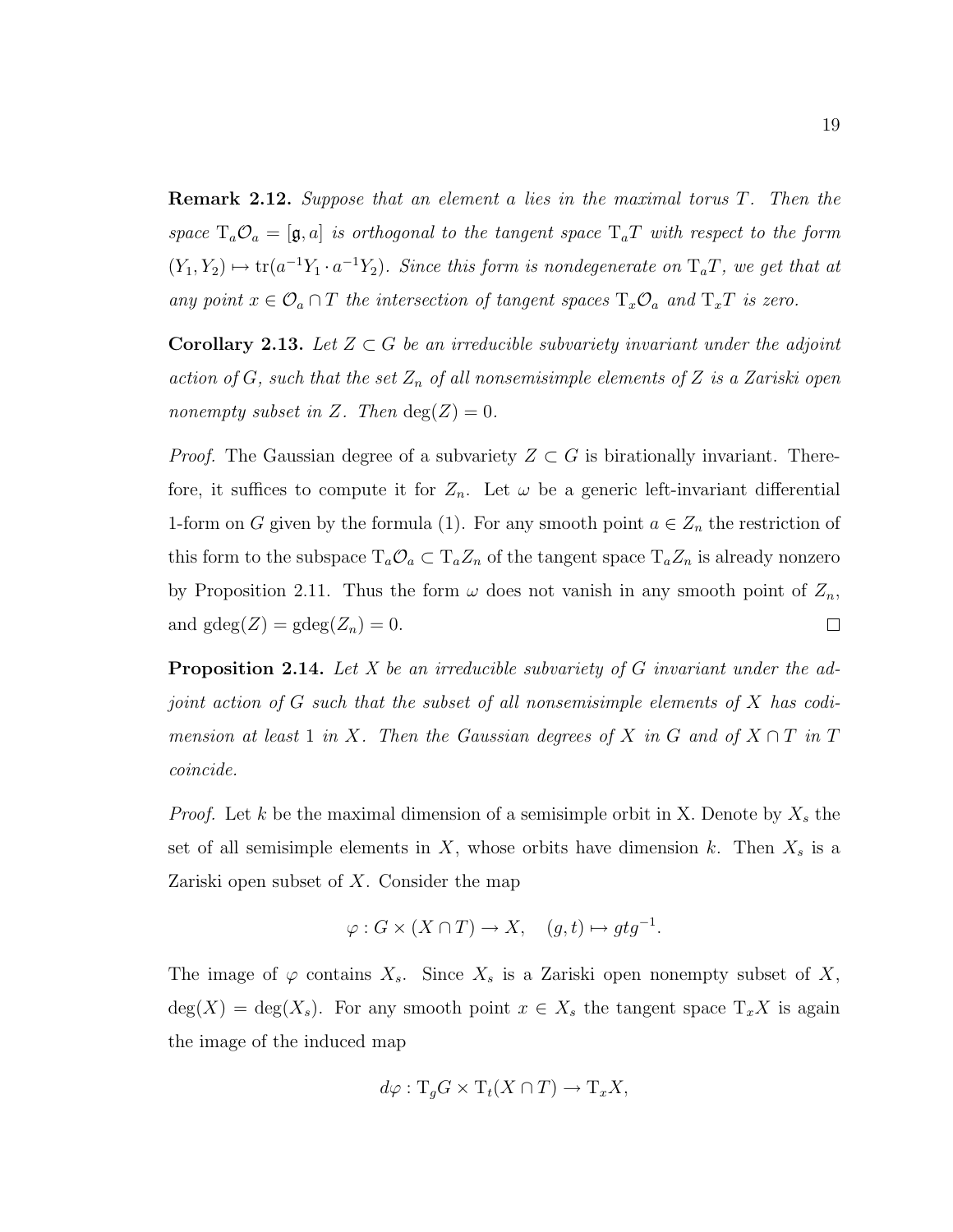where  $gtg^{-1} = x$ . By calculating  $d\varphi$  we obtain that  $T_xX = [\mathfrak{g}, x] \oplus gT_t(X \cap T)g^{-1}$ . Let  $\omega$  be a generic left-invariant differential 1-form on G given by the formula (1). Then  $\omega = 0$  on  $T_x X$  is equivalent to  $\omega = 0$  on  $[\mathfrak{g}, x]$  and  $\omega = 0$  on  $gT_t(X \cap T)g^{-1}$ . The first identity holds if and only if x belongs to the maximal torus  $T<sub>S</sub>$  (see the proof of Proposition 2.11). Denote by  $\omega_T$  the restriction of  $\omega$  to  $T^*T_S$ . If  $x \in T_S$ , then  $gT_t(X \cap T)g^{-1} = T_x(X \cap T_S)$ . Thus the form  $\omega$  vanishes on  $T_xX$  if and only if the form  $\omega_T$  vanishes on  $T_x(X \cap T_S)$ . It follows that  $\deg(X) = \deg(X \cap T_S) = \deg(X \cap T)$ , since all maximal tori are conjugate.  $\Box$ 

#### 2.5 The Euler characteristic of the complex link

We now compute the Euler characteristic with compact support of a complex link for a certain class of stratifications of G. For any  $a \in G$  we define the rank of a to be the dimension of its centralizer in  $G$ . A Whitney stratification  $S$  of  $G$  is called *admissible* if the following conditions hold. For every  $\alpha \in \mathcal{S}$ 

- the stratum  $X_{\alpha}$  is invariant under the adjoint action of  $G$ ,
- elements of  $X_{\alpha}$  are either all semisimple of the fixed rank or all nonsemisimple.

Denote by  $S_0 \subset S$  the subset of all semisimple strata. Due to the second condition and the Remark 2.12, for any semisimple stratum  $X_{\alpha} \in \mathcal{S}$  intersection  $X_{\alpha} \cap T$  is smooth, and at any point  $x \in X_\alpha \cap T$  the intersection of the tangent spaces  $T_x X_\alpha \cap T_x T$ coincides with the tangent space  $T_x(X_\alpha \cap T)$ . Thus we can consider an induced Whitney stratification  $S_T$  of the maximal torus T, namely,  $T =$ F  $(X_\alpha \cap T), \alpha \in \mathcal{S}_0.$ 

**Proposition 2.15.** Consider two strata  $X_{\alpha}$  and  $X_{\beta}$  such that  $X_{\alpha}$  belongs to the closure of  $X_\beta$ . If  $X_\alpha$  is semisimple and  $X_\beta$  is not, then  $e(\alpha, \beta) = 0$ . If both  $X_\alpha$ ,  $X_\beta$ are semisimple, then  $e(\alpha, \beta) = e(X_\alpha \cap T, X_\beta \cap T)$ , where the complex link of  $X_\alpha \cap T$ and  $X_{\beta} \cap T$  is taken in the torus T.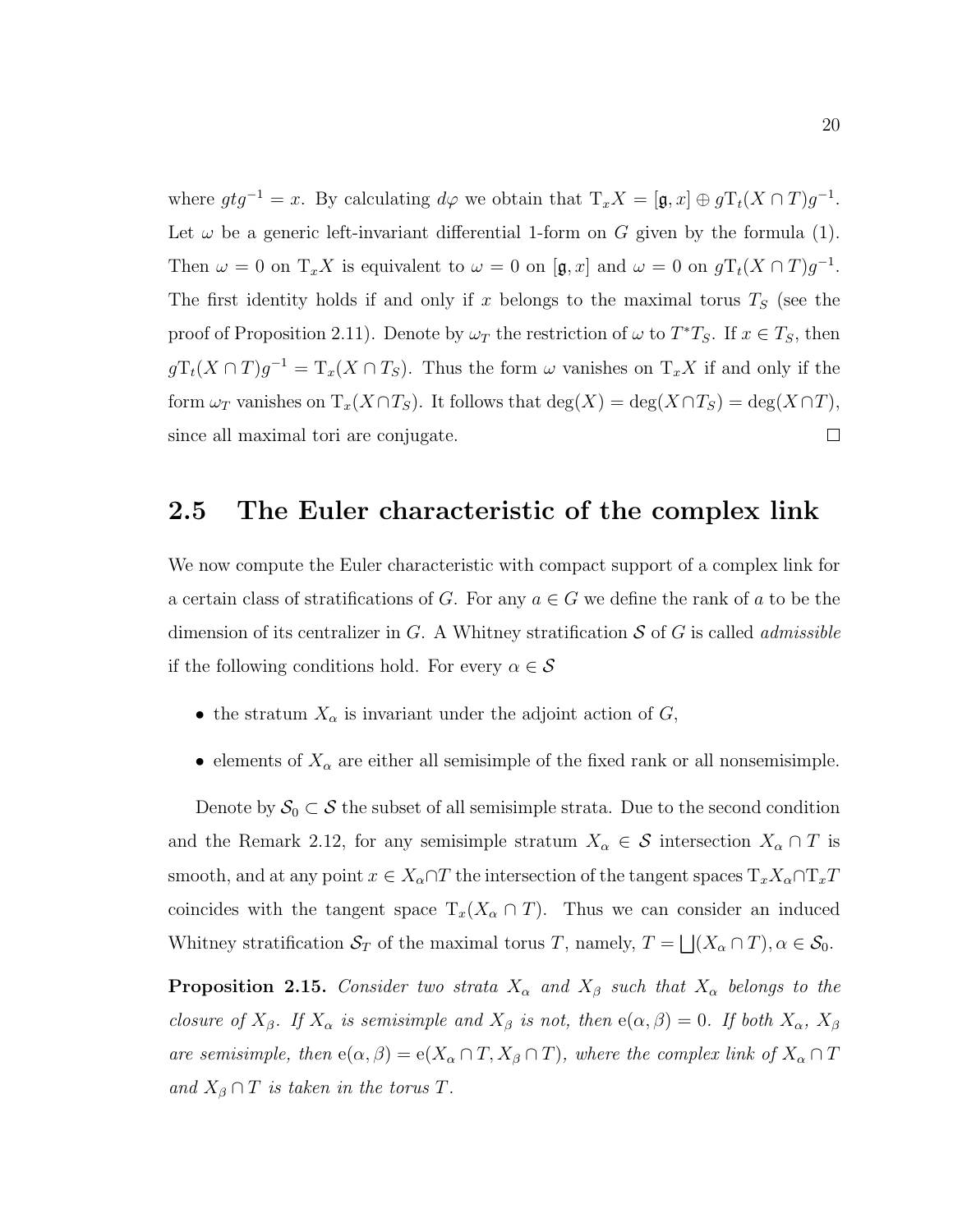*Proof.* Let  $Z \subset G$  be the centralizer of an element  $a \in X_\alpha$ . Then Z is again a reductive group. Since the tangent spaces  $T_a Z$  and  $T_a O_a$  are orthogonal with respect to the form  $(Y_1, Y_2) \mapsto \text{tr}(a^{-1}Y_1 \cdot a^{-1}Y_2)$ , and this form is nondegenerate on  $T_a Z$ , we get that Z is the normal slice to the orbit  $\mathcal{O}_a \subset X_\alpha$ . Thus any normal slice to  $X_\alpha \cap Z$ in Z will also be the normal slice to  $X_{\alpha}$  in G. Let us construct a normal slice  $N \subset Z$ invariant under the adjoint action of Z.

Let k be the dimension of  $X_\alpha \cap Z$ . Some neighborhood of a in  $X_\alpha \cap Z$  lies in the center of Z, because all elements of  $X_{\alpha}$  have the same rank. Thus we can find k characters  $\varphi_1, \ldots, \varphi_k$  of the group Z such that their differentials  $d_a\varphi_1, \ldots, d_a\varphi_k$ restricted to the tangent space  $T_a(X_\alpha \cap Z)$  are linearly independent. Let  $N \subset Z$  be the set of common zeros of the system  $\varphi_1(za^{-1}) = \ldots = \varphi_k(za^{-1}) = 1$ .

**Example 2.** a) Let G be  $GL_N(\mathbb{C})$  and let  $X_\alpha = Z(GL_N) = \mathbb{C}^*$  be the center of  $GL_N$ . Then  $Z = G$ , and the only characters of Z are the powers of determinant. We have  $d_e \det = \text{tr for the identity element } e \in GL_N$ , and  $\text{tr is a nonzero linear function on }$  $\mathbb{C}^*e$ . Thus at the point  $e \in X_\alpha$  we can take  $N = SL_N(\mathbb{C})$ .

b) Let G be any reductive group, and let  $X_{\alpha}$  be a stratum consisting of regular semisimple elements. Then Z is a maximal torus. Thus any normal slice to  $X_\alpha \cap Z$ in  $Z$  is invariant under the adjoint action of  $Z$ .

We now continue the proof of Proposition 2.15. Consider a generic linear function l on N given by the formula  $l(x) = \text{tr}((a^{-1}x - e)S)$ , where  $S \in \text{Lie } Z$  is regular semisimple. There exists a maximal torus  $T \subset Z$  centralizing S. Since a is semisimple, T is also a maximal torus in G. For any  $\varepsilon$  the set  $l^{-1}(\varepsilon)$  is invariant under the adjoint action of T. Denote by  $T_c$  the compact form of T. Choose a Hermitian inner product  $h(\cdot, \cdot)$  on  $\mathfrak{gl}_N$  invariant under the adjoint action of  $T_c$  and a small ball  $B = \{x \in \mathfrak{gl}_N : h(x - a, x - a) \leq const\}.$ 

Thus with a generic vector  $S \in \text{Lie } Z$  we associate the complex link  $L = B \cap Z$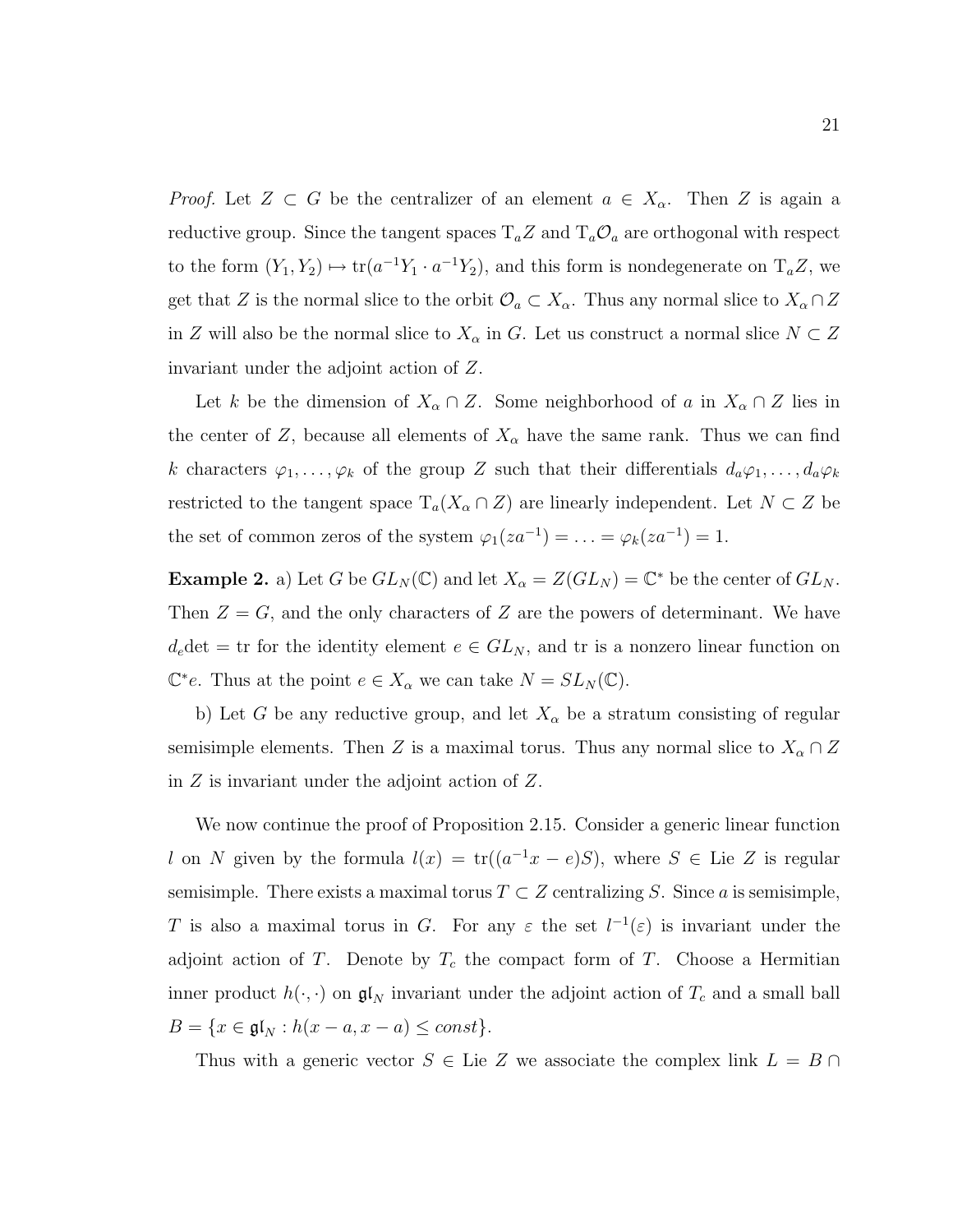$l^{-1}(\varepsilon) \cap X_\beta$  of the strata  $X_\alpha$  and  $X_\beta$ . The complex link L is invariant under the adjoint action of the torus  $T_c$  by the construction. Thus by Proposition 2.8 we get  $\chi^c(L) = \chi^c(L^{T_c}) = \chi^c(L \cap Z^{T_c})$ . Note that  $Z^{T_c} = Z^T = T$ . If  $X_\beta$  is nonsemisimple,  $X_{\beta} \cap T$  is empty, thus  $L \cap T$  is empty. It follows that  $e(\alpha, \beta) = 0$  in this case. If  $X_{\beta}$ is semisimple, then  $L \cap T$  is a complex link for  $X_{\alpha} \cap T, X_{\beta} \cap T$  in the torus T.  $\Box$ 

**Corollary 2.16.** If  $X$  is a smooth irreducible subvariety invariant under the adjoint action of G, then either X consists of nonsemisimple elements only or the set of all semisimple elements in  $X$  is dense. In particular, if in addition  $X$  is closed, then it contains a dense subset of semisimple elements. The Gaussian degrees of X and of  $X \cap T$  coincide.

*Proof.* Let us prove the first statement by contradiction. Let  $S$  be an admissible stratification of G subordinate to X, and let  $X_n \subset X$  be a maximal open stratum in X, such that  $X_n$  is nonsemisimple. Then  $\dim X_n = \dim X$ , and  $X - X_n$  contains at least one semisimple stratum  $X_s$ . The number  $e(X_s, X_n)$  is zero by Proposition 2.15. That contradicts to the smoothness of  $X$ . Combining the first statement with the results of Section 2.4, we get the last statement.  $\Box$ 

# 2.6 Proof of Theorem 2.1 (a Gauss-Bonnet theorem)

Since  $\mathcal F$  is constructible and equivariant under the adjoint action, there exists some finite algebraic Whitney stratification S subordinate to  $\mathcal F$  such that each stratum is invariant under the adjoint action. Stratifying each stratum if necessary we may assume that S is admissible. Let us apply Theorem 2.7 and Proposition 2.15 to the characteristic cycles of F and of  $\mathcal{F}_T$ . Notice that for a semisimple stratum  $X_\alpha \in \mathcal{S}$ the difference dim  $X_{\alpha} - \dim(X_{\alpha} \cap S)$  is equal to dim  $\mathcal{O}_{a}, a \in X_{\alpha}$ , and the latter is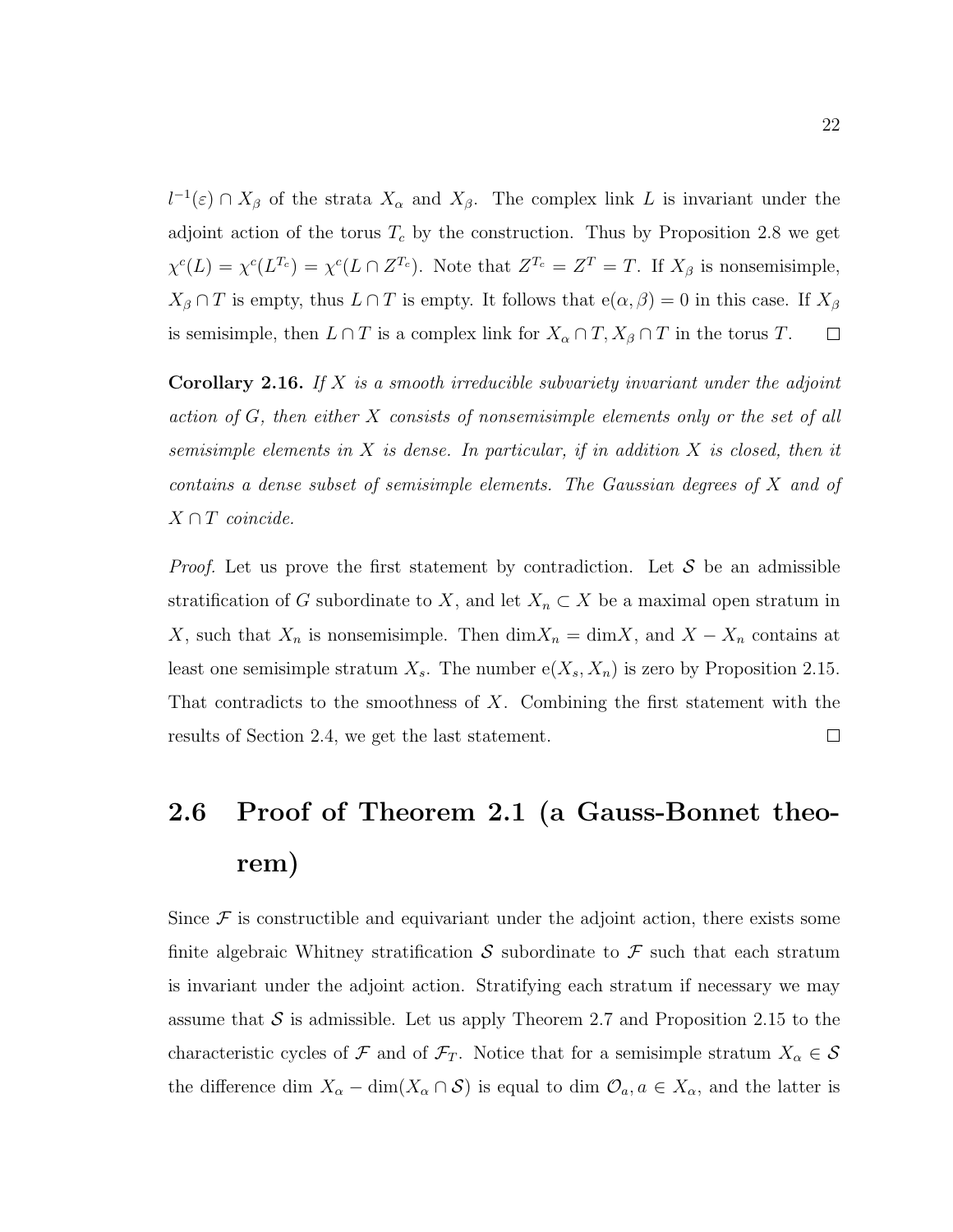even. As a straightforward corollary we get

**Corollary 2.17.** Let  $X_{\alpha} \in \mathcal{S}$  be a semisimple stratum. The multiplicities of characteristic cycles of  $\mathcal F$  and  $\mathcal F_T$  along the strata  $X_\alpha$  and  $X_\alpha \cap T$ , respectively, coincide.

**Example 3.** Suppose that the support of the constructible function  $\chi(\mathcal{F})$  lies in the closure of an orbit  $\mathcal{O}_a, a \in G$ . This kind of sheaves is studied in [6] for unipotent orbits. In this case the strata of an admissible stratification that contribute to the characteristic cycle are the orbits in  $\overline{\mathcal{O}_a}$ . Let  $a_s, a_n \in G$  be the semisimple and unipotent elements respectively such that  $a = a_s \cdot a_n$ . Then  $X_\alpha = \mathcal{O}_{a_s}$  is the only semisimple stratum in  $\overline{\mathcal{O}_a}$ . Thus for the multiplicity  $c_\alpha(\mathcal{F})$  of  $CC(\mathcal{F})$  along this stratum we get  $c_{\alpha}(\mathcal{F}) = \chi_{\alpha}(\mathcal{F}) = c_{\alpha}(\mathcal{F}_T)$ .

Now the formula of Theorem 2.1 reduces to the same formula for the sheaf  $\mathcal{F}_T$  and the stratification  $S_T$ . First,  $\chi(\mathcal{F}, G) = \chi(\mathcal{F}_T, T)$  by Proposition 2.9. Second, for all nonsemisimple strata  $X_{\alpha}, \alpha \in \mathcal{S}$ , we have  $gdeg(X_{\alpha}) = 0$  by Corollary 2.13. Thus the right hand side of the formula may be considered as the sum over semisimple strata only, i.e.

$$
\chi(X, \mathcal{F}) = \sum_{\alpha \in \mathcal{S}_0} c_{\alpha}(\mathcal{F}) \text{gdeg}(X_{\alpha}).
$$

By Corollary 2.17 this is equivalent to the formula

$$
\chi(T, \mathcal{F}_T) = \sum_{\alpha \in \mathcal{S}_T} c_{\alpha}(\mathcal{F}_T) \text{gdeg}(X_{\alpha} \cap T),
$$

since  $\text{gdeg}(X_\alpha) = \text{gdeg}(X_\alpha \cap T)$  by Proposition 2.14. To prove the latter formula we apply Theorem 1.3 from [8].

### 2.7 Applications

Let us deduce from Theorem 2.1 the formula for the Euler characteristic of a closed (possibly singular) subvariety  $X \subset G$  invariant under the adjoint action. Denote by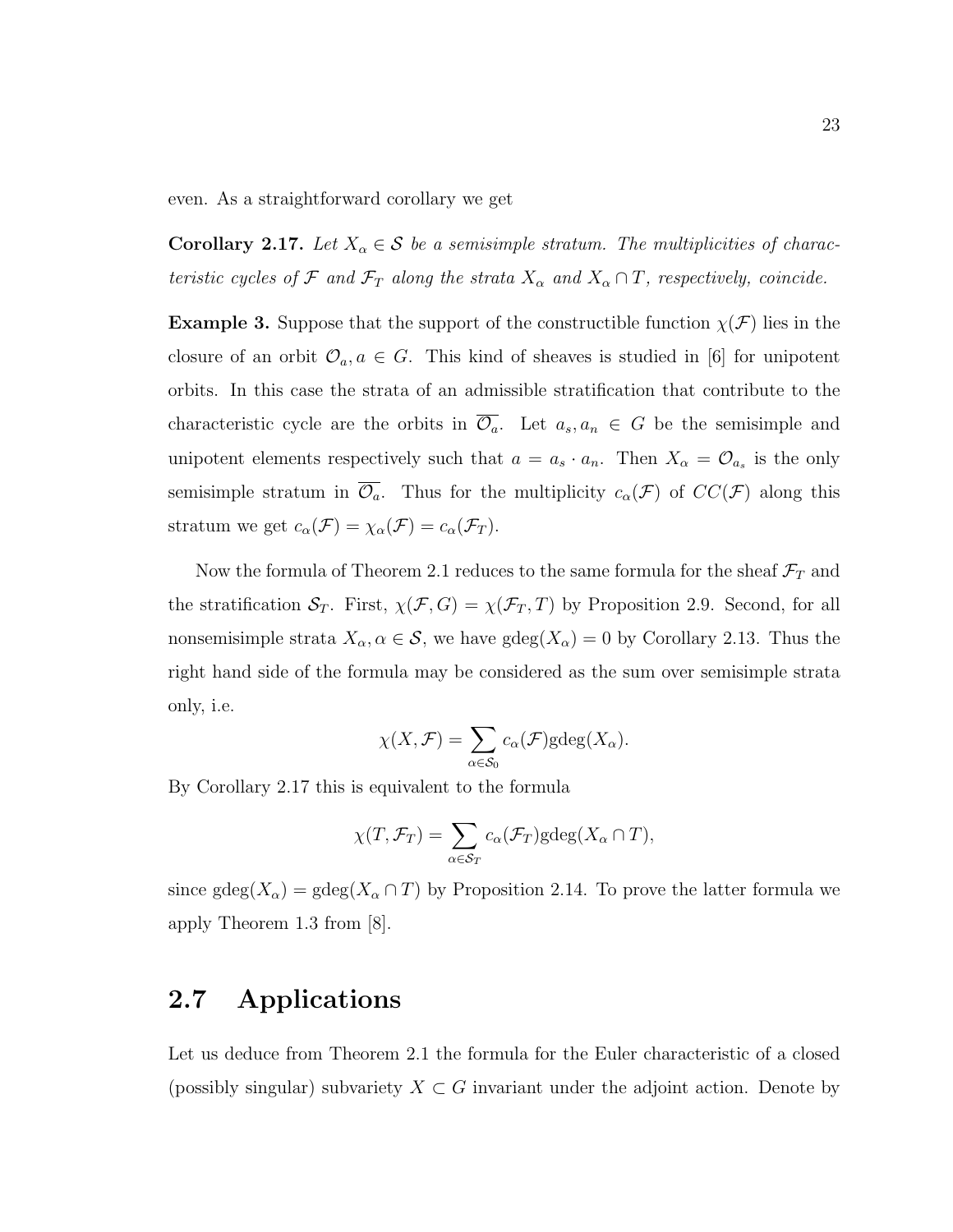$\underline{\mathbb{C}}_X$  the constant sheaf on X extended by 0 to G. Let us compute the coefficients of the characteristic cycle of  $\underline{\mathbb{C}}_X$ . Fix some Whitney stratification S of X. Then Theorem 2.7 gives the following formula for the multiplicity of the characteristic cycle  $CC(\mathbb{C}_{X})$ along a stratum  $X_{\alpha} \in \mathcal{S}$ 

$$
c_{\alpha}(\underline{\mathbb{C}}_X) = (-1)^{\dim X_{\alpha}+1} \sum_{X_{\alpha} \subset \overline{X_{\beta}}} e(\alpha, \beta) \chi_{\beta}(\underline{\mathbb{C}}_X).
$$

It is easy to see that the local Euler characteristic of  $\underline{\mathbb{C}}_X$  at a point x is equal to the Euler characteristic with compact support of a small open neighborhood of  $x$ . As follows from the proof of Proposition 2.5, it equals to 1 for all  $x \in X$ . Thus we get that  $c_{\alpha}$  coincides with  $(-1)^{\dim X_{\alpha}+1}(-1+e_{\alpha})$ , where  $e_{\alpha}$  is the Euler characteristic of the total complex link of  $X_{\alpha}$ .

**Corollary 2.18.** If  $X \subset G$  is a closed subvariety invariant under the adjoint action, then the topological Euler characteristic of  $X$  can be computed as follows

$$
\chi(X) = \sum (-1)^{\dim X_{\alpha}} (1 - e_{\alpha}) \text{gdeg}(X_{\alpha}).
$$

We now compute the Euler characteristic of sheaves with special characteristic cycles. Namely, assume that the multiplicity  $c_{\alpha}$  of the characteristic cycle  $CC(\mathcal{F})$ along a stratum  $X_{\alpha}$  is nonzero only if the stratum  $X_{\alpha}$  is nonsemisimple. Then by Corollary 2.13 the Gaussian degree of  $X_{\alpha}$  is zero. Hence Theorem 2.1 immediately implies the following corollary.

**Corollary 2.19.** If the characteristic cycle of  $\mathcal F$  is supported on the set of nonsemisimple elements of the group  $G$ , then the Euler characteristic of  $\mathcal F$  vanishes.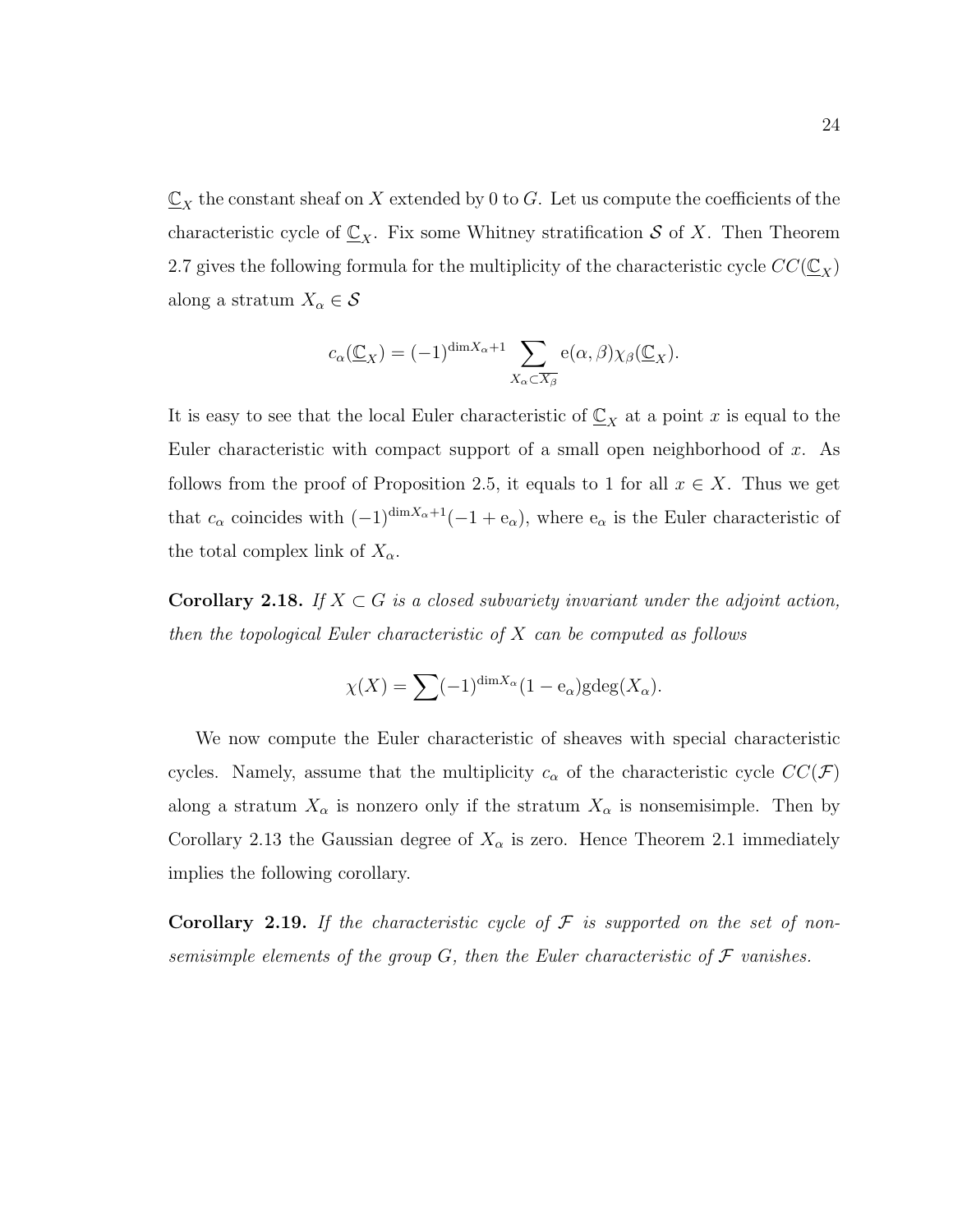### Chapter 3

# Chern classes of reductive groups and an adjunction formula

### 3.1 Introduction

Let G be a connected reductive group. Consider its finite-dimensional representation  $\pi: G \to \text{End}(V)$  in a vector space V. Let  $H \subset \text{End}(V)$  be a generic hyperplane. The main problem that I will discuss in this chapter is how to find the Euler characteristic of the hyperplane section  $\pi(G) \cap H$ . This problem also motivates the construction of Chern classes of equivariant bundles over reductive groups. The main result involving these Chern classes is an adjunction formula for the Euler characteristic of a hyperplane section.

Denote by  $\chi(\pi)$  the Euler characteristic of a generic hyperplane section  $\pi(G) \cap H$ . When  $G = (\mathbb{C}^*)^n$  is a complex torus,  $\chi(\pi)$  was computed explicitly by D.Bernstein, A.Khovanskii and A.Koushnirenko [24]. This beautiful result relates  $\chi(\pi)$  to combinatorial invariants of the representation  $\pi$ . The proof uses two facts:

• There is an explicit relation between the Euler characteristic  $\chi(\pi)$  and the degree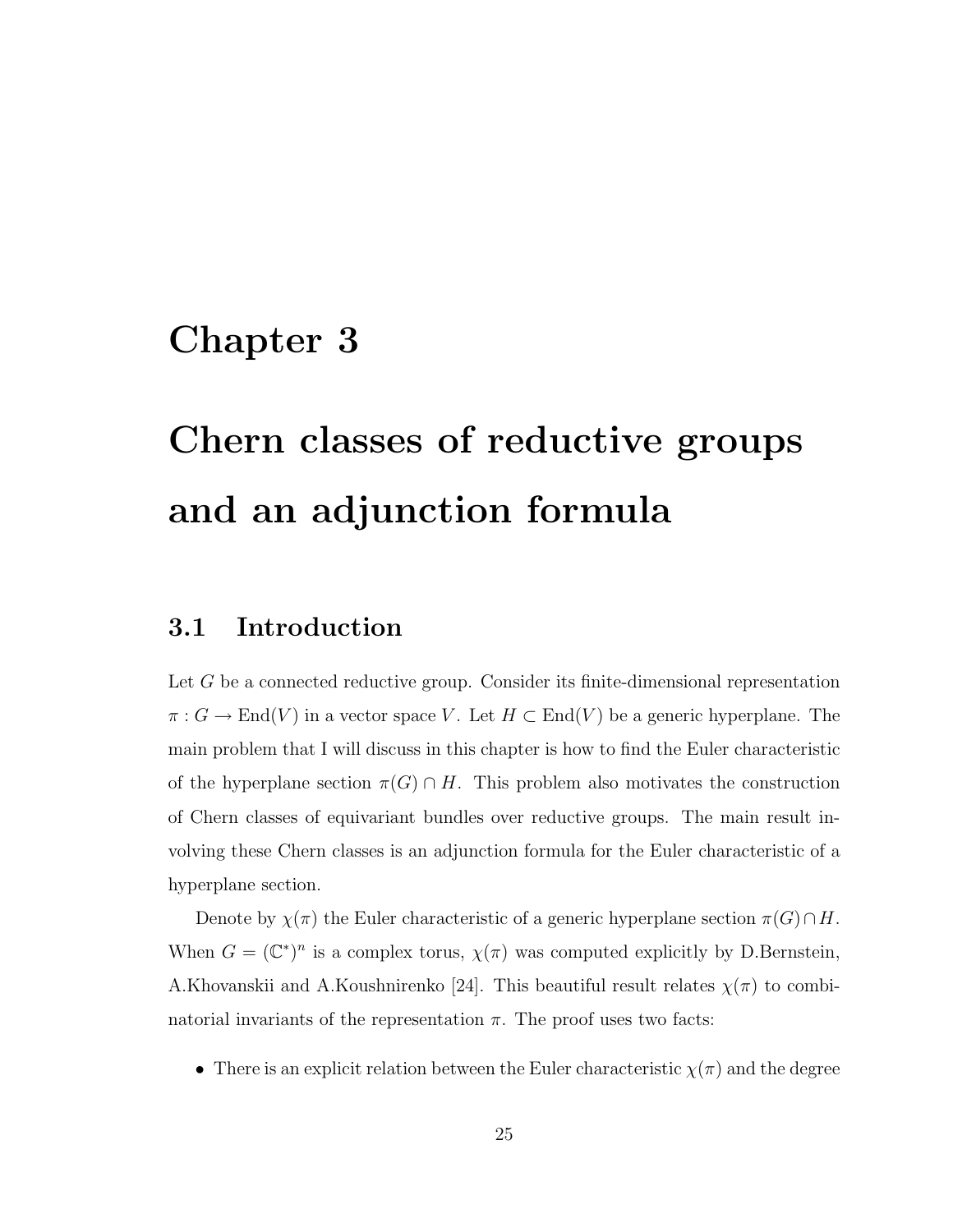of the subvariety  $\pi(G)$  in  $\text{End}(V)$ 

$$
\chi(\pi) = (-1)^{n-1} \deg \pi(G). \tag{1}
$$

• For the degree deg  $\pi(G)$  there is an explicit formula proved by Koushnirenko.

However, when G is arbitrary reductive group, only the second fact survives. B.Kazarnovskii found an explicit formula for the degree deg  $\pi(G)$  that generalizes Koushnirenko's formula [23]. Later M.Brion established an analogous result for all spherical homogeneous spaces [2].

As for the first fact, it is already wrong for  $SL_2(\mathbb{C})$ . K. Kaveh in his thesis computed explicitly  $\chi(\pi)$  and deg  $\pi(G)$  for all representations  $\pi$  of  $SL_2(\mathbb{C})$ . His computation shows that, in general, there is a discrepancy between these two numbers. Kaveh also listed some special representations of reductive groups, for which these numbers still coincide [22].

In this chapter, I will present a formula that generalizes formula (1) to the case of arbitrary reductive groups. To do this I will construct subvarieties  $S_i \subset G$ , whose degrees fill the gap between the Euler characteristic and the degree. My construction reminds the construction of the Chern classes of a vector bundle. The subvarieties  $S_i$  can be thought of as the Chern classes of the tangent bundle of G. I will also construct the Chern classes of more general equivariant vector bundles over G (section 3.3). These Chern classes are in many aspects similar to the usual Chern classes of compact manifolds. There is an analog of cohomology ring of  $G$ , where the Chern classes of equivariant bundles live. This analog is the ring of conditions constructed by De Concini and Procesi [5, 3](see section 3.2 for a brief reminder). It is useful in solving enumerative problems. The intersection index in this ring is well-defined. In particular, it makes sense to speak of the degree of  $\pi(S_i)$  in End(V).

Denote by n and k the dimension and the rank of  $G$ , respectively. In the case of the tangent bundle, it turns out (see Lemma 3.11) that the subvarieties  $S_i$  are nonempty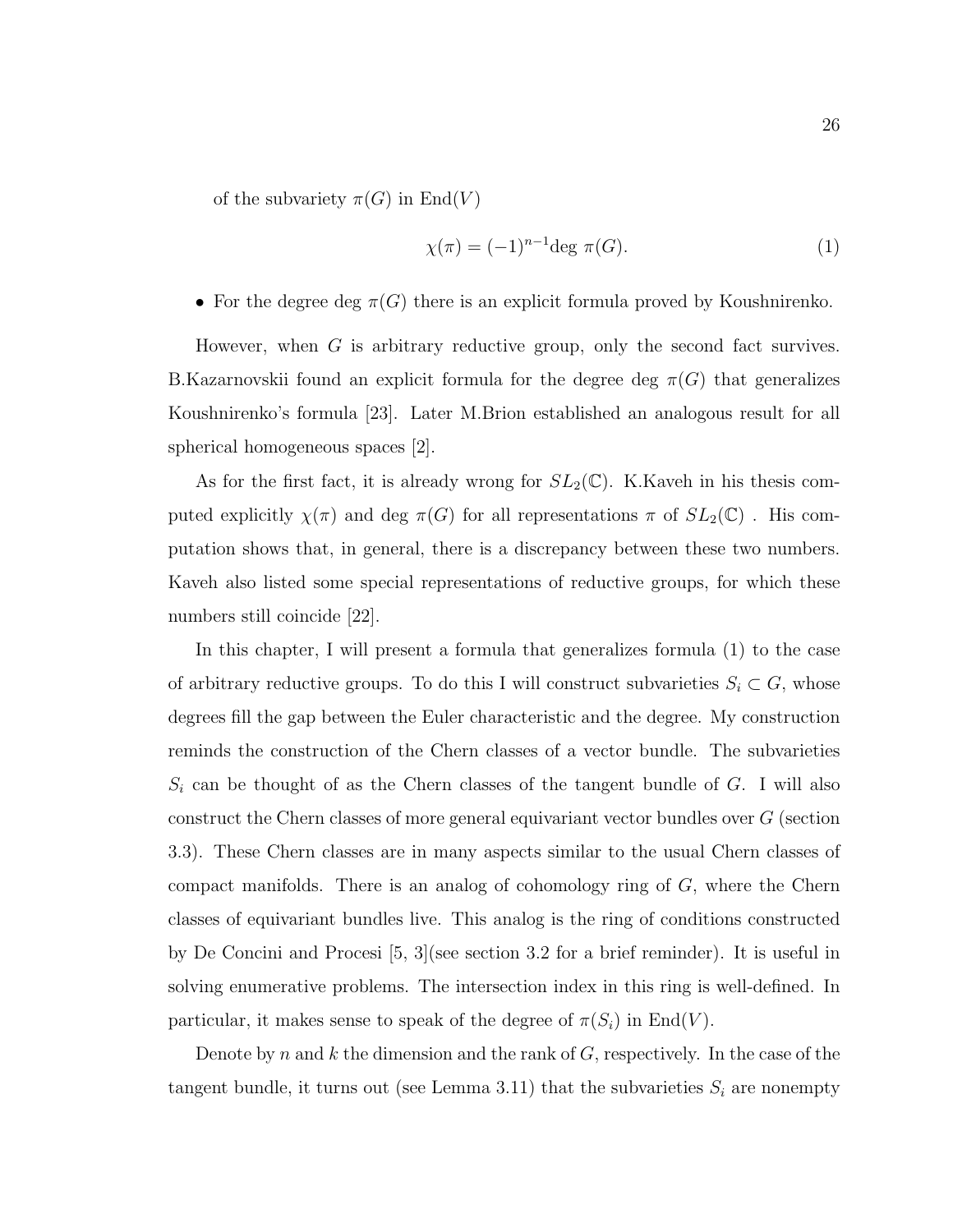only for  $i \leq n-k$ . E.g. if G is a torus then all subvarieties  $S_i$  are empty. For arbitrary reductive group G subvarieties  $S_i$  are nontrivial because of the noncommutative part of G.

The main result of this chapter is the following adjunction formula. Set  $S_0 = G$ .

**Theorem 3.1.** Let  $\pi$  be a faithful representation of a reductive group G. The Euler characteristic  $\chi(\pi)$  of a generic hyperplane section is equal to the alternating sum of the degrees of  $\pi(S_i)$ :

$$
\chi(\pi) = \sum_{i=0}^{n-k} (-1)^{n-i-1} \deg \pi(S_i).
$$
 (2)

My proof (section 3.4) of this formula is very similar to D.Bernstein's proof of formula (1) in the torus case. Chern classes  $S_i$  appear naturally, when one tries to generalize his proof to the case of arbitrary reductive groups.

To explain this motivation let me briefly recall Bernstein's proof of formula (1) in the torus case. The Euler characteristic  $\chi(\pi)$  is equal up to a sign to the number of critical points of a generic linear functional  $f \in \text{End}^*(V)$  restricted to  $\pi(G)$  (this follows from noncompact Morse theory and holds for arbitrary reductive groups as well). To find these critical points use the left action of  $\pi(G)$  on End(V). This action gives rise to *n* left-invariant linear vector fields  $v_1, \ldots, v_n$ , which span the tangent space to  $G$  at each point. Then the critical points of  $f$  are exactly the points of intersection of  $\pi(G)$  with a subspace of complimentary dimension given by equations  $f(v_1(x)) = \ldots = f(v_n(x)) = 0$ . The difference between torus and reductive cases is that in the first case, this subspace is generic, while in the second case it usually has huge intersection with  $\pi(G)$  at infinity. The latter happens because the left action of G at infinity gives the infinite number of orbits, and at each such orbit  $f$  has in some sense critical points.

To avoid this difficulty it is natural to consider the action of  $G \times G$  on  $End(V)$ by left and right multiplications (in the torus case this is the same as the left action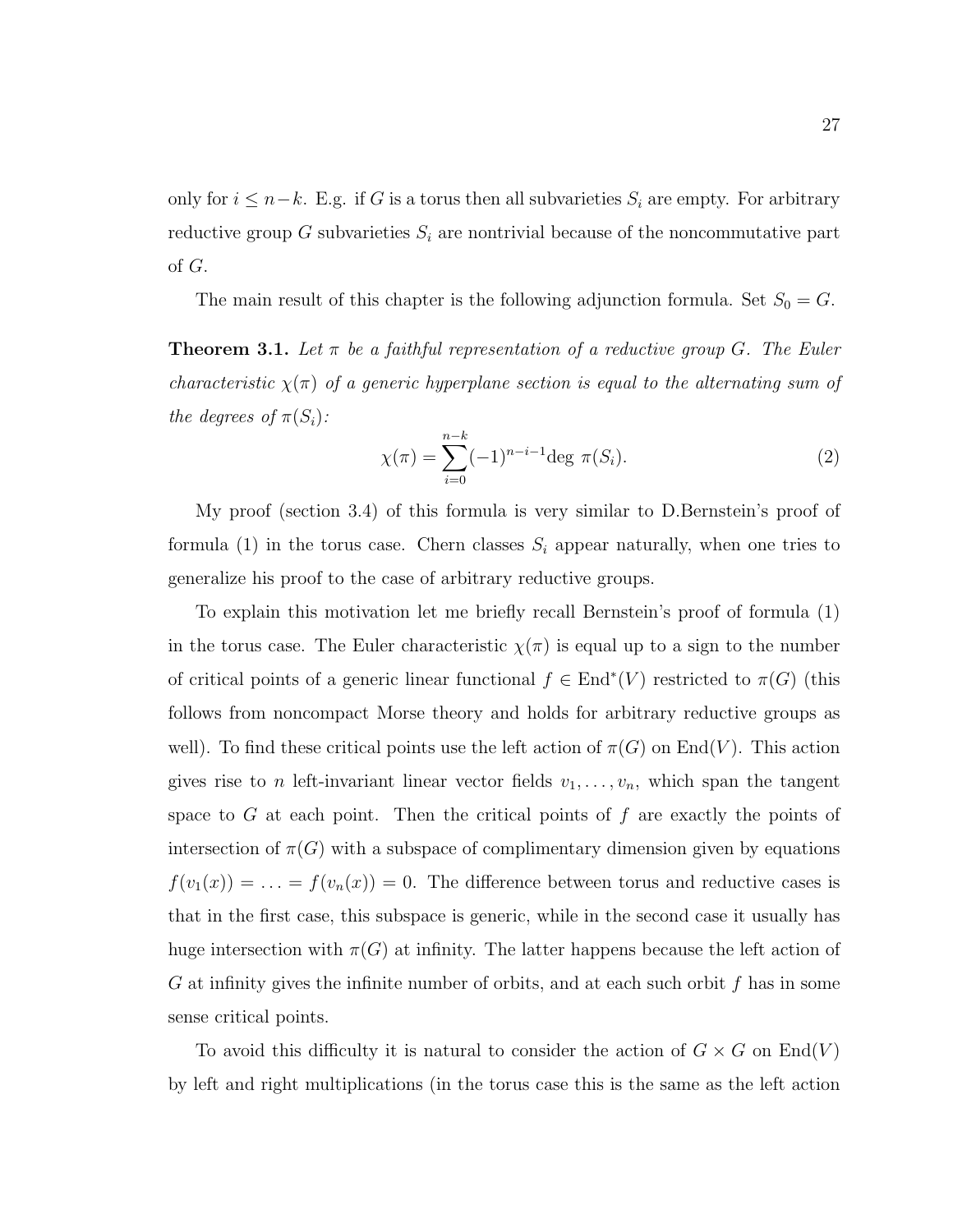because of commutativity). The advantage of this action is that it has the finite number of orbits at infinity. However,  $n$  generic vector fields coming from this action do not necessarily span the tangent space to  $G$  at each point. Thus we arrive to the classical notion of the Chern classes as the degeneracy loci of generic sections of the tangent bundle.

The remaining problem is to compute the degrees deg  $\pi(S_i)$  of Chern classes. In section 3.5, I will compute the degrees of the first and the of last Chern classes. Some examples will be listed in section 3.6.

The following remarks concern notations. In this chapter, the term equivariant (e.g. equivariant compactification, bundle, etc.) will always mean equivariant under the action of the doubled group  $G \times G$ , unless otherwise stated. By g denote the Lie algebra of G. I also fix an embedding  $G \subset GL(W)$  for some vector space W. Then for  $g \in G$  and  $A \in \mathfrak{g}$  notations  $Ag$  and  $gA$  mean the product of linear operators in  $End(W)$ .

# 3.2 Equivariant compactifications and the ring of conditions

This section contains some classical notions and theorems, which will be used in the sequel. First, I will define the notion of spherical action and describe equivariant compactifications of reductive groups following [5], [20]. For more details see also [38]. Then I define and classify equivariant vector bundles over reductive groups. Finally, I state Kleiman's transversality theorem [28] and recall the definition of the ring of conditions [5, 3].

**Spherical action.** Reductive groups are partial cases of more general *spherical* homogeneous spaces. They are defined as follows. Let G be a connected reductive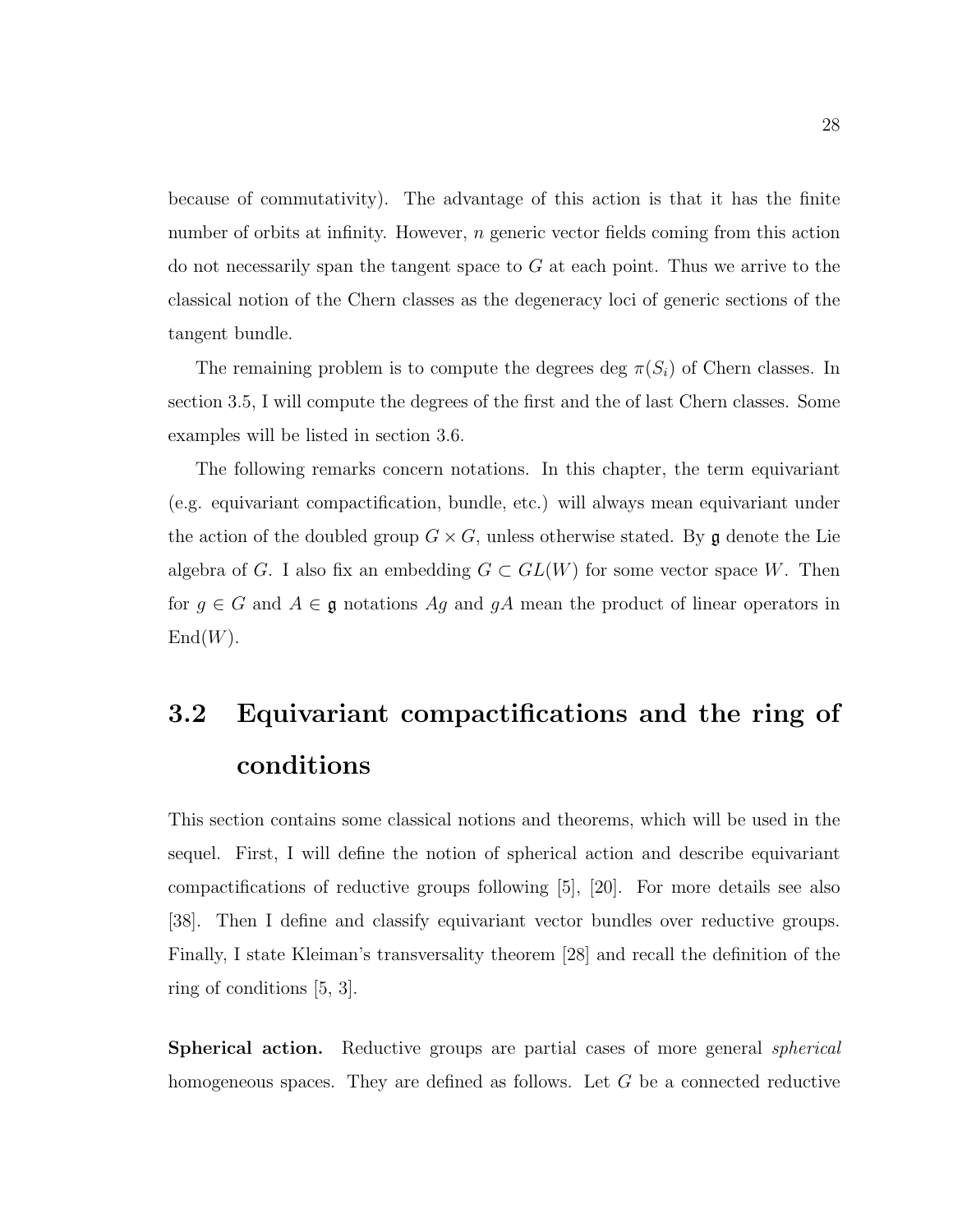group, and let M be its homogeneous space. The action of  $G$  on M is called *spherical*, if a Borel subgroup of G has an open dense orbit in  $M$ . In this case, the homogeneous space  $M$  is also called spherical. An important and very useful property, which characterizes a spherical homogeneous space, is that any its compactification equivariant under the action of G contains only finite number of orbits [36, 30].

There is a natural action of the group  $G\times G$  on G by left and right multiplications. Namely, an element  $(g_1, g_2) \in G \times G$  maps an element  $g \in G$  to  $g_1gg_2^{-1}$ . This action is spherical as follows from the Bruhat decomposition of G with respect to some Borel subgroup. Thus the group  $G$  can be considered as a spherical homogeneous space of the doubled group  $G \times G$  with respect to this action. For any representation  $\pi: G \to \text{End}(V)$  this action can be obviously extended to the action of  $\pi(G) \times \pi(G)$  on the whole  $End(V)$  by left and right multiplications. I will call such actions standard.

**Equivariant compactifications.** With any representation  $\pi$  one can associate the following compactification of  $\pi(G)$ . Take a cone over  $\pi(G)$  (consisting of all points  $x \in \text{End}(V)$  such that  $\lambda \cdot x$  belongs to  $\pi(G)$  for some  $\lambda \in \mathbb{C}^*$ , take its projectivization and then take its closure in  $\mathbb{P}(\text{End}(V))$ . We obtain a compact projective variety  $X_{\pi} \subset \mathbb{P}(\text{End}(V))$  with a natural action of  $G \times G$  coming from the standard action of  $\pi(G) \times \pi(G)$  on End(V). Below I will list some important properties of this variety.

Without loss of generality one can assume that  $\pi(G)$  is isomorphic to G. Fix a maximal torus  $T \subset G$ . Consider all weights of representation  $\pi$ , i.e. all characters of the maximal torus T occurring in  $\pi$ . Take their convex hull  $P_{\pi}$  in the lattice of all characters of T. Then it is easy to see that  $P_{\pi}$  is a polytope invariant under the action of the Weyl group of G. It is called the *weight polytope* of the representation  $\pi$ . The polytope  $P_{\pi}$  contains a lot of information about the compactification  $X_{\pi}$ .

**Theorem 3.2.** 1) [20] The subvariety  $X_\pi$  consists of the finite number of  $G \times G$ orbits. These orbits are in one-to-one correspondence with the orbits of the Weyl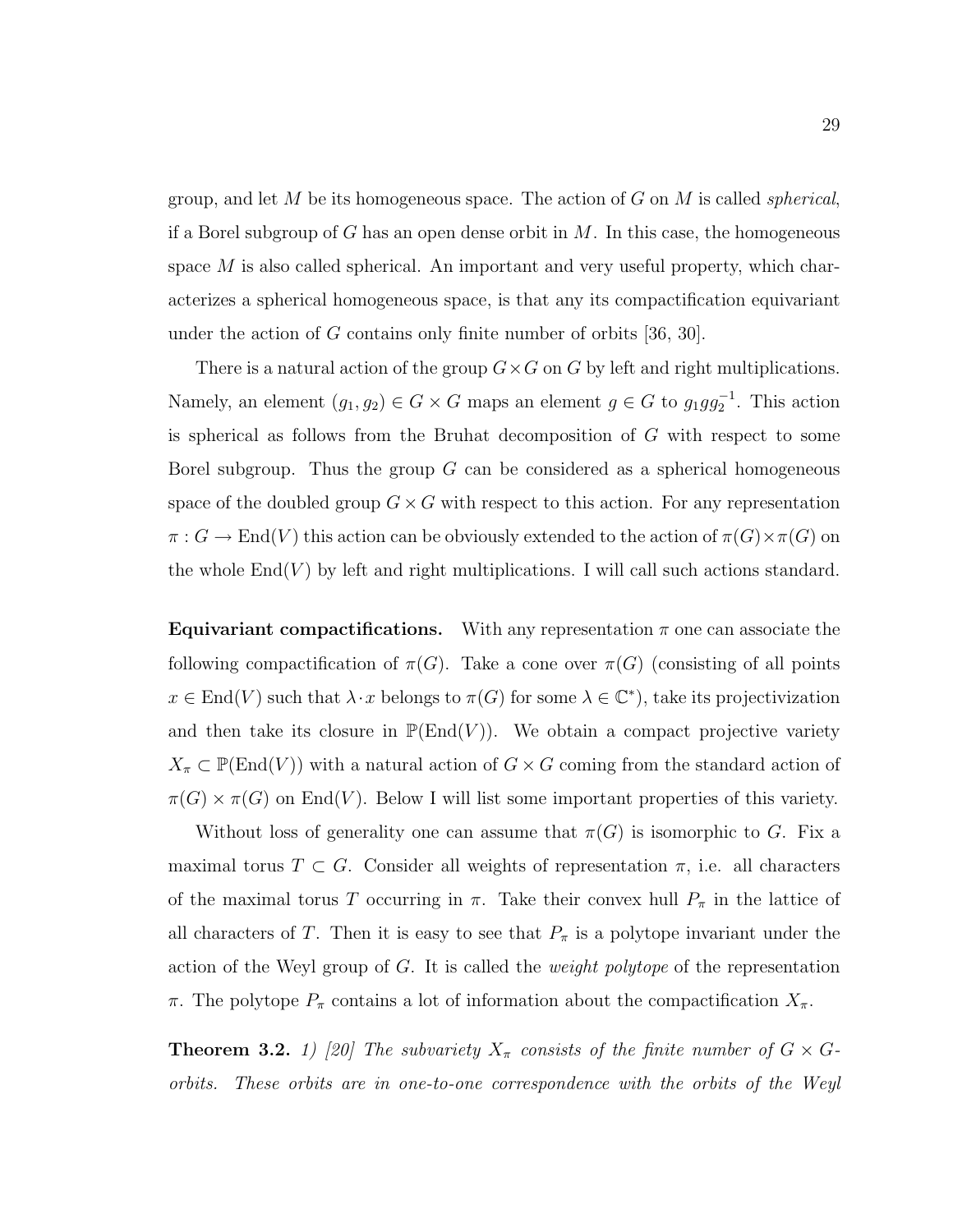group acting on the faces of the polytope  $P_{\pi}$ . The codimension of an orbit in  $X_{\pi}$ equals to the codimension of the corresponding face in  $P_{\pi}$ .

2)[5] Let  $\rho$  be another representation of G. The subvarieties  $X_{\pi}$  and  $X_{\rho}$  are isomorphic if and only if the normal fans corresponding to the polytopes  $X_{\pi}$  and  $X_{\rho}$ coincide. If the first fan is a subdivision of the second, then there exists the equivariant  $map\ X_\pi \rightarrow X_\rho.$ 

In particular, suppose that the group  $G$  is of adjoint type, i.e. it has a trivial center. Then G has one distinguished faithful representation, namely, the adjoint representation

$$
\text{Ad}: G \to \text{End}(\mathfrak{g}); \quad \text{Ad}(g)X = gXg^{-1}, X \in \mathfrak{g}.
$$

The corresponding compactification  $X_{\text{Ad}}$  of the group G is called the wonderful compactification. It was introduced by De Concini and Procesi [5]. The wonderful compactification is smooth, and  $X_{\text{Ad}} \setminus G$  is a divisor with normal crossings. There are k orbits  $\mathcal{O}_1, \ldots, \mathcal{O}_k$  of codimension 1 in  $X_{\text{Ad}}$ . The other orbits are obtained as the intersections of the closures  $\overline{\mathcal{O}}_1, \ldots, \overline{\mathcal{O}}_k$ . More precisely, to any subset  $\{i_1, i_2, \ldots, i_m\} \subset \{1, \ldots, n\}$  corresponds an orbit  $\overline{\mathcal{O}}_{i_1} \cap \overline{\mathcal{O}}_{i_2} \cap \ldots \cap \overline{\mathcal{O}}_{i_m}$  of codimension m. So the number of orbits equals to  $2^k$ . There is a unique closed orbit  $\mathcal{O}_1 \cap \ldots \cap \mathcal{O}_k$ , which is isomorphic to the product of two flag varieties  $G/B \times G/B$ . Here B is a Borel subgroup of G.

In fact, if one takes any irreducible representation  $\pi$  with the strictly dominant highest weight, then the corresponding compactification  $X_{\pi}$  is isomorphic to the wonderful compactification. It is an immediate corollary from the second part of Theorem 3.2, since in this case, the normal fan of the weight polytope  $P_{\pi}$  is the fan of Weyl chambers. Hence, it is the same as for the weight polytope  $P_{\text{Ad}}$ .

**Equivariant vector bundles.** Let L be a vector bundle over G of rank d. Denote by  $V_g \subset L$  a fiber of L lying over an element  $g \in G$ . Assume that the standard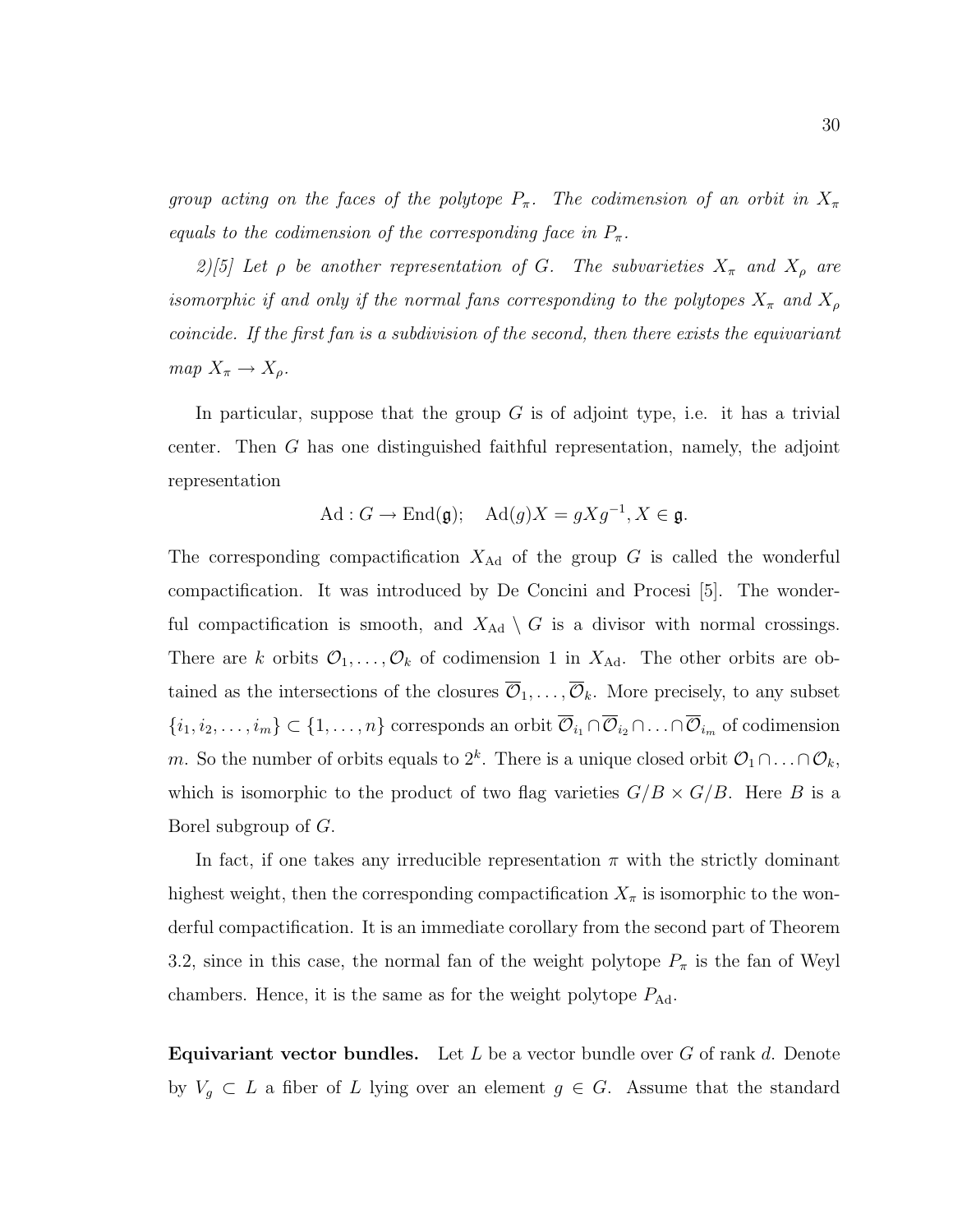action of  $G \times G$  on G can be linearly extended to L. More precisely, there exists a homomorphism  $A: G \times G \to \text{Aut}(L)$  such that  $A(g_1, g_2)$  restricted to a fiber  $V_g$  is a linear operator from  $V_g$  to  $V_{g_1g_2g_2^{-1}}$ . If these conditions are satisfied, then the vector bundle L is said to be *equivariant* under the action of  $G \times G$ .

Two equivariant vector bundles  $L_1, L_2$  are equivalent if there exists an isomorphism between  $L_1$  and  $L_2$  that is compatible with the structure of a fiber bundle and with the action of  $G \times G$ . The following simple proposition describes equivariant vector bundles on G up to this equivalence relation.

**Proposition 3.3.** The classes of equivalent equivariant vector bundles of rank d are in one-to-one correspondence with the linear representations of  $G$  of dimension d.

*Proof.* Assign to a vector bundle L a representation  $\pi: G \to \text{End}(V_e)$  as follows:  $\pi(g)$ is the restriction of  $A(g, g)$  on  $V_e$ . Vice versa, with each representation  $\pi : G \to V$  on can associate a bundle L isomorphic to  $G \times V$  with the following action of  $G \times G$ :

$$
A(g_1, g_2) : (g, v) \to (g_1 g g_2^{-1}, \pi(g_1)v).
$$

E.g. a constant section  $v(g) = v$  for  $v \in V$  is right-invariant. It is easy to check that this correspondence is indeed one-to-one.  $\Box$ 

E.g. the tangent bundle  $TG$  on  $G$  is clearly equivariant and corresponds to the adjoint representation of G on the Lie algebra  $g = T G_e$ . This example will be important in section 3.4.

The ring of conditions. The following theorem gives a tool to define the intersection index on a noncompact group, or more generally, on a homogeneous space.

**Theorem 3.4.** (Kleiman's transversality theorem)[28] Let H be a connected algebraic group, and let M be its homogeneous space. Take two algebraic subvarieties  $X, Y \subset$ M. Denote by  $gX$  a left translate of X by an element  $g \in G$ . There exists an open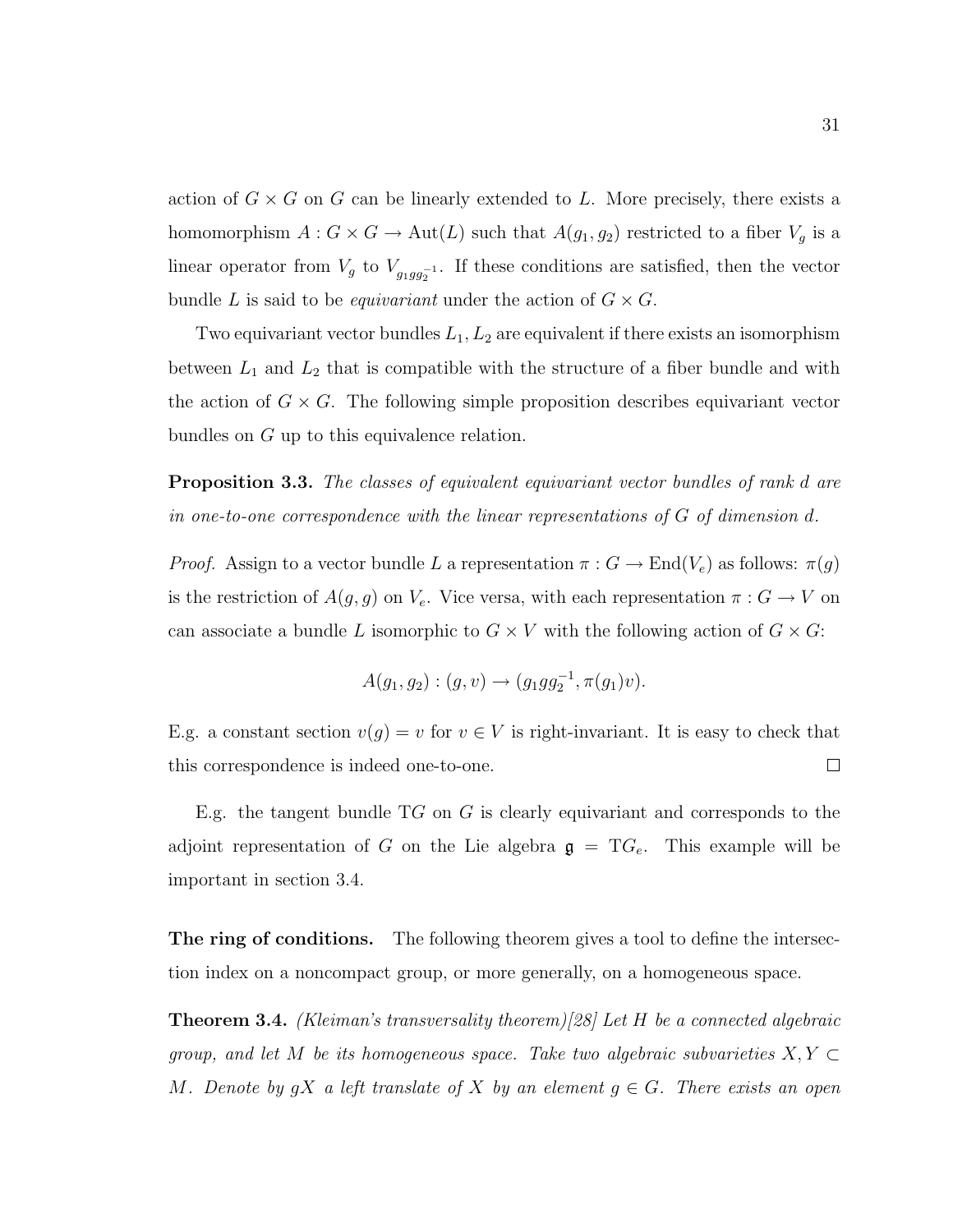dense subset of H such that for all elements g from this subset the intersection  $gX \cap Y$ either has dimension dim  $X +$ dim Y – dim H or is empty. If X and Y are smooth, then  $gX \cap Y$  is transverse.

In particular, if  $X$  and  $Y$  have complimentary dimensions (but are not necessarily smooth), then  $qX \cap Y$  consists of the finite number of points, and this number is constant.

If X and Y have complimentary dimensions, define the *intersection index*  $(X, Y)$ as the number of intersection points  $\#(gX \cap Y)$  for a generic  $g \in H$ . If one is interested in solving enumerative problems, then it is natural to consider algebraic subvarieties of M up to the following equivalence. Two subvarieties  $X_1, X_2$  of the same dimension are equivalent if and only if for any subvariety  $Y$  of complimentary dimension the intersection indices  $(X_1, Y)$  and  $(X_2, Y)$  coincide. This relation is similar to the numerical equivalence in algebraic geometry (see [10], Chapter 19). Consider all formal linear combinations of algebraic subvarieties of M modulo this equivalence relation. Then the resulting group  $C<sup>*</sup>(M)$  is called the group of conditions of M.

One can define an *intersection product* of two subvarieties  $X, Y \subset M$  by setting  $X \cdot Y = gX \cap Y$ , where  $g \in G$  is generic. However, the intersection product sometimes is not well-defined on the group of conditions. There is the following simple counterexample [5]. Suppose that  $G = \mathbb{C}^n$  is an affine space. Then two affine subspaces represent the same class in  $\mathbb{C}^N$  if and only if they are parallel. Indeed, if they are not parallel, then there exists a line parallel to one subspace and intersecting the other. Then generic parallel shifts of this line do not intersect the first subspace but do intersect the other at one point. In an affine space  $\mathbb{C}^3$  with coordinates  $(x, y, z)$ , consider a quadric Y given by the equation  $x = yz$ . Take any two different planes parallel to a coordinate plane  $X = \{y = 0\} \subset \mathbb{C}^3$ . Their intersections with Y give two lines, which are not parallel. Hence, they do not belong to the same class in the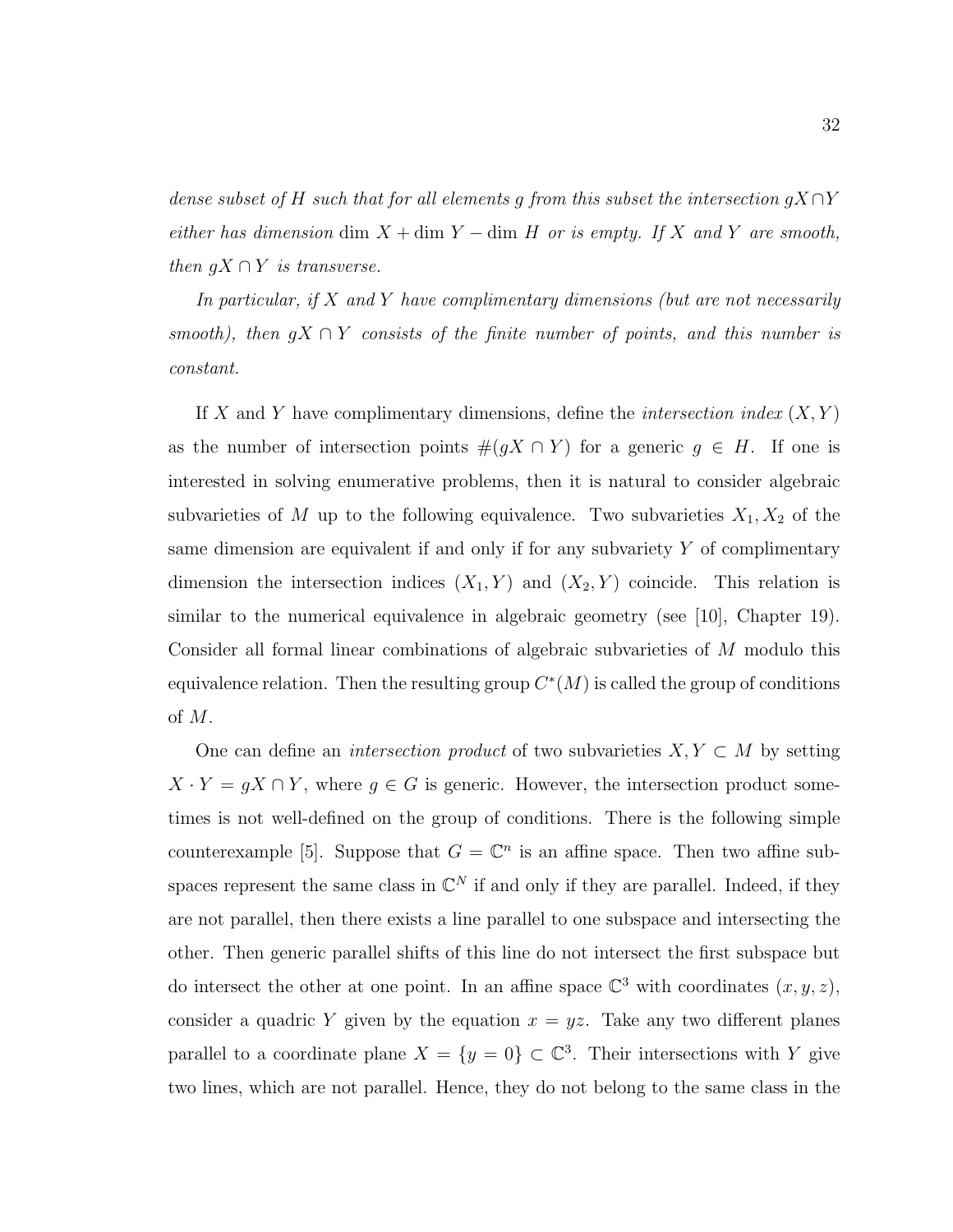group of conditions, and the class of  $X \cap Y$  is not defined.

The remarkable fact is that for spherical homogeneous spaces the intersection product is well-defined, i.e. if one takes different representatives of the same classes, then the class of their product will be the same [5, 3]. The corresponding ring  $C^*(M)$ is called the ring of conditions.

In particular, the group of conditions  $C^*(G)$  of a reductive group is a ring. De Concini and Procesi related the ring of conditions to the cohomology rings of equivariant compactifications as follows. Consider the set  $S$  of all equivariant compactifications  $X_{\pi}$  of the group G corresponding to its representations  $\pi$ . This set has a natural partial order. Namely, a compactification  $X_{\rho}$  is greater than  $X_{\pi}$  if there exists an equivariant map  $X_{\rho} \to X_{\pi}$  commuting with the action of  $G \times G$ . Clearly, such map is unique, and it induces a map of cohomology rings  $H^*(X_\pi) \to H^*(X_\rho)$ .

**Theorem 3.5.** [5, 3] The ring of conditions  $C^*(G)$  is isomorphic to the direct limit over the set S of the cohomology rings  $H^*(X_\pi)$ .

De Concini and Procesi proved this theorem in [5] for symmetric spaces. In [3] De Concini noted that their arguments go verbatim for arbitrary spherical homogeneous spaces, in particular, for arbitrary reductive groups.

## 3.3 Chern classes with the values in the ring of conditions

In this section, I deal with vector bundles over G equivariant under the action of the doubled group  $G \times G$ . For such bundles I define their Chern classes with the values in the ring of conditions  $C^*(G)$ . Unlike the usual Chern classes in compact situation, these Chern classes measure the complexity of the action of  $G \times G$  and not the topological complexity (topologically any  $G \times G$ -equivariant vector bundle over G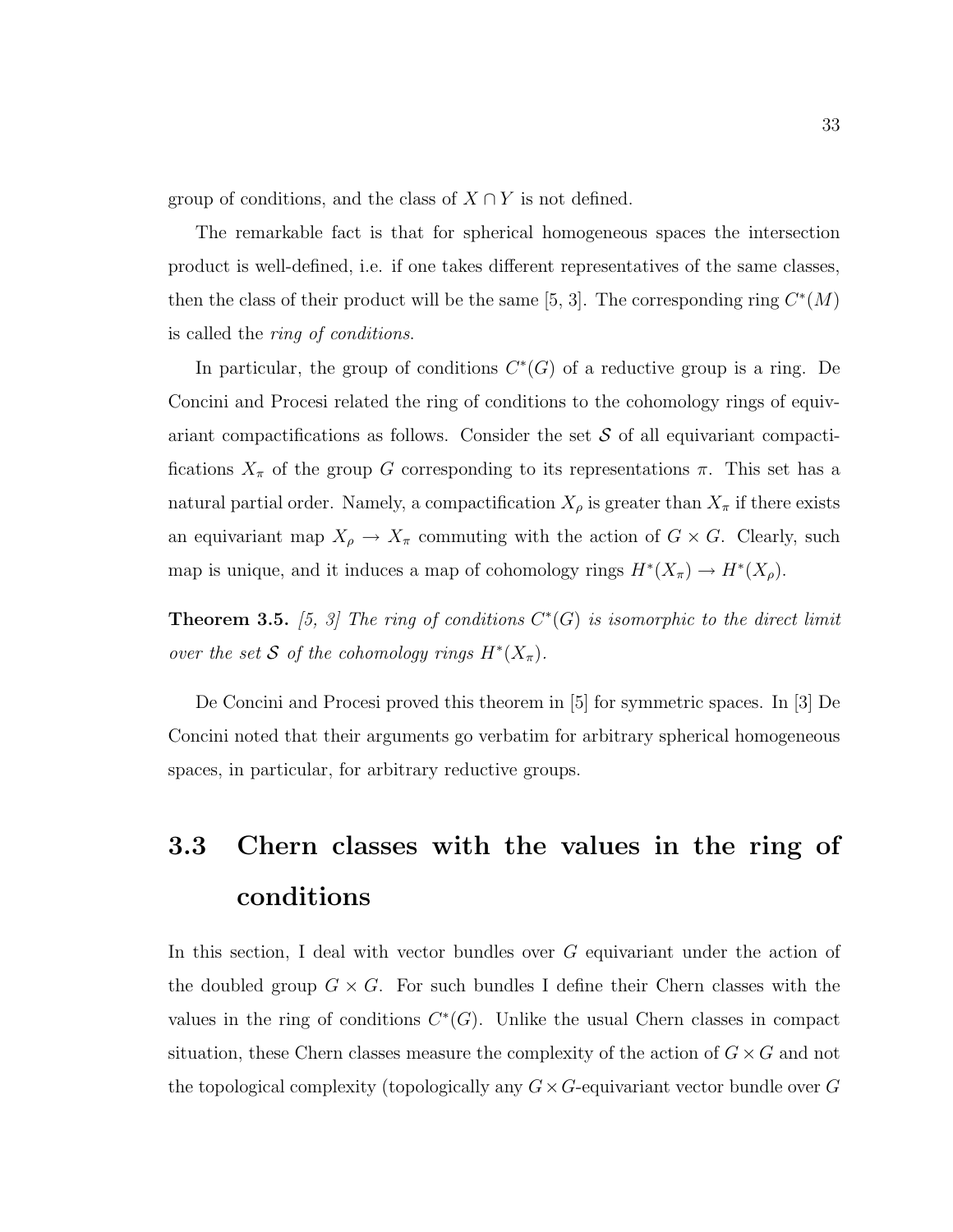is trivial). However, they preserve many properties of the usual Chern classes. There is also a relation between these classes and the usual Chern classes of certain bundles over equivariant compactifications of the group G.

In the subsequent sections, I will mostly use the Chern classes of the tangent bundle. Their main application is the formula for the Euler characteristic of a hyperplane section. One of possible applications of the Chern classes of other equivariant bundles is to obtain an explicit description of the ring of conditions  $C^*(G)$  in terms of these Chern classes.

Throughout this section,  $L$  denotes an equivariant vector bundle over  $G$  of rank d corresponding to a representation  $\pi: G \to \text{End}(V)$ .

Definition of Chern classes. Among all global sections of an equivariant bundle L there are two distinguished subspaces, namely, the subspaces of left- and rightinvariant sections. They consists of sections that are invariant under the action of the subgroups  $G \times e \subset G \times G$  and  $e \times G \subset G \times G$ , respectively. Both of this spaces can be canonically identified with the vector space  $V = V_e$ . Denote by  $\Gamma(L)$  the space of all global sections of  $L$  that are obtained as a sum of left- and right-invariant sections. If the representation  $\pi$  does not contain any trivial sub-representations, then  $\Gamma(L)$ is canonically isomorphic to the direct sum of two copies of V. Otherwise,  $\Gamma(L)$  is the quotient space  $(V \oplus V)/E$ , where  $E \subset V \oplus V$  is the diagonal embedding of the maximal trivial sub-representation of  $\pi$ .

When  $L = T G$  is the tangent bundle,  $\Gamma(L)$  is a very natural class of global sections. Namely, it consists of all vector fields coming from the standard action of  $G \times G$  on G. By this I mean that with any element  $(X, Y) \in \mathfrak{g} \oplus \mathfrak{g}$  one can associate a vector field  $v \in \Gamma(L)$  as follows:

$$
v(x) = \frac{d}{dt}\bigg|_{t=0} [e^{tX} x e^{-tY}] = Xx - xY.
$$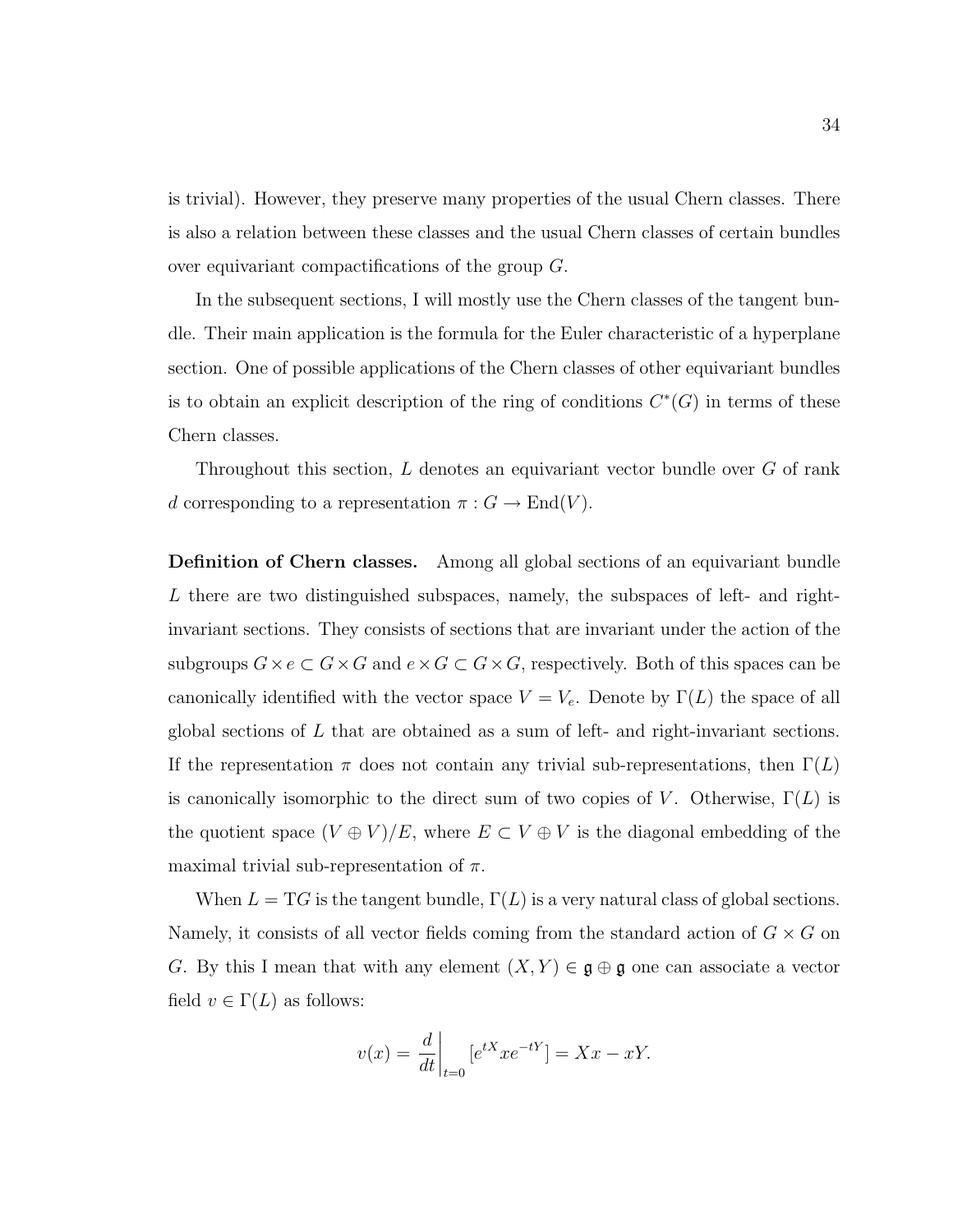This example suggests that one represent elements of  $\Gamma(L)$  not as sums but as differences of left- and right-invariant sections.

The space  $\Gamma(L)$  can be employed to define Chern classes of L as usual. Take d generic sections  $v_1, \ldots, v_d \in \Gamma(L)$ . Then the *i*−th Chern class is the *i*−th degeneracy locus of these sections. More precisely, the first Chern class  $S_1(L) \subset G$  consists of all points  $g \in G$  where all d sections  $v_1(g), \ldots, v_d(g)$  are linearly dependent,  $S_2(L)$ — of all points where first  $d-1$  sections  $v_1(g), \ldots, v_{d-1}(g)$  are dependent, and  $S_i(L)$ — of all points where first  $d-i+1$  sections  $v_1(g), \ldots, v_{d-i+1}(g)$  are dependent. This definition almost repeats one of the classical definitions of the Chern classes in the compact setting (see [17]). The only difference is that global sections used in definition are not generic in the space of all sections. They are generic sections of the special subspace  $\Gamma(L)$ . If one drops this restriction and applies the same definition, then the result will be trivial, since the bundle  $L$  is topologically trivial. In some sense, the Chern classes will sit at infinity in this case (the precise meaning becomes clear from the second part of this section). The purpose of my definition is to pull them back to the finite part.

Thus for each  $i = 1, ..., n$  we get a family  $S_i(L)$  of subvarieties  $S_i(L)$  parameterized by collections of i elements from  $\Gamma(L)$ . In compact situation, all generic members of similar family would represent the same class in the cohomology ring. The same is true here, if one uses the ring of conditions as an analog of the cohomology ring in the noncompact setting. This is the content of the next lemma. Note that sections  $v_1, \ldots, v_d \in \Gamma(L)$  are uniquely defined by d vectors  $A_1, \ldots, A_d \in V \oplus V$ .

**Lemma 3.6.** For all collections  $A_1, \ldots, A_d$  belonging to some open dense subset of  $(V \oplus V)^d$  the class of the corresponding subvariety  $S_i(L)$  in the ring of conditions  $C^*(G)$  is the same. The class is the image of the class in  $H^*(X_{\pi})$  under the isomorphism between  $C^*(G)$  and the direct limit over S of the cohomology rings  $H^*(X_\rho)$  (see Theorem 3.5). Recall that  $\pi$  is the representation of G corresponding to the vector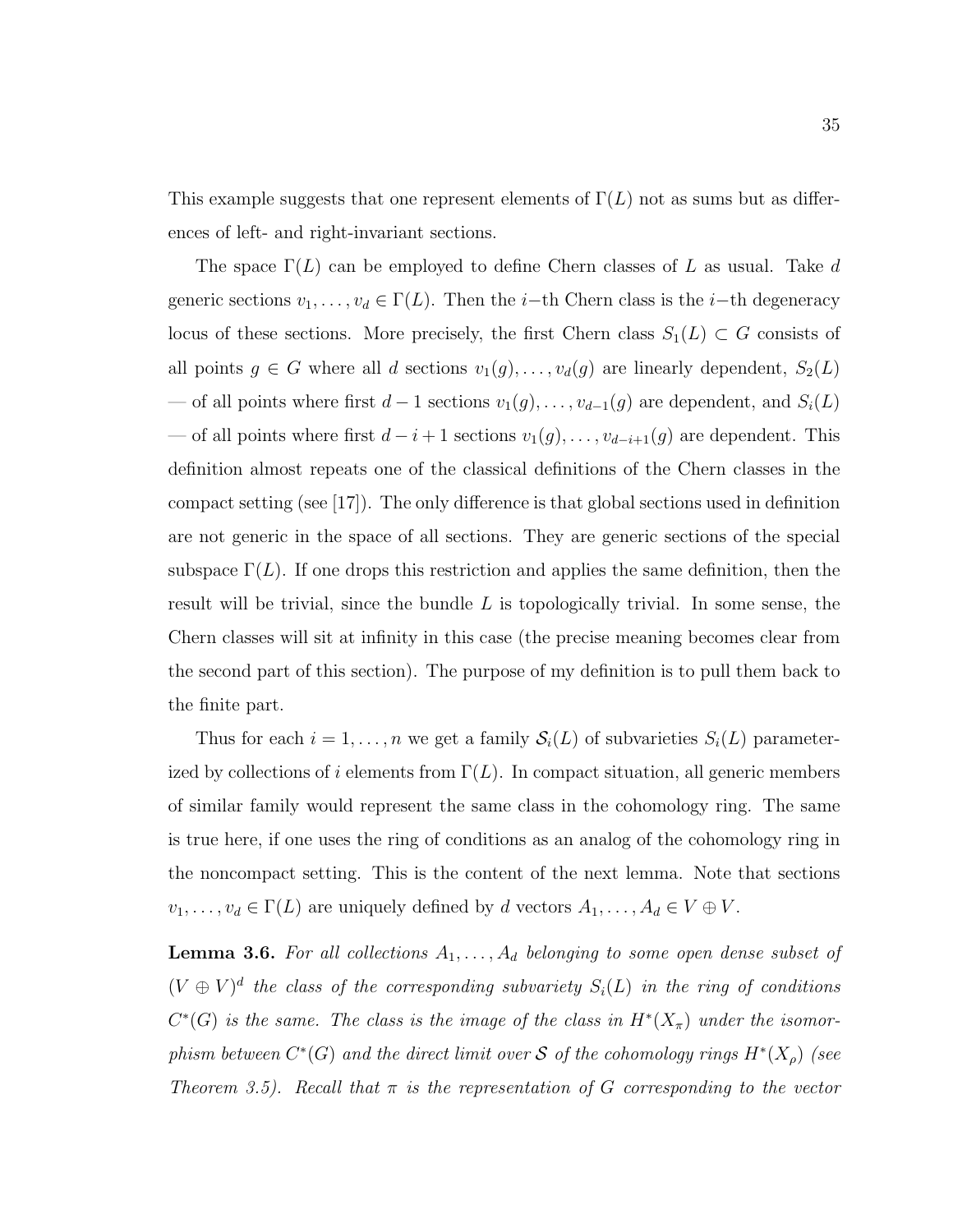#### bundle L.

*Proof.* The idea of the proof is to consider the closures of  $\pi(S_i(L))$  in  $X_{\pi}$ . They represent the same class in cohomology ring of  $X_\pi$  by continuity. It is enough to prove that they have proper intersection with  $G \times G$ -orbits in  $X_{\pi}$ , i.e. the codimension of the intersection with each orbit in this orbit is less than or equal to the codimension of  $S_i(L)$  in G. Then Kleiman's transversality theorem will imply that  $S_i(L)$  represent the same class in  $C<sup>*</sup>(G)$  as well. To prove that the intersections are proper I reduce everything to the case of the equivariant bundle over  $GL(V)$  corresponding to the tautological representation.

First, describe all left- and right-invariant global sections of L. Consider the representation  $\pi : G \to End(V)$  corresponding to a vector bundle L. Any vector  $X \in V$  defines a right-invariant section  $v_r(g) = X$  as in the proof of Proposition 3.3. Then it is easy to see that any left-invariant section  $v_l$  is given by the formula  $v_l(g) = \pi(g)Y$  for  $Y \in V$ . Hence, any section  $v = v_l - v_r$  that belongs to  $\Gamma(L)$  can be written as  $v(g) = \pi(g)X - Y$  for some  $X, Y \in V$ . Let us write the sections  $v_1, \ldots, v_d$ in this form:  $v_1(g) = \pi(g)X_1 - Y_1, \ldots, v_d(g) = \pi(g)X_d - Y_d$ .

Now describe  $S_i(L)$ . First of all, it is clear that the subvarieties  $S_i(L)$  depend only on the choice of a flag  $F = \{ \Lambda^1 \subset \ldots \subset \Lambda^d \subset V \oplus V \}$  where  $\Lambda^j$  is spanned by  $A_1, \ldots, A_j$ . E.g.  $S_1$  depends only on the choice of a subspace  $\Lambda^n \subset V \oplus V$ . Consider the graph  $\Lambda_g$  of  $\pi(g)$  in  $V \oplus V$ . This is a subspace of dimension d consisting of vectors  $(X, \pi(g)X)$  for  $X \in V$ . Then g belongs to  $S_i(L)$  (i.e. the vectors  $v_1(g)$  =  $\pi(g)X_1 - Y_1, \ldots, v_d(g) = \pi(g)X_{n-i+1} - Y_{n-i+1}$  are linearly dependent) if and only if the subspaces  $\Lambda_g$  and  $\Lambda^{d-i+1}$  have nonzero intersection. This also implies the following simple relation. Consider a vector bundle  $U_d$  over  $GL(V)$  corresponding to the tautological representation of  $GL(V)$  on the space V. Then  $S_i(L)$  is the preimage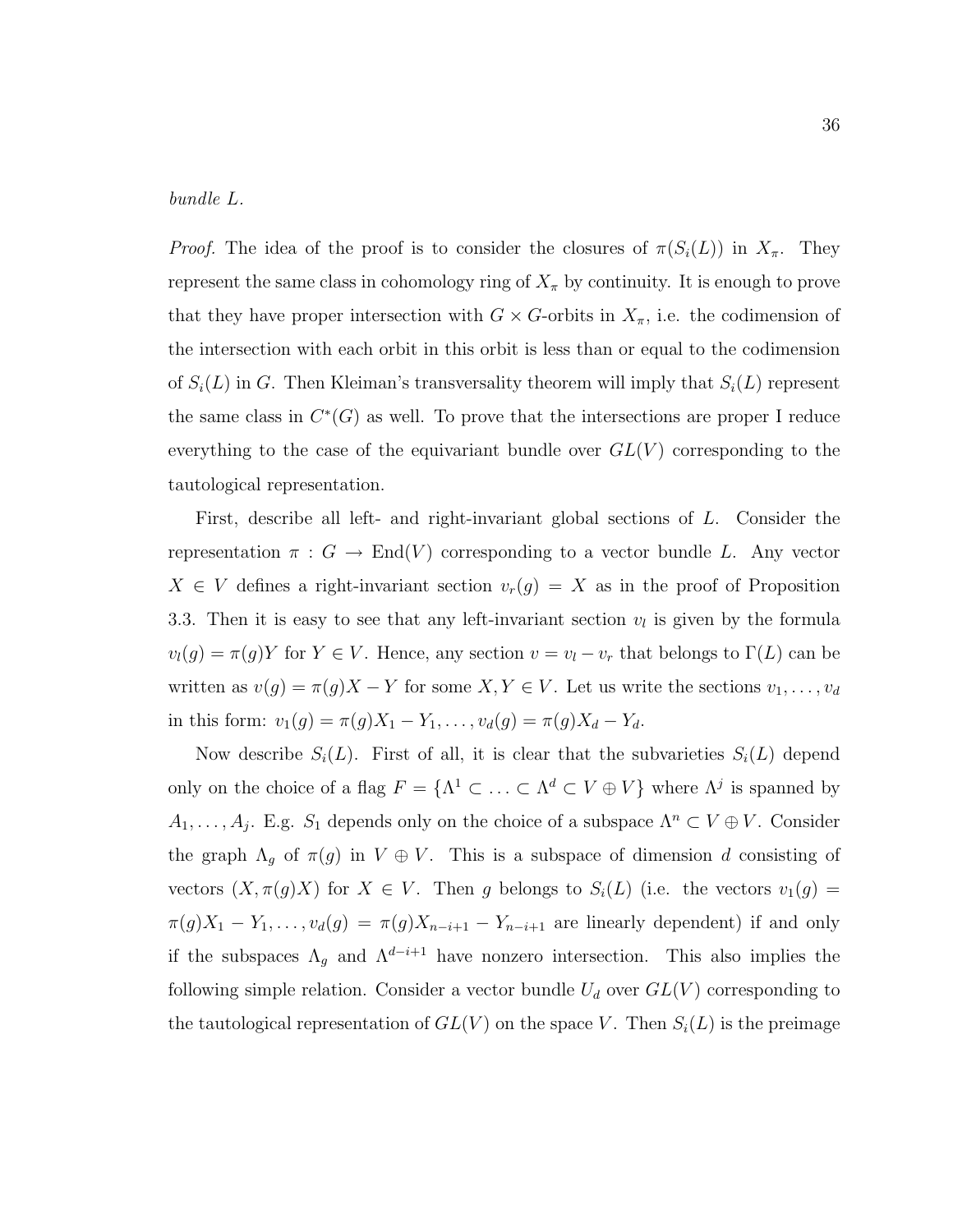of  $S_i(U_d)$  under the map  $\pi: G \to GL(V)$ :

$$
S_i(L) = \pi^{-1}(S_i(U_d)).
$$

Note that this is the same relation that holds for the usual Chern classes in compact situation since the vector bundle L is the pull-back of  $U_d$ .

Let us prove Lemma 3.6 for the group  $GL(V)$  and the vector bundle  $L = U_d$ . In this case,  $S_i(U_d)$  consists of all elements  $g \in GL(V)$  such that the graph of g in  $V \oplus V$ has nonzero intersection with  $\Lambda^{d-i+1}$ . Take another flag  $F' = {\Lambda'^1 \subset \ldots \subset \Lambda'^d}$  and consider the corresponding subvarieties  $S_i'(U_d)$ . Clearly, if subspaces  $\Lambda^i$  and  $\Lambda'^i$  are generic, e.g. each of them intersects  $V_1$  and  $V_2$  only at the origin, then there exists an operator  $h = (h_1, h_2) \in GL(V_1) \times GL(V_2)$  such that  $h(\Lambda^i) = \Lambda^{i}$  for all  $i = 1, \ldots, d$ . Hence, the subvariety  $S_i'$  constructed via the flag F coincides with the shift  $h_1S_i(U_d)h_2$ of the subvariety  $S_i(U_d)$  constructed via the flag F'. In particular, it follows that they represent the same class in the ring of conditions of  $GL(V)$ .

**Remark 3.7.** There is another description of  $S_i(U_d)$  and of  $S_i(L)$ . Define an operator  $A \in GL(V)$  by setting  $A(X_i) = Y_i$ . Denote by  $V^i$  a subspace of V spanned by the elements  $X_1, \ldots, X_i$  (i.e.  $V^i$  is the projection of  $\Lambda^i$  onto the first summand of  $V \oplus V$ ). For each  $g \in G$  consider a linear operator  $(\pi(g) - A)$ . It is clear that  $S_i(L)$ consists of all elements  $g \in G$  such that the operator  $(\pi(g) - A)$  restricted to the subspace  $V^i$  has a nontrivial kernel. In particular, a subvariety  $S_1(L)$  is given by the equation  $det(\pi(g) - A) = 0$ . Similarly,  $S_i(U_d)$  consists of all elements  $x \in GL(V)$ such that the operator  $(x - A)$  restricted to the subspace  $V<sup>i</sup>$  has a nontrivial kernel. This description easily implies that the closure of a generic  $S_i(U_d)$  in  $\mathbb{P}(\text{End}(V))$  is smooth and intersects  $GL(V) \times GL(V)$ -orbits transversally. It is also clear that the codimension of  $S_i(U_d)$  in  $GL(V)$  is equal to i.

We now conclude the proof of Lemma 3.6. It follows from Kleiman's transversality theorem applied to  $GL(V) \times GL(V)$ -orbits in  $\mathbb{P}(\text{End}(V))$  that if  $h_1$  and  $h_2$  are generic,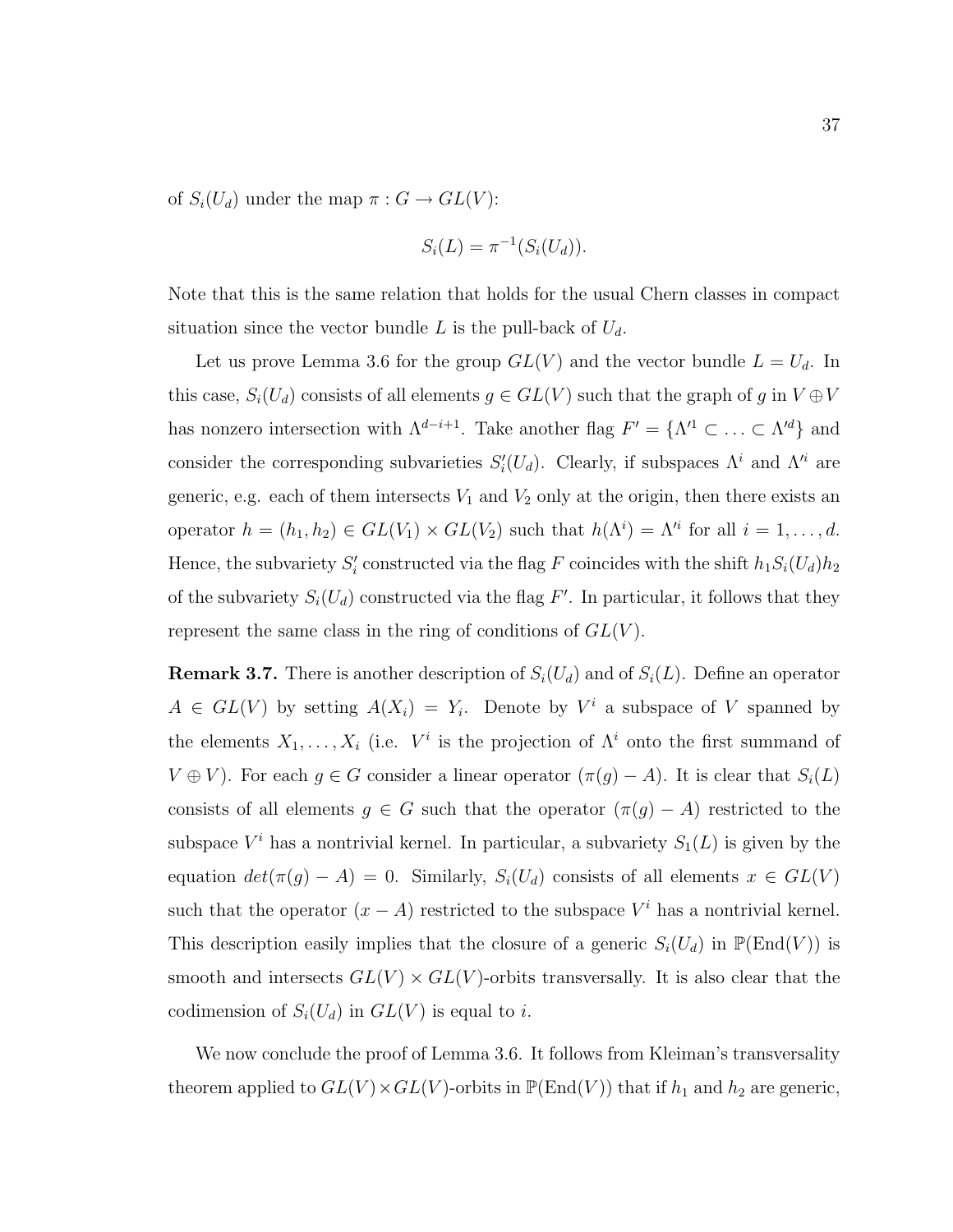then the subvariety  $h_1S_i(U_d)h_2$  intersects the  $G \times G$ -orbits of  $X_\pi$  transversally. This fact combined with the relation  $S_i(L) = \pi^{-1}(S_i(U_d))$  implies the statement of Lemma 3.6 for G and L.  $\Box$ 

Hence, we proved that the family  $\mathcal{S}_i(L)$  of subvarieties  $S_i(L) \subset G$  parameterized by elements of  $(V \oplus V)^d$  provides a well-defined class  $[S_i(L)]$  in the ring of conditions  $C(G).$ 

Remark 3.8. It follows from the proof of Lemma 3.6 that the closure of a generic  $S_i(L) \in \mathcal{S}_i(L)$  in the compactification  $X_\pi$  is smooth and intersects all  $G \times G$ -orbits transversally. There is also the following criterion for choosing a generic  $S_i(L)$ . The class of a given subvariety  $S_i(L)$  in the ring of conditions coincides with  $[S_i(L)]$  if and only if the closure of  $S_i(L)$  in  $X_\pi$  intersects all  $G \times G$ -orbits by subvarieties of codimension i.

In particular, if L is the tangent bundle, then we get that for a generic  $S_i(TG)$  the closure of  $\text{Ad}(S_i(TG))$  in the wonderful compactification intersects all orbits transversally.

**Definition 1.** The class  $[S_i(L)] \in C^*(G)$  defined by the family  $S_i(L)$  is called the *i*-th Chern class of a fiber bundle L with the value in the ring of conditions.

From now by  $S_i(L)$  I will always mean any subvariety of the family  $S_i(L)$ , whose class in the ring of conditions coincides with the Chern class  $|S_i(L)|$ .

Embeddings to Grassmannians. For an equivariant vector bundle I will now construct an equivariant map of the group  $G$  to a Grassmannian. This construction shows that the Chern classes of L are very related to the usual Chern classes of a certain vector bundle over an equivariant compactification of G.

Assume for simplicity that  $\pi : G \to \text{End}(V)$  is an embedding. With each  $g \in G$ one can associate the graph  $\Lambda_g \subset V \oplus V$  of  $\pi(g)$ . This is a subspace of dimension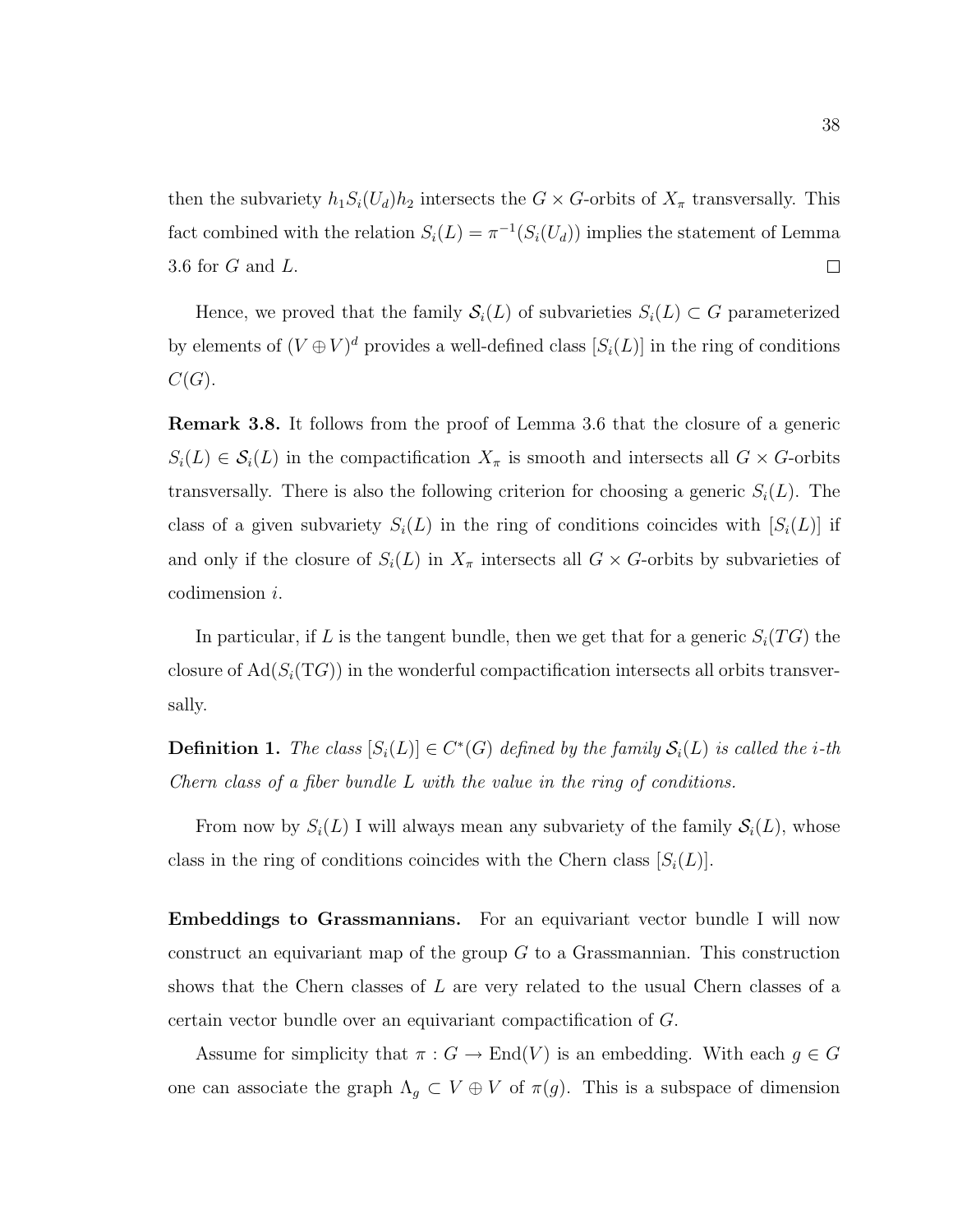d consisting of vectors  $(X, \pi(g)X)$  for  $X \in V$ . Hence, there is a map  $\varphi_L$  from the group G to the Grassmannian  $G(d, 2d)$  of d-dimensional subspaces in a 2d-dimensional vector space

$$
\varphi_L: G \to \mathrm{G}(d, 2d); \quad \varphi_L: g \mapsto \Lambda_g.
$$

Note that the restriction to  $\varphi_L(G) \simeq G$  of the tautological quotient vector bundle over  $G(d, 2d)$  is isomorphic to L.

Remark 3.9. This construction repeats the following well-known construction (see [17]). Let M be a smooth variety, S be a vector bundle of rank d over M, and  $\Gamma(S)$ be a subspace of dimension N in the space of all global sections of  $S$ . Suppose that at each point  $x \in M$  the sections of  $\Gamma(S)$  span the fiber of S at the point x. Then one can map M to the Grassmannian  $G(N - d, N)$  by assigning to each point  $x \in M$ the subspace of all sections from  $\Gamma(L)$  that vanish at x. Clearly, the vector bundle S coincides with the pull-back of the tautological quotient vector bundle over the Grassmannian  $G(N - d, N)$ .

Denote by  $X_L$  the closure of  $\varphi_L(G)$  in  $G(d, 2d)$ . This is a compact projective variety. It is equivariant under an action of  $G \times G$  coming from its representation  $\pi \oplus \pi$  in the space  $V \oplus V$ . Namely, an element  $(g_1, g_2) \in G \times G$  takes a subspace  $\Lambda \subset V \oplus V$  to a subspace  $(\pi(g_1), \pi(g_2))(\Lambda)$ . The open dense  $G \times G$ -orbit in  $X_L$  is clearly isomorphic to  $\pi(G) \simeq G$ .

**Example 1. Demazure embedding.** Let  $G$  be a group of adjoint type, and let  $\pi$  be its adjoint representation on the Lie algebra g. Then as I already noted the corresponding vector bundle  $L$  coincides with the tangent bundle of  $G$ . The corresponding embedding  $\varphi_L : G \to \mathcal{G}(n, \mathfrak{g} \oplus \mathfrak{g})$  coincides with the one constructed by Demazure [4]. Demazure's construction is as follows. An element  $x \in G$  goes to the Lie algebra of the stabilizer of x under the standard action of  $G \times G$ . E.g. the identity element gets mapped to the Lie algebra  $\mathfrak{g} \subset \mathfrak{g} \oplus \mathfrak{g}$  embedded diagonally. Then the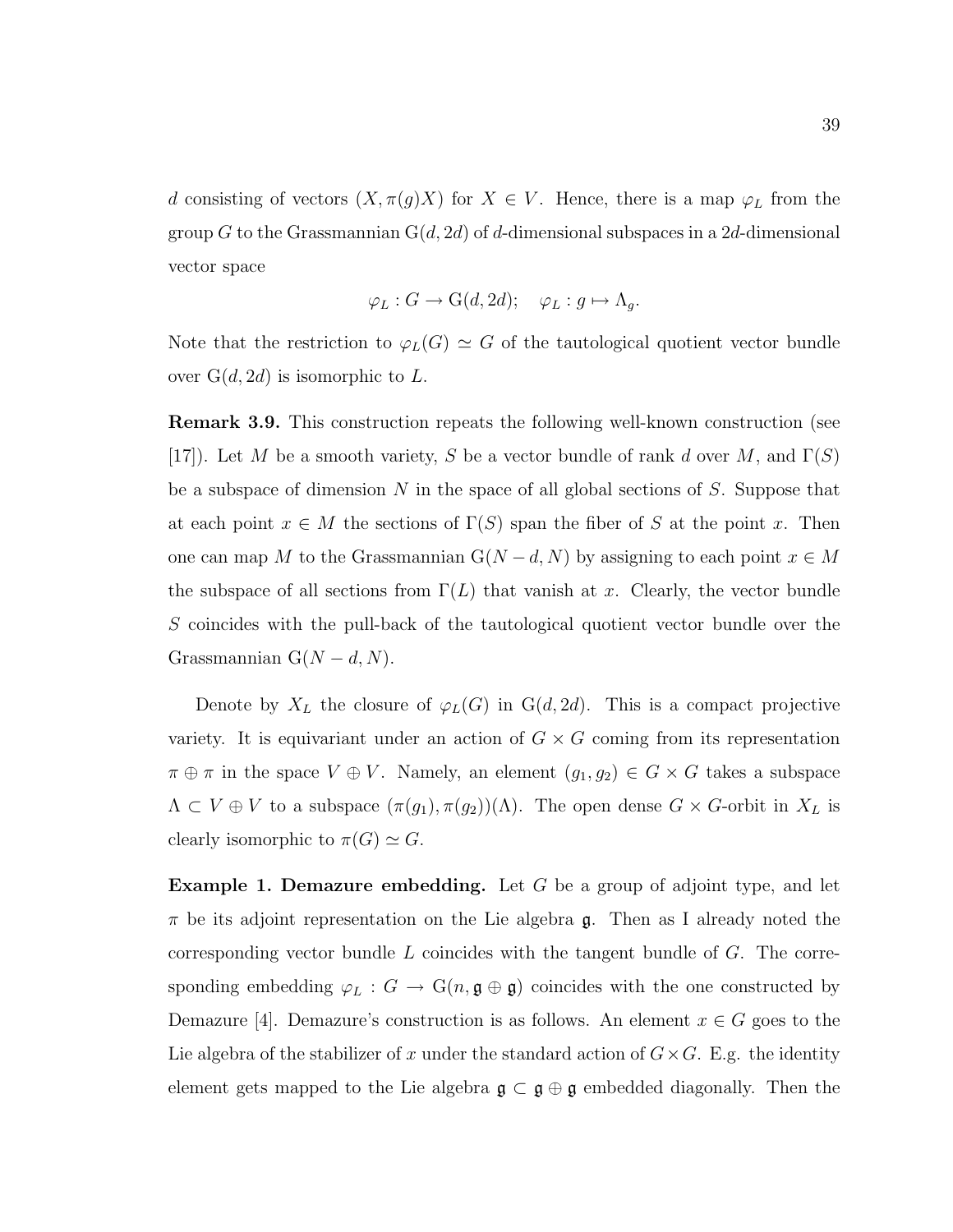conjugation by an element  $(g_1, g_2) \in G \times G$  maps the Lie algebra  $\mathfrak{g} \subset \mathfrak{g} \oplus \mathfrak{g}$  to the Lie algebra of the stabilizer of an element  $g_1g_2^{-1}$ . It is now easy to see that the embedding  $\varphi_L$  and Demazure embedding are the same. The compactification  $X_L$  in this case is isomorphic to the wonderful compactification of  $G$  [4].

**Example 2. a)** Let G be  $GL(V)$  and let  $\pi$  be its tautological representation on a space V of dimension d. Then  $\varphi_L$  is an embedding of  $GL(V)$  into the Grassmannian  $G(d, 2d)$ . Notice that the dimensions of both varieties are the same. Hence, the compactification  $X_L$  coincides with  $G(d, 2d)$ .

b) Take  $SL(V)$  instead of  $GL(V)$  in the previous example. Its compactification  $X_L$  is a hypersurface in the Grassmannian  $G(d, 2d)$  which can be described as follows. Consider the Plücker embedding  $p: G(d, 2d) \to \mathbb{P}(\Lambda^d(V_1 \oplus V_2))$  ( $V_1$  and  $V_2$  are two copies of V). Then  $p(X_L)$  is a special hyperplane section of  $p(G(d, 2d))$ . Namely, the decomposition  $V_1 \oplus V_2$  yields a decomposition of  $\Lambda^d(V_1 \oplus V_2)$  into the direct sum. This sum contains two one-dimensional components  $p(V_1)$  and  $p(V_2)$  (which are considered as lines in  $\Lambda^d(V_1 \oplus V_2)$ ). In particular, for any vector in  $\Lambda^d(V_1 \oplus V_2)$ it makes sense to speak of its projections to  $p(V_1)$  and  $p(V_2)$ . On  $V_1$  and  $V_2$  there are two special n−forms, preserved by  $SL(V)$ . These forms give rise to two 1-forms  $l_1$  and  $l_2$  on  $p(V_1)$  and  $p(V_2)$ , respectively. Consider a hyperplane H in  $\Lambda^d(V_1 \oplus V_2)$ consisting of all vectors v such that the functionals  $l_1, l_2$  take the same values on the projections of v to  $p(V_1)$  and  $p(V_2)$ , respectively. Then it is easy to check that  $p(X_L) = p(G(d, 2d)) \cap \mathbb{P}(H).$ 

Denote by  $L_X$  a restriction to  $X_L$  of the tautological quotient vector bundle  $U_d$ over the Grassmannian G(d, 2d). Assume that  $X_L$  is smooth. Let  $c_1, \ldots, c_d \in H_*(X_L)$ be the subvarieties dual to the Chern classes of  $L_X$ . I will also call them Chern classes.

**Proposition 3.10.** The homology class of the closure of  $\varphi_L(S_i(L))$  in  $X_L$  coincides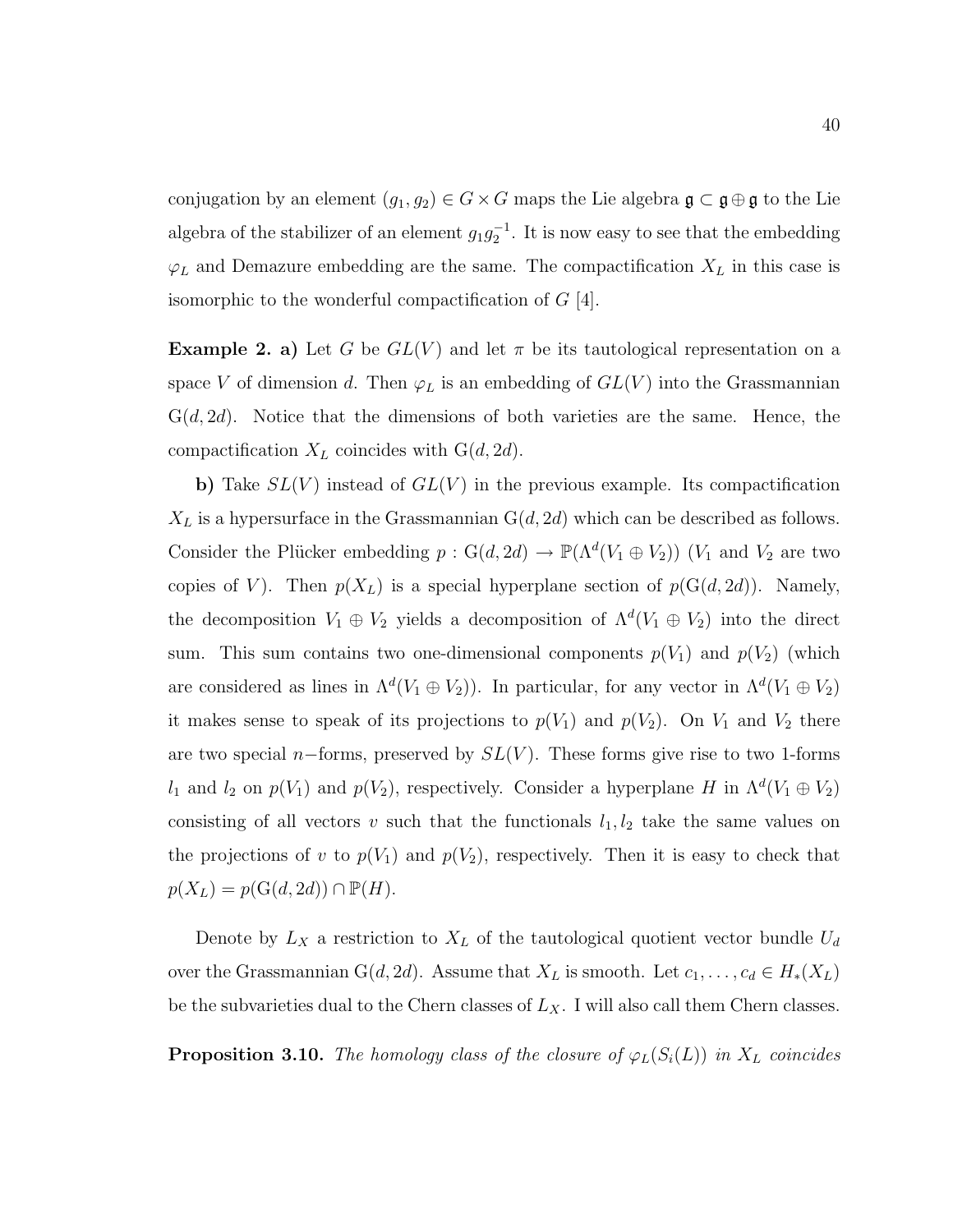with the *i*-th Chern class of  $L_X$ 

$$
[\overline{\varphi_L(S_i(L))}] = c_i(X_L).
$$

*Proof.* The Chern classes of  $L_X$  can be obtained as the intersections of  $X_L$  with the Chern classes of  $U_d$ . The latter have nice representatives  $C_1, \ldots, C_d$  which are the closures of certain Schubert cycles corresponding to any partial flag  $F = \Lambda^1 \subset$  $\ldots \Lambda^d \subset V \oplus V$  (see [17]). Namely,  $C_i$  consists of all subspaces  $\Lambda \in G(d, 2d)$  such that the intersection  $\Lambda \cap \Lambda^{n-i+1}$  is non-trivial, i.e. has the dimension at least 1. For a generic flag F the intersection  $C_i \cap X_L$  is transverse, and hence, it represents the *i*−th Chern class of  $X_L$ . On the other hand,  $C_i \cap \varphi_L(G)$  coincides with  $\varphi_L(S_i(L))$ .  $\Box$ 

Properties of the Chern classes of reductive groups The next lemma computes the dimensions of the Chern classes. It also shows that if the action of  $\pi(G)$ on V is not transitive, then the higher Chern classes automatically vanish. Denote by  $d(\pi)$  the dimension of a generic orbit of  $\pi(G)$  in V. In particular, if  $\pi(G)$  acts transitively on V, then  $d(\pi) = d$ .

**Lemma 3.11.** If  $i > d(\pi)$ , then  $S_i(L)$  is empty, and if  $i \leq d(\pi)$  then the dimension of  $S_i(L)$  is equal to  $n-i$ .

*Proof.* Consider the union  $D \subset V \oplus V$  of all graphs  $\Lambda_g$  for  $g \in G$ . Clearly, D consists of all pairs  $(X, Y) \in V \oplus V$  such that X and Y belong to the same orbit under the action of  $\pi(G)$ . I.e. if G acts transitively on V, then  $D = V \oplus V$ . Thus the codimension of D is equal to the codimension  $d - d(\pi)$  of a generic orbit in V. In my main example, when  $\pi$  is the adjoint representation, the codimension of D is equal to the rank of  $G$ . Note also that  $D$  is conic (i.e. together with each point it contains a line passing through this point and the origin). Since  $\Lambda^{d-i+1}$  is a generic vector subspace, the dimension of  $D \cap \Lambda^{d-i+1}$  equals to  $d(\pi) - i + 1$ , if  $i \leq d(\pi)$ . In particular, if  $i = d(\pi)$ , then  $D \cap \Lambda^{d-i+1}$  consists of several lines whose number is equal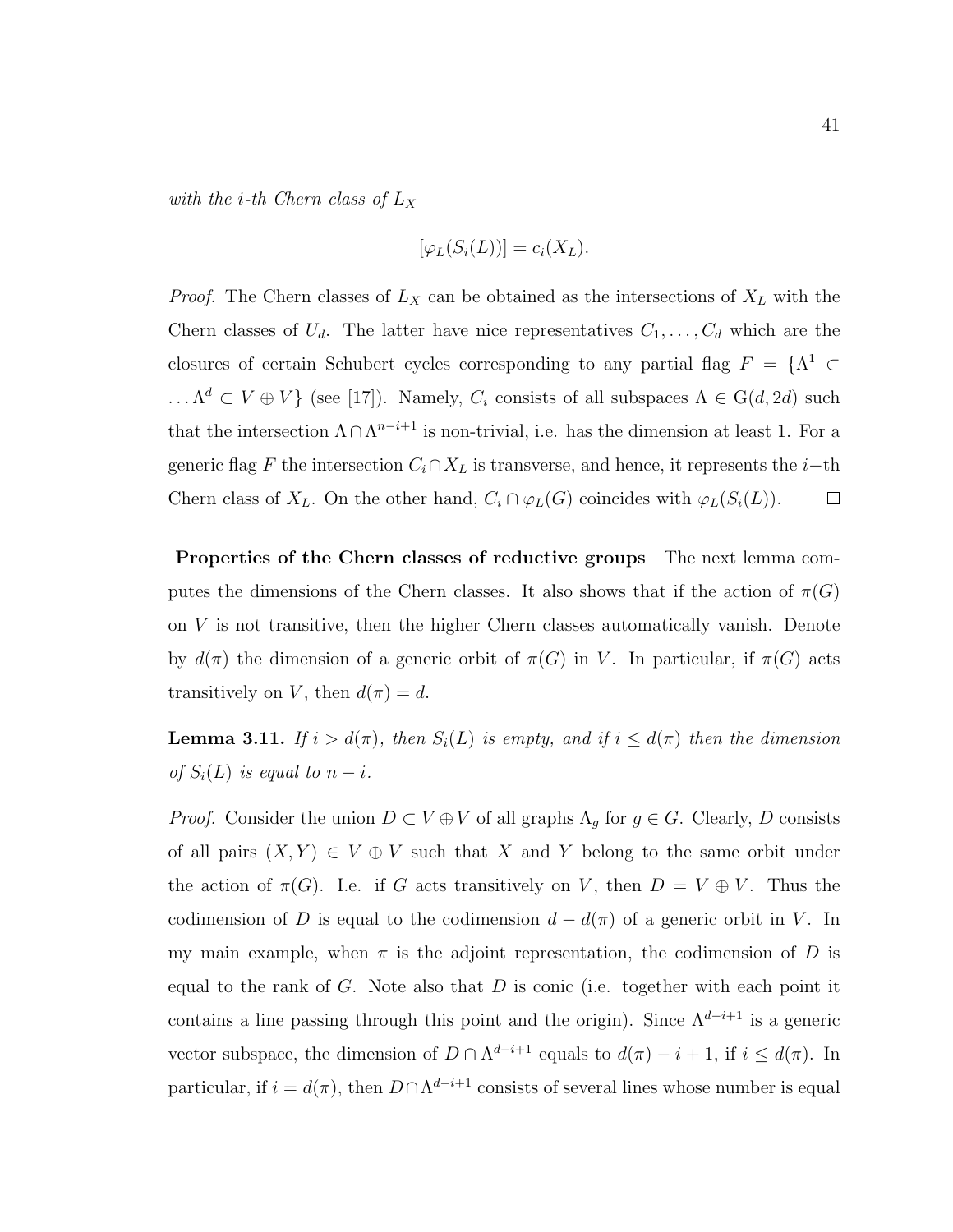to the degree of D. If  $i > d(\pi)$ , then  $D \cap \Lambda^{d-i+1}$  contains only the origin. It follows that if  $i > d(\pi)$ , then  $S_{n-i+1}(L)$  is empty. Consider the case when  $i \leq d(\pi)$ . If g belongs to  $S_i(L)$  but does not belong to  $S_{i+1}(L)$  then there exists exactly one (up to proportionality) element  $A = (X, Y) \in D \cap \Lambda^{d-i+1}$  such that  $A \in \Lambda_g$ . Denote by  $l_A$ the line spanned by  $A$ . Thus there is a map

$$
p: S_i(L) \setminus S_{i+1}(L) \to \mathbb{P}(D \cap \Lambda^{d-i+1}); \quad p: g \mapsto l_A.
$$

The preimage  $p^{-1}(l_A)$  consists of all  $g \in G$  such that  $\pi(g)X = Y$ . Hence, it is isomorphic to the stabilizer of X under the action of  $\pi(G)$ . We get that the dimension of  $S_i(L)$  is equal to dim  $\mathbb{P}(D \cap \Lambda^{d-i+1}) + \dim p^{-1}(l_A) = n - i$ .  $\Box$ 

In fact, the second part of Lemma 3.11 immediately follows from Remark 3.7 combined with Kleiman's transversality theorem as soon as on shows that  $S_i$  is nonempty. However, I gave the above proof because it also implies the following corollary. Denote by  $H \subset G$  the stabilizer of a generic element in V.

**Corollary 3.12.** There exists an open dense subset  $U_i \subset S_i(L)$  such that  $U_i$  admits a fibration with fibers that coincide with the shifts of H. In particular, the last Chern class  $S_{d(\pi)}(L)$  coincides with the disjoint union of several shifts of H. Their number equals to the degree of a generic orbit of  $G$  in  $V$ .

The last statement follows from the fact that the degree of D in  $V \oplus V$  (see the proof of Lemma 3.11) is equal to the degree of a generic orbit of  $G$  in  $V$ .

In particular, let  $L$  be the tangent bundle. Then stabilizer of a generic element in **g** is a maximal torus in G. Hence, the last Chern class  $S_{n-k}(TG)$  is the union of several shifted maximal tori.

Chern classes of equivariant bundles over G retain many properties of the usual Chern classes. These properties are listed below.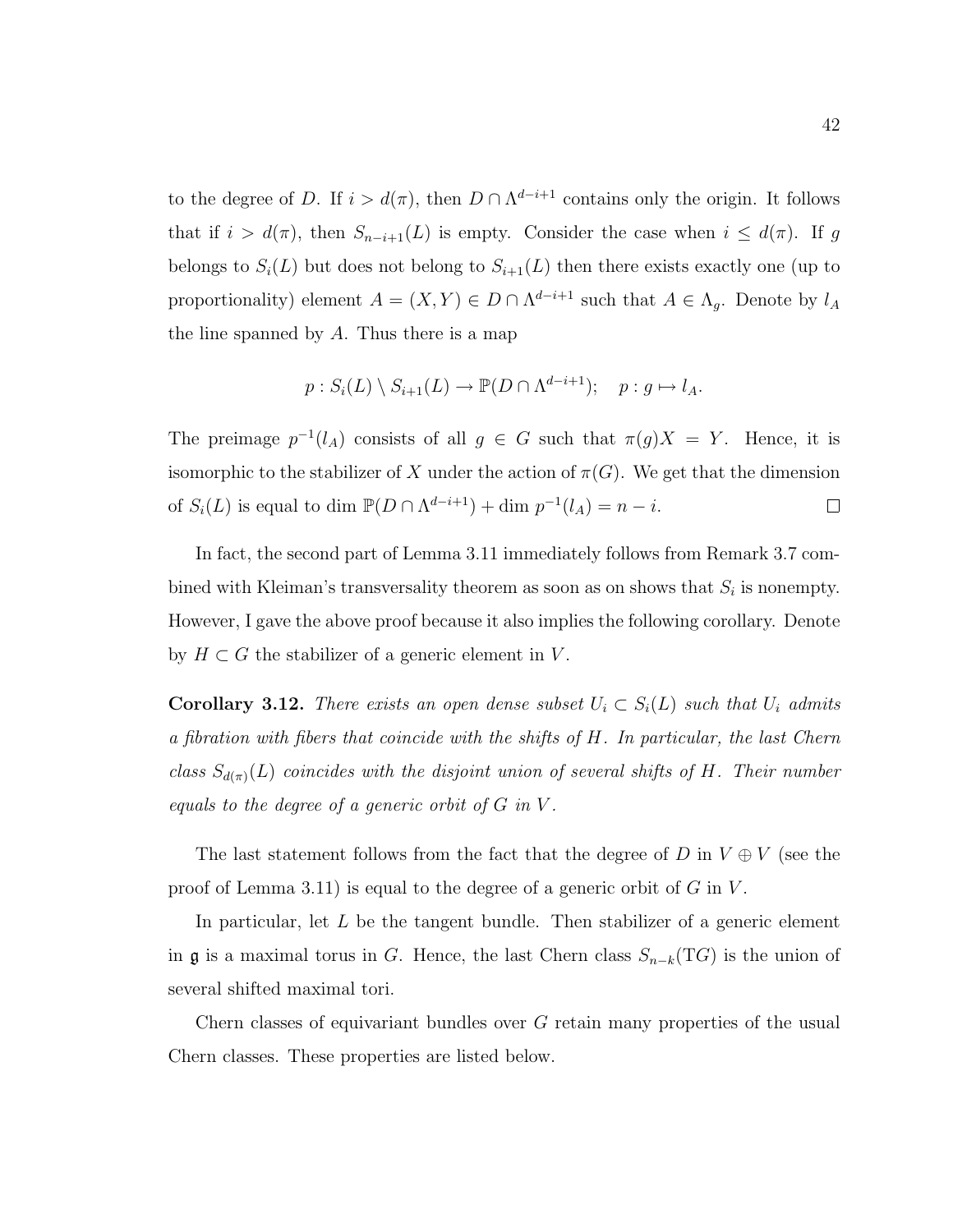- Vanishing. If  $i > d$  then the Chern class  $S_i(L)$  vanishes. As follows from Lemma 3.11 even more precise statement is true. If  $i > d(\pi)$ , then the Chern class  $[S_i(L)]$  vanishes.
- Dimensions. If  $i \leq d(\pi)$ , then the *i*-th Chern class  $[S_i(L)]$  has the codimension i (see Lemma 3.11). In compact situation Definition 1 would rather be a definition of homology cycles dual to the usual Chern classes. The class  $[S_i(L)]$ can also be viewed as a linear functional on  $C^i(G)$ : on each cycle  $Y \in C^*(G)$ of dimension i the Chern class  $S_i(L)$  takes the value  $(S_i(L), Y)$ .

The remaining properties follow directly from the description of the Chern classes given in the proof of Lemma 3.6.

• Pull-back. Let  $\varphi: G_1 \to G_2$  be a homomorphism of two reductive groups  $G_1$  and  $G_2$ , and let L be an equivariant vector bundle on  $G_2$  corresponding to a representation  $\pi$ . The pull-back  $\varphi^* L$  is an equivariant fiber bundle on  $G_1$ corresponding to the representation  $\pi \circ \varphi$ . The Chern classes of L and of  $\varphi^* L$ are related as follows:

$$
[S_i(\varphi^*L)] = \varphi^{-1}[S_i(L)].
$$

In particular, let us apply this formula to the homomorphism  $\pi : G \to \pi(G)$ . We immediately get that if the representation  $\pi : G \to \text{End}(V)$  corresponding to a vector bundle L has a nontrivial kernel, then  $S_i(L)$  are invariant under left and right multiplications by elements of the kernel.

• Line bundles. Suppose that  $L$  has rank 1. Then  $L$  corresponds to a character  $\pi: G \to \mathbb{C}^*$ . The first Chern class of L coincides with the class of a hypersurface  $\{\pi(g) = 1\}.$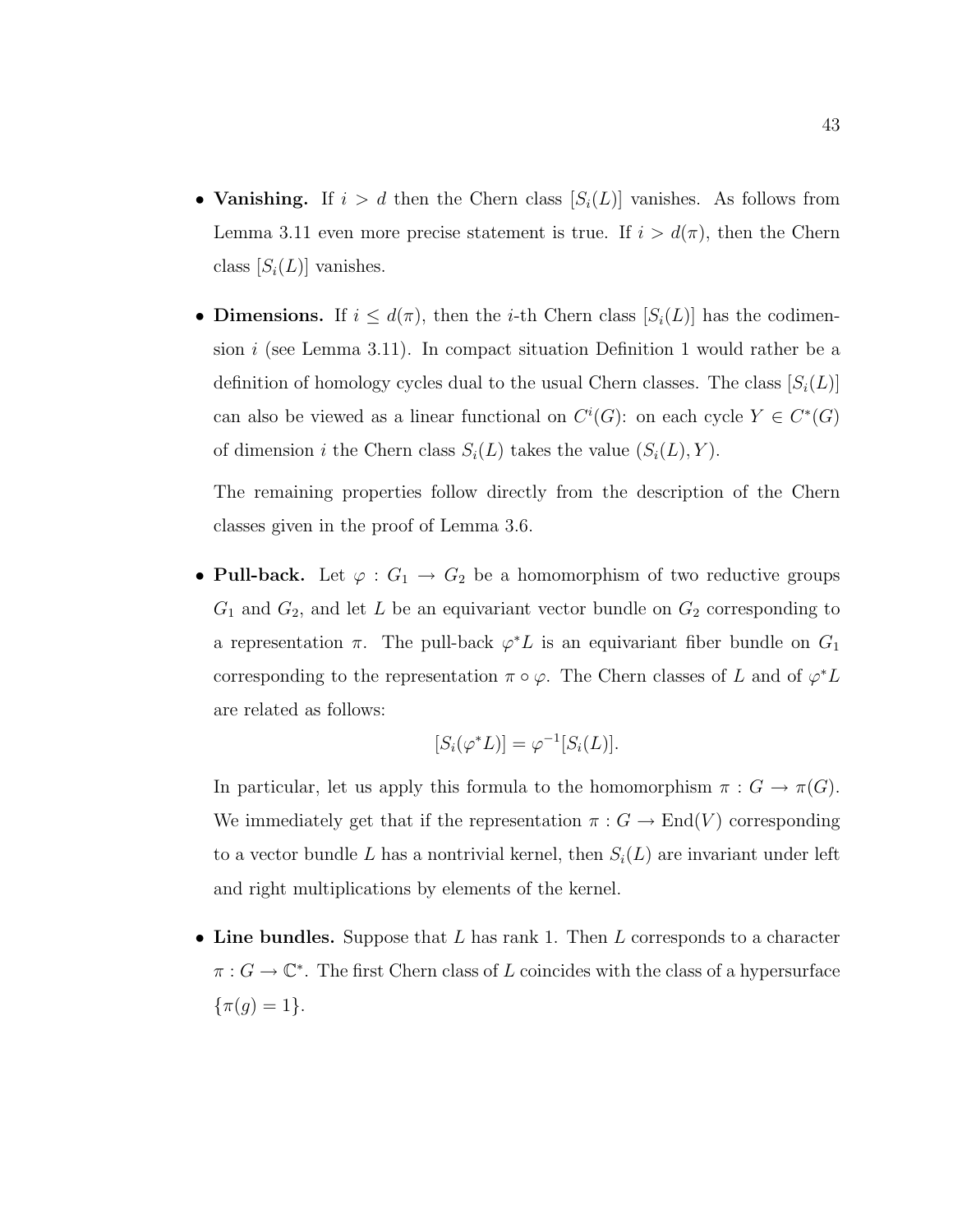### 3.4 Proof of Theorem 3.1 (an adjunction formula)

In this section, I will use only the Chern classes  $S_i = S_i(TG)$  of the tangent bundle.

The proof is a modification of Bernstein's proof of formula (1) in the torus case. I will use the same ideas.

Denote by f a linear functional which defines the hyperplane H, i.e.  $H = \{x \in$  $\text{End}(V) : f(x) = C$  for some constant C. It follows from noncompact Morse theory [18] that  $(-1)^{n-1}\chi(\pi)$  is equal to the number of critical points of f restricted to  $\pi(G)$ (see [22] for the proof of exactly this statement by various methods). Let us express the number of the critical points in terms of the degrees of  $\pi(S_i)$ .

Recall that vector fields  $v_1, \ldots, v_n$  on G were given by the formula  $v_i(g) = X_i g$  – gY<sub>i</sub>. Note that for any representation  $\pi$  of the group G the direct images  $\pi_* v_i$  are well-defined (they are given by the formula  $d\pi(X_i)\pi(g) - \pi(g)d\pi(Y_i)$ , where  $d\pi : \mathfrak{g} \to$  $\text{End}(V)$  is the derived map) and can be straightforwardly extended to the linear vector fields on the whole End(V). Namely, for  $x \in$  End(V) set  $\pi_* v_i(x) = d\pi(X_i)x - x d\pi(Y_i)$ .

Abusing notation I will denote vector fields  $\pi_* v_i$  again by  $v_i$  and will write  $S_i$ instead of  $\pi(S_i)$  during the proof.

Since  $S_1$  has a codimension 1 in G one can always choose a hyperplane H in such a way that all critical points of f restricted to G lie outside  $S_1$ . Clearly, each critical point x satisfy n linear equations of the form  $f(v_i(x)) = 0$ . The converse is also true for points outside  $S_1$ , since at these points vector fields  $v_1, \ldots, v_n$  span the tangent space to G. Denote by  $V_n(f)$  a vector subspace given by the equations  $f(v_i(x)) = 0$ for  $i = 1, \ldots, n$ . It has codimension n. Denote by  $S(f)$  the set of the critical points of the function f restricted to G. We get that  $S(f) = G \cap V_n(f) \setminus S_1 \cap V_n(f)$ . It turns out that if f is generic, then all the intersection points of  $G \cap V_n(f)$  are transverse, and their number equals to the degree of G. Moreover, the following statement is true.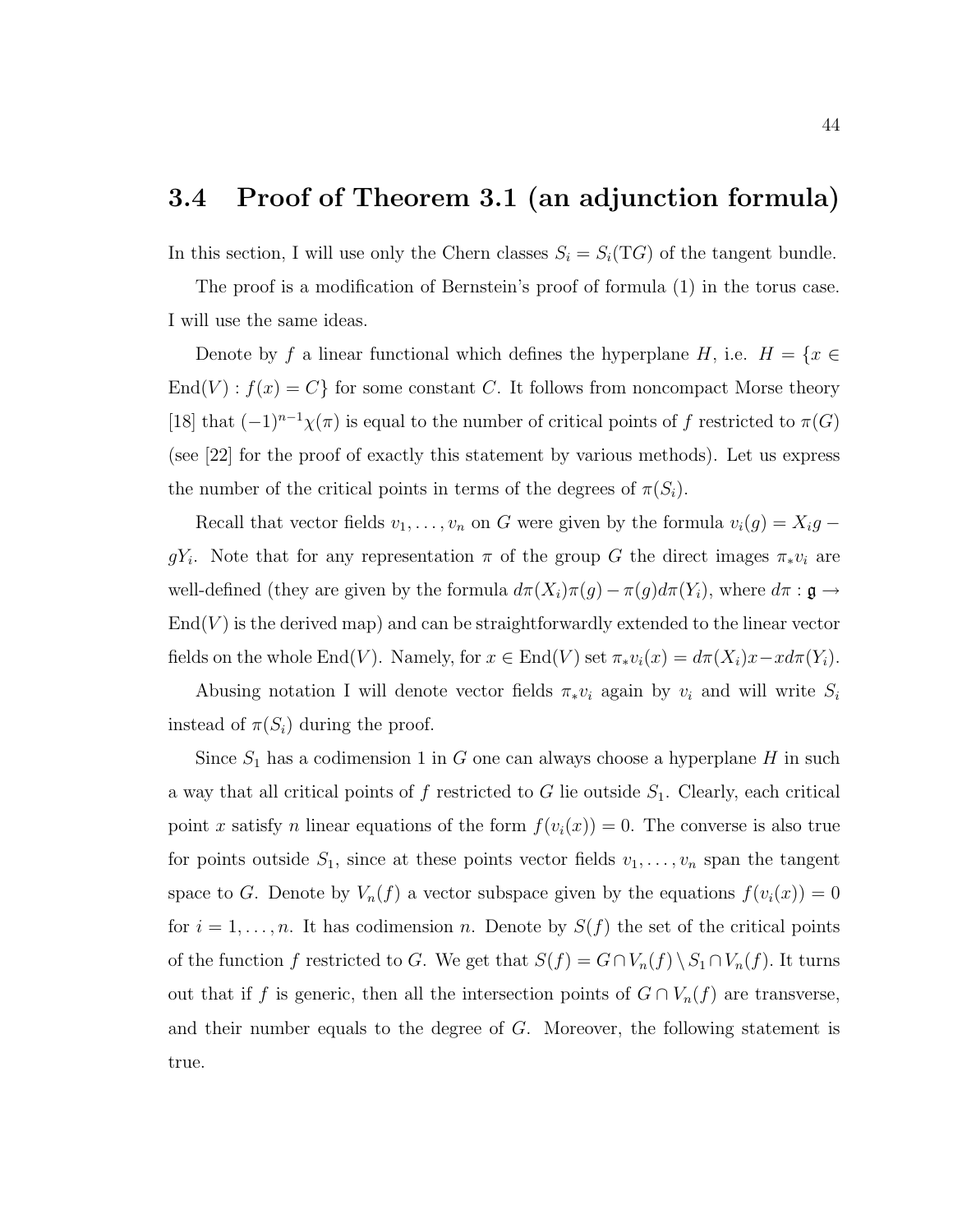**Lemma 3.13.** For  $i = 1, ..., n$  consider a subspace  $V_i(f) \subset End(V)$  of codimension i given by i equations  $f(v_1(x)) = \ldots = f(v_i(x)) = 0$ . If f is generic, then

1)all the intersection points of  $S_{n-i} \cap V_i(f)$  are transverse, and their number equals to the degree of  $S_{n-i}$ ;

2)the intersection  $S_{n-i+2} \cap V_i(f)$  is empty (or in other words, all points of the intersection  $S_{n-i+1} ∩ V_i(f)$  lie outside  $S_{n-i+2}$ .

Postpone the proof of this lemma until the next paragraph. It follows that  $#S(f) = \deg G - \#(S_1 \cap V_n(f)).$  It remains to compute  $\#(S_1 \cap V_n(f)).$  Here we can use the induction argument. Indeed, the second part of Lemma 3.13 immediately implies that the intersection  $S_{n-i+1} \cap V_i(f)$  coincides with the difference  $S_{n-i+1} \cap V_{i-1}(f) \setminus S_{n-i+2} \cap V_{i-1}$ . Thus  $\#(S_1 \cap V_n(f)) = \deg(S_1) - \#(S_2 \cap V_{n-1}(f))$ and we can proceed by induction.

Hence, we proved the following formula

#S(f) = <sup>X</sup><sup>n</sup>−<sup>k</sup> i=0 (−1)<sup>n</sup>−i+1#(S<sup>i</sup> ∩ Vn−i(f)).

By Lemma 3.13 the number  $\#(S_i \cap V_{n-i}(f))$  is equal to  $\deg(S_i)$ . This completes the proof of Theorem 3.1.

**Proof of Lemma 3.13.** First, I consider more general situation. Let  $X \subset W$  be an irreducible closed affine variety in an affine space  $W = \mathbb{C}^N$ , and let  $l_1(x), \ldots, l_m(x)$ be  $m$  linear vector fields on  $W$ . The next proposition is analogous to Lemma 3.13 and holds under condition that vector fields  $l_1, \ldots, l_m$  restricted to X are not too degenerate at infinity. This can be formalized as follows. Denote by  $C_X \subset W$  an asymptotic cone of X, i.e. a conic variety whose projectivization  $\mathbb{P}(C_X) \subset \mathbb{CP}^{N-1}$  coincides with the Zarisky boundary of X in  $\mathbb{CP}^N$ . Denote by  $X_i \subset W$  the *i*-th degeneracy locus of the vector fields  $l_1, \ldots, l_m$ , i.e.  $X_i = \{x \in W :$  $l_1(x), \ldots, l_{m-i+1}(x)$  are linearly dependent}.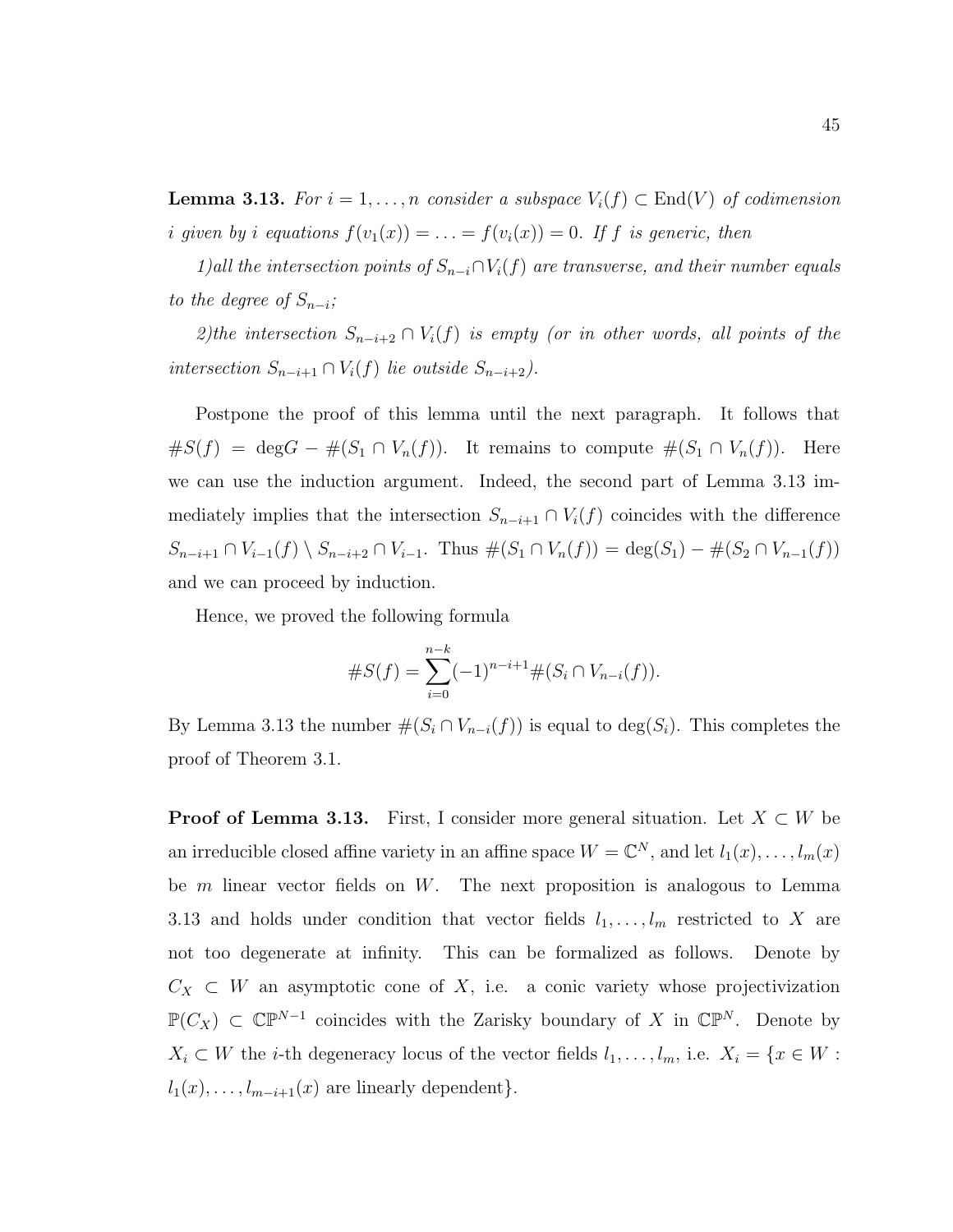Proposition 3.14. Suppose that the following conditions are satisfied:

1)at any point  $x \in X_i \cap X$  the intersection of the tangent spaces  $T_x X_i$  and  $T_x X$ has codimension at least i,

2)the intersection  $X_i \cap C_X$  has codimension at least i in  $C_X$ .

For a generic linear function f on W consider a vector subspace  $V_f \subset \mathbb{CP}^N$  of codimension m given by the equations  $f(l_1(x)) = \ldots = f(l_m(x)) = 0$ . Then

- 1. If dim  $X = m$ , then all intersection points  $X \cap V_f$  are transverse and their number is equal to the degree of  $X: \#(X \cap V_f) = \text{deg}X$ .
- 2. If dim  $X < m$ , then  $X \cap V_f$  is empty.

*Proof.* First, prove that for a generic f the subspace  $V_f$  does not intersect X at infinity, i.e.  $V_f$  intersects the asymptotic cone of X only at the origin. To do this consider the subvariety  $D \subset W^*$  of all linear functions f on W such that  $\mathbb{P}(V_f)$ does intersect  $\mathbb{P}(C_X)$ . It is enough to show that the dimension of D is less than N. Indeed, in this case the complement to  $D$  in  $W^*$  is an open dense subset and for any f from the complement, the subspace  $V_f$  intersects  $C_X$  only at the origin. Let us estimate the dimension of D. Consider a subvariety  $\tilde{D} \subset \mathbb{P}(C_X) \times W^*$  consisting of all pairs  $(z, f)$  such that  $\mathbb{P}(V_f)$  contains z. Then D is the image of  $\tilde{D}$  under its projection onto  $W^*$ . Hence the dimension of D is less than or equal to the dimension of  $\tilde{D}$ . A filtration  $X_m \cap C_X \subset X_{m-1} \cap C_X \subset \ldots \subset X_1 \cap C_X \subset C_X$  induces a filtration on  $\mathbb{P}(C_X)$ . Consider the projection of  $\tilde{D}$  onto  $\mathbb{P}(C_X)$ . The preimage of  $z \in \mathbb{P}((X_i \setminus X_{i+1}) \cap C_X)$  has dimension  $N - m + i$ . Indeed, it coincides with the subspace of  $W^*$  given by the linear system of rank  $m - i$  (which consists of m linear equations  $f(l_1(x)) = \ldots = f(l_m(x)) = 0$ . Thus the dimension of the preimage of  $\mathbb{P}((X_i \setminus X_{i+1}) \cap C_X)$  has dimension at most  $(N - m + i) + (m - i - 1) = N - 1$ . It follows that the dimension of D is at most  $N - 1$ .

Note that exactly the same argument proves the second part of Proposition 3.14.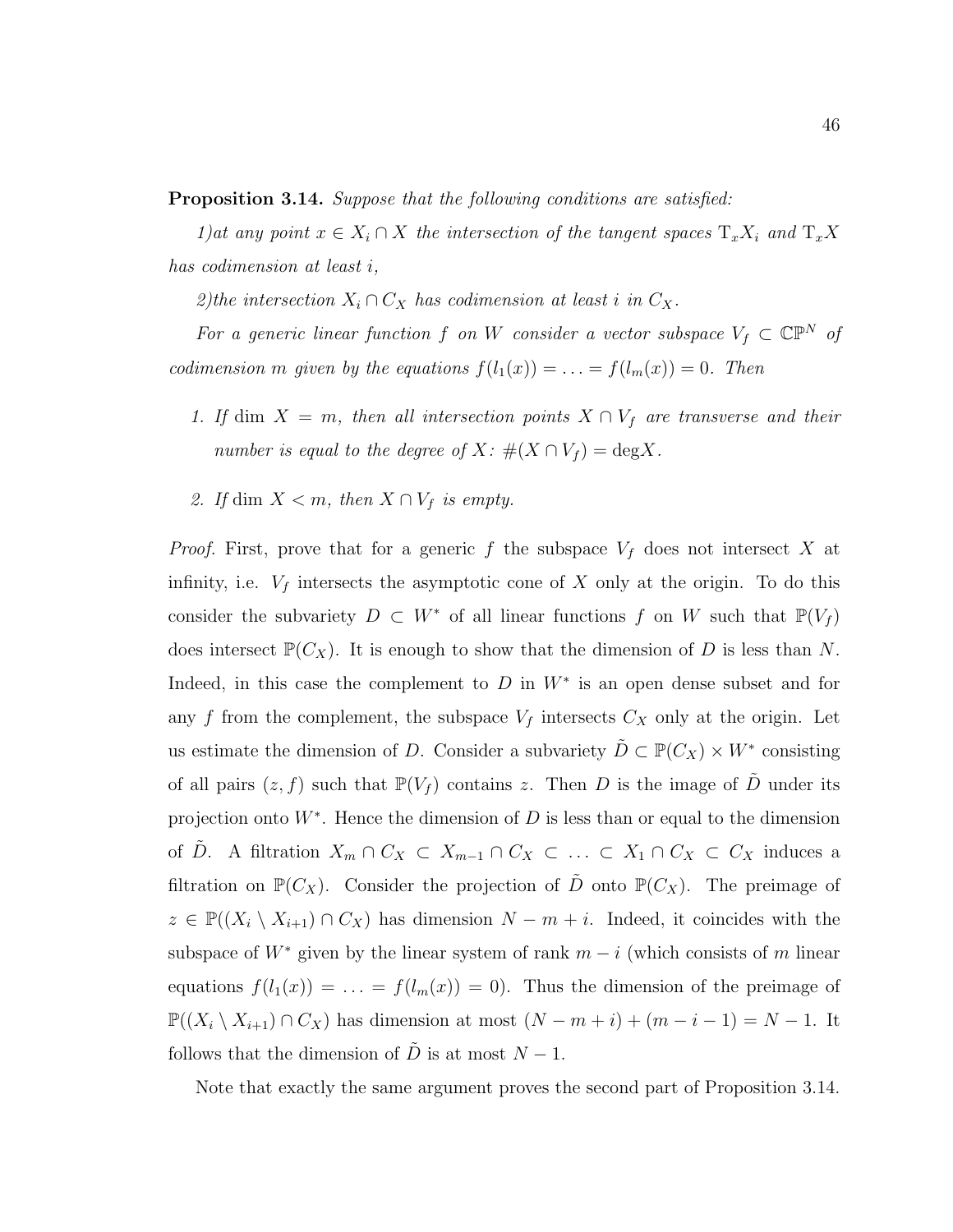It remains to prove that all points of the intersection  $X \cap V_f$  are transverse for a generic f. The first condition of Proposition 3.14 implies that for any point  $x \in X$ the tangent space  $T_x X$  and  $X_i$  intersect each other transversally. Hence, we can apply to  $T_xX$  the first part of Proposition 3.14 and get that for a generic f the subspaces  $T_xX$  and  $V_f$  intersect each other at one point.  $\Box$ 

To complete the proof of Lemma 3.13 apply Proposition 3.14 to  $W = \text{End}(V)$ ,  $X =$  $S_i$  and vector fields  $l_1 = v_1, \ldots, l_{n-i+1} = v_{n-i+1}$ . All we need to show is that the vector fields  $v_1, \ldots, v_n$  and the subvariety  $S_i$  corresponding to them satisfy the nondegeneracy conditions of Proposition 3.14. The first condition follows from the proof of Lemma 3.6 (see the Remark in the proof). The second condition can also be deduced from what we already proved. However, I will give a more direct self-contained proof. It explains why Bernstein's idea works for sums of left- and right-invariant vector fields although it does not work if one takes only left-(or right-)invariant vector fields.

Recall that there is a natural family of deformations of vector fields  $v_1, \ldots, v_n$ parameterized by elements of  $\mathfrak{g} \oplus \mathfrak{g}$ . I will show that a generic perturbation of  $v_1, \ldots, v_n$ inside this family satisfies the second non-degeneracy condition.

Let  $C_{\pi}(S_i)$  be an asymptotic cone of  $S_i \subset \text{End}(V)$ . The asymptotic cone  $C_{\pi}(G)$ of the group itself consists of the finite union of orbits under the standard action of  $G \times G$  on End(V). Note that vector fields  $v_1, \ldots, v_n$  can be any fields coming from this action. Take any point  $x \in C_{\pi}(S_i)$ . Consider its orbit under the standard action. Clearly, any collection of n vectors in the tangent space to the orbit at the point  $x$ can be realized as the values of vector fields  $v_1, \ldots, v_n$  at x. In particular, if x belongs to the intersection of  $C_{\pi}(S_i)$  with an orbit of codimension less than or equal to i, then one can perturb  $v_1, \ldots, v_{n-i+1}$  in such a way that they still be linearly dependent but  $v_1, \ldots, v_{n-i}$  will not. Hence, the point x belongs to  $C_\pi(S_i)$ , but does not belong to  $C_{\pi}(S_{i+1})$ . Since the number of orbits is finite, it follows that the codimension of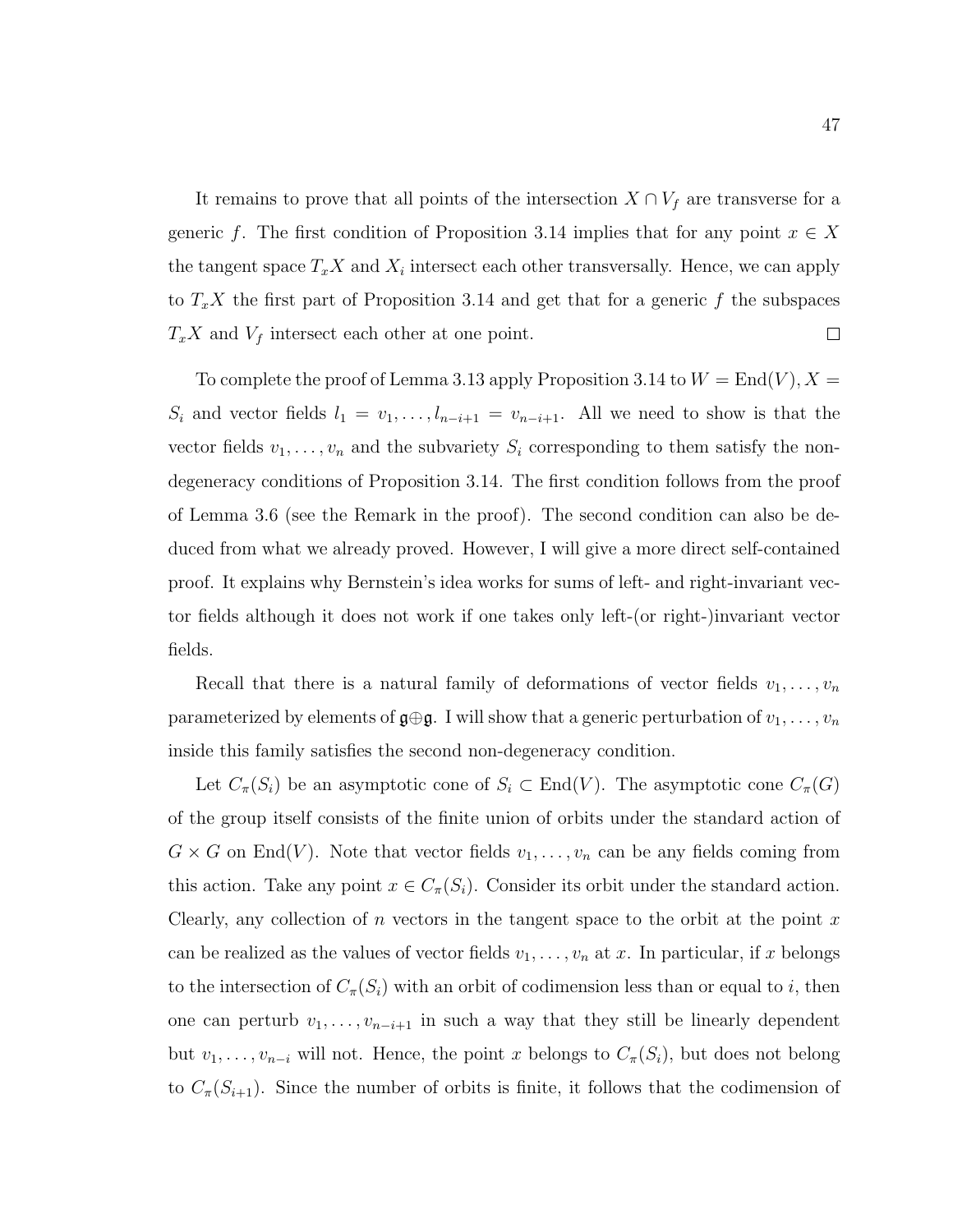$C_{\pi}(S_{i+1})$  in  $C_{\pi}(S_i)$  is at least 1.

To get the second part of Lemma 3.13 apply Proposition 3.14 to  $S_i$  and  $n-i+1$ vector fields  $v_2, \ldots, v_{n-i+2}$ . Perturbing the last vector field  $v_{n-i+2}$  we can make these vector fields linearly independent at a generic point of  $S_i$  without changing  $S_i$ .

#### 3.5 Degree of the first and of the last Chern classes

Computing the Euler characteristic  $\chi(\pi)$  of a generic hyperplane section we have expressed it via the degrees of the Chern classes  $S_i$ . The next question is how to compute these degrees. That means to compute the intersection index of  $\pi(S_i)$  with  $n-i$ generic hyperplane sections corresponding to the representation  $\pi$ . If  $S_i$  is a complete intersection of generic hyperplane sections corresponding to some representations of G, then the answer to this question is given by the Brion-Kazarnovskii formula. In this section, I will prove that this is the case for  $S_1$ . I can also compute the degree of the last Chern class  $S_{n-k}$ , because  $S_{n-k}$  is the union of several maximal tori (see Corollary 3.12). There is a hope that an explicit answer can be obtained for the other  $S_i$  as well.

It follows from the proof of Lemma 3.6 (see Remark 3.7) that  $S_1 \subset G$  is given by the equation  $det(\text{Ad}(g)-A) = 0$  for a generic  $A \in \text{End}(\mathfrak{g})$ . The function  $det(\text{Ad}(g)-A)$ A) is a linear combination of matrix elements corresponding to all exterior powers of the adjoint representation. Hence, the equation of  $S_1$  is the equation of a hyperplane section corresponding to the sum of all exterior powers of the adjoint representation. Denote this representation by  $\sigma$ . It is easy to check that the weight polytope  $P_{\sigma}$ coincides with the weight polytope of the irreducible representation  $\theta$  with the highest weight  $2\rho$  (here  $\rho$  is the sum of all fundamental weights). Hence, the degree of  $S_1$ can be computed by Brion-Kazarnovskii formula [2, 23] for the representations  $\theta$  and  $\pi$ . It remains to prove that  $S_1$  is generic, which means that the closure of  $S_1$  in  $X_{\sigma}$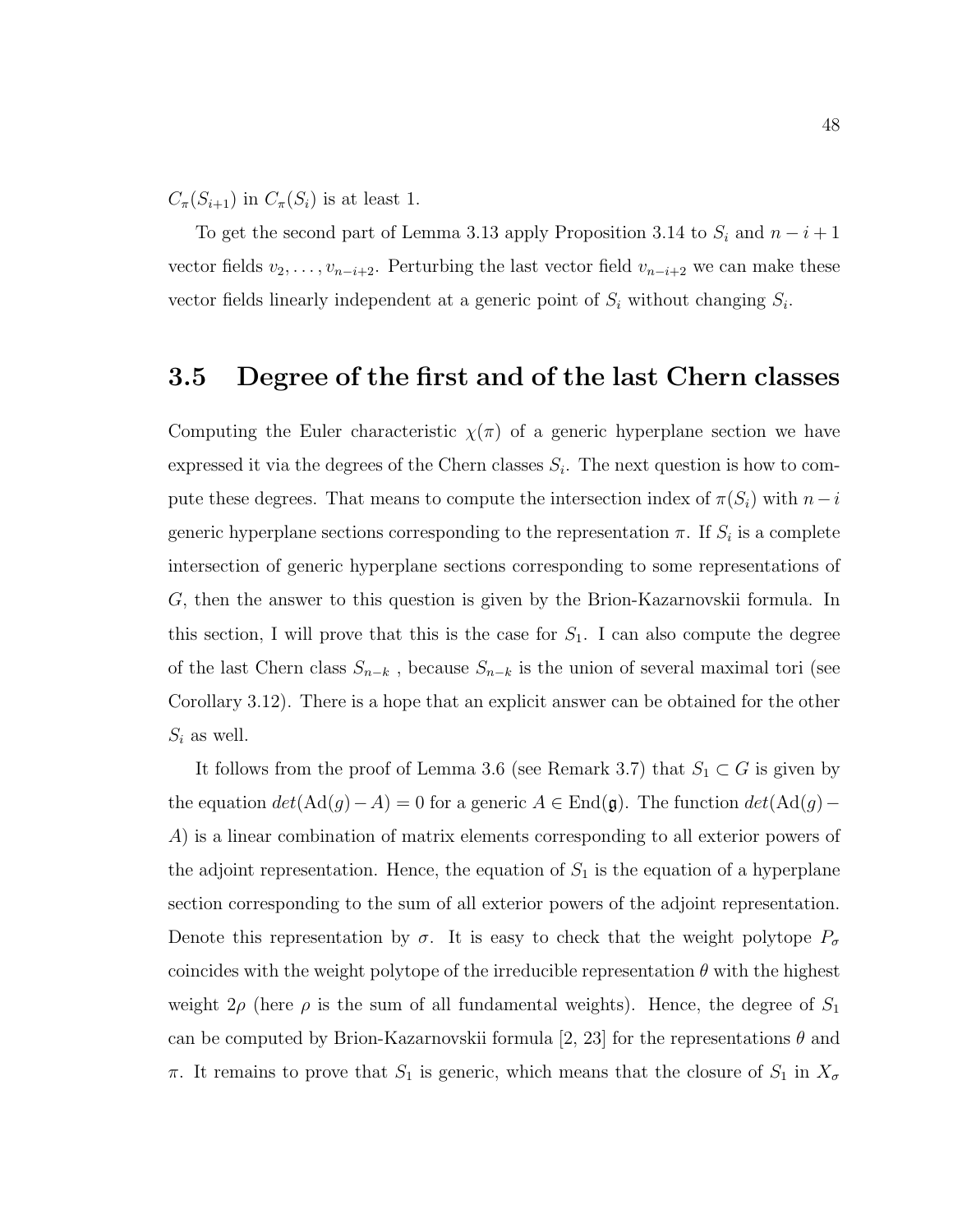intersects all  $G \times G$ -orbits by subvarieties of codimension at least 1. The Remark after Lemma 3.6 implies that this is true for the wonderful compactification, and  $X_{\sigma}$ is isomorphic to the wonderful compactification by Theorem 3.2 (since  $P_{\sigma} = P_{\theta}$ ).

The last Chern class  $S_{n-k}$  is the disjoint union of maximal tori. Their number is equal to the degree of a generic adjoint orbit in  $\mathfrak{g}$ . The latter is equal to the order of the Weyl group W. Denote by  $[T]$  the class of a maximal torus in the ring of conditions  $C^*(G)$ . Then the following identity holds in  $C^*(G)$ :

$$
[S_{n-k}] = |W|[T].
$$

The degree of  $\pi(T)$  can be computed using the formula of D.Bernstein, Khovanskii and Koushnirenko [24].

### 3.6 Examples

 $\mathbf{G} = \mathbf{SL}_2(\mathbb{C})$ . Consider a tautological embedding of G, namely,  $G = \{(a, b, c, d) \in$  $\mathbb{C}^4$  :  $ad - bc = 1$ . Since the dimension of G is 3 and the rank is 1, then by Lemma 3.11 we get that there are only two nontrivial Chern classes:  $S_1$  and  $S_2$ . Let us apply the results of the preceding section to find them. The first  $S_1$  is a generic hyperplane section corresponding to the second symmetric power of the tautological representation, i.e. to the representation  $SL_2(\mathbb{C}) \to SO_3(\mathbb{C})$ . In other words, it is the intersection of  $SL_2(\mathbb{C})$  with a quadric in  $\mathbb{C}^4$ . The second Chern class  $S_2$  (which is also the last one in this case) is the union of two shifted maximal tori.

Let  $\pi$  be a faithful representation of  $SL_2(\mathbb{C})$ . It is the sum of irreducible representations of  $SL_2$ . Any irreducible representation of  $SL_2$  is isomorphic to the *i*−th symmetric power of the tautological representation for some i. Its weight polytope is a line segment  $[-i, i]$ . Hence the weight polytope of  $\pi$  is the line segment  $[-n, n]$ where n is the greatest exponent of symmetric powers occurring in  $\pi$ . Then matrix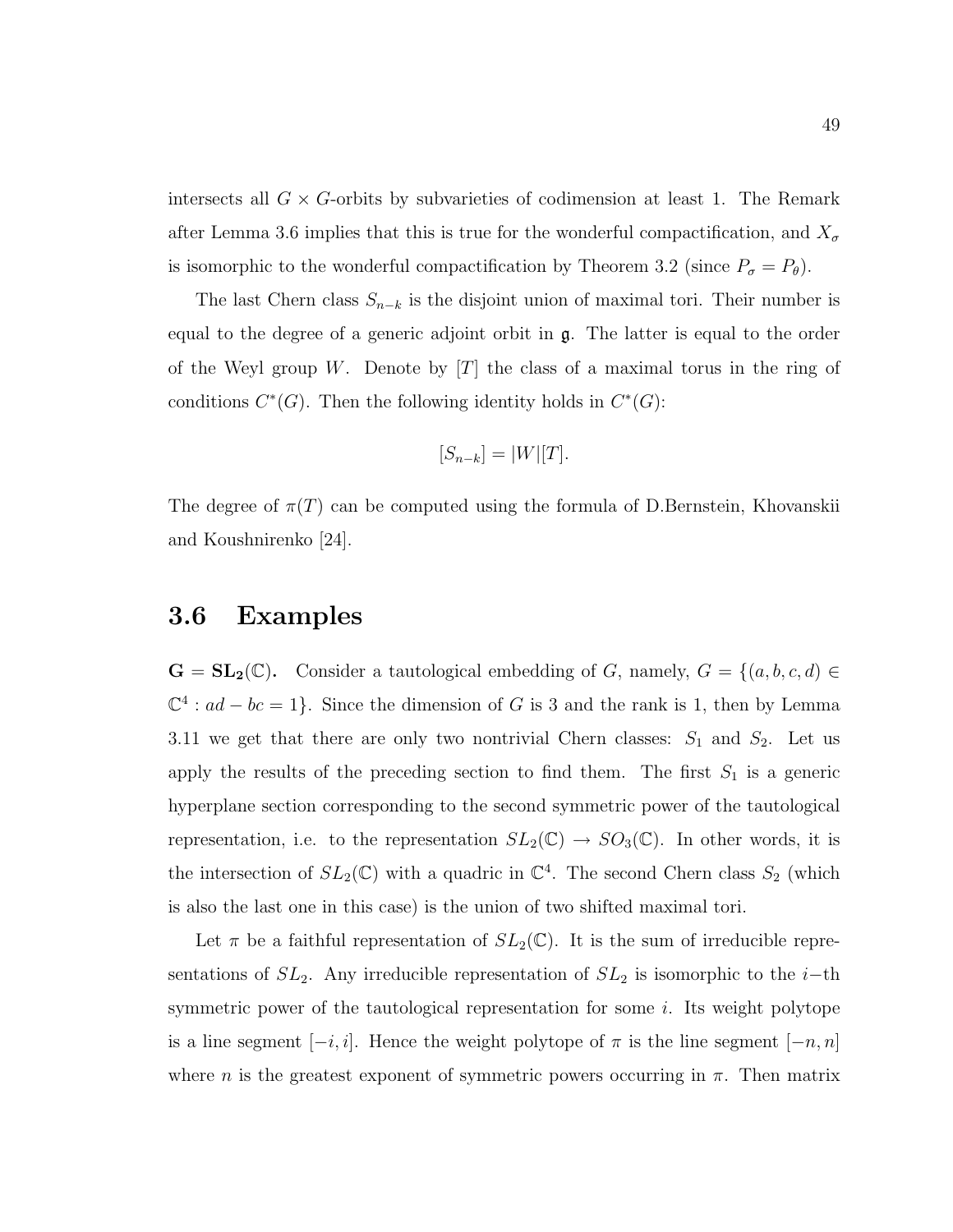elements of  $\pi$  are polynomials in  $a, b, c, d$  of degree n. In this case, it is easy to compute the degrees of the subvarieties  $G, S_1$  and  $S_2$  by Bezout theorem. One gets deg  $\pi(G) = 2n^3$ , deg  $\pi(S_1) = 4n^2$ , deg  $\pi(S_2) = 4n$ . Thus the Euler characteristic  $\chi(\pi)$  is equal to  $2n^3 - 4n^2 + 4n$ . This answer was first obtained by K.Kaveh who used different methods [22].

If  $\pi$  is not faithful, i.e.  $\pi(SL_2(\mathbb{C})) = SO_3(\mathbb{C})$ , then clearly,  $\chi(\pi)$  is two times smaller and equal to  $n^3 - 2n^2 + 2n$ .

 $\mathbf{G} = (\mathbb{C}^*)^n$  is a complex torus. In this case, all left-invariant vector fields are also right-invariant since the group is commutative. Hence, they are linearly independent at any point of  $G = (\mathbb{C}^*)^n$  as long as their values at the identity are linearly independent. It follows that all subvarieties  $S_i$  are empty, and the only one term in the right hand side of formula (2) is left

$$
\chi(\pi) = (-1)^{n-1} \deg \pi(G).
$$

This is exactly the formula proved by D.Bernstein, A.Khovanskii and A.Koushnirenko [24].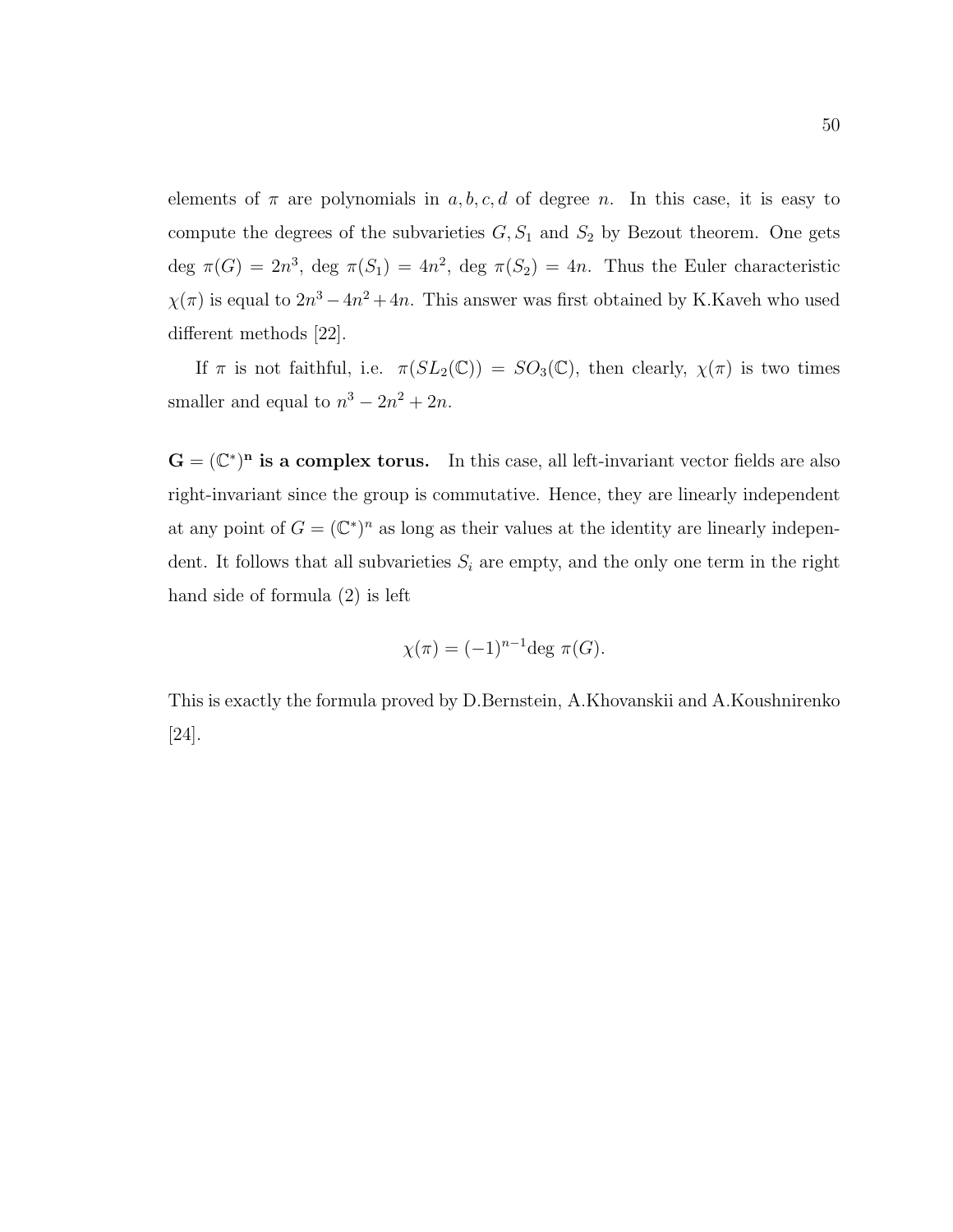## Bibliography

- [1] A. BRAVERMAN, On Euler characteristic of equivariant sheaves, Adv. Math. 179, No.1 (2003), 1-6
- [2] Michel Brion, Groupe de Picard et nombres caracteristiques des varietes spheriques, Duke Math J. 58, No.2 (1989), 397-424
- [3] C. De Concini, Equivariant embeddings of homogeneous spaces, Proceedings of the International Congress of Mathematicians (Berkeley, California, USA, 1986), 369-377
- [4] C. DE CONCINI AND C. PROCESI, Complete symmetric varieties I, Lect. Notes in Math. 996, Springer, 1983
- [5] C. De Concini and C. Procesi, Complete symmetric varieties II Intersection theory, Advanced Studies in Pure Mathematics 6 (1985), Algebraic groups and related topics, 481-513
- [6] S. EVENS, I. MIRKOVIĆ, *Characteristic cycles for the loop Grassmannian and nilpotent orbits*, Duke Math. J. 97, No.1 (1999), 109-126.
- [7] J. FRANECKI, The Gauss map and Euler characteristic on algebraic groups, Thesis, Northwestern University, Evanston, Illinois, 1998.
- [8] J. Franecki, M. Kapranov, The Gauss map and a noncompact Riemann-Roch formula for constructible sheaves on semiabelian varieties, Duke Math. J. 104, No.1 (2000),171-180.
- [9] W. Fulton, R. MacPherson, Categorical framework for the study of singular spaces, Mem. Amer. Math. Soc. 31 no. 243 (1981).
- [10] W. FULTON, *Intersection theory*, Springer, 1984
- [11] O. GABBER, F. LOESER, Faisceaux pervers l-adiques sur un tore, Duke Math. J. 83, No.3 (1996), 501-606.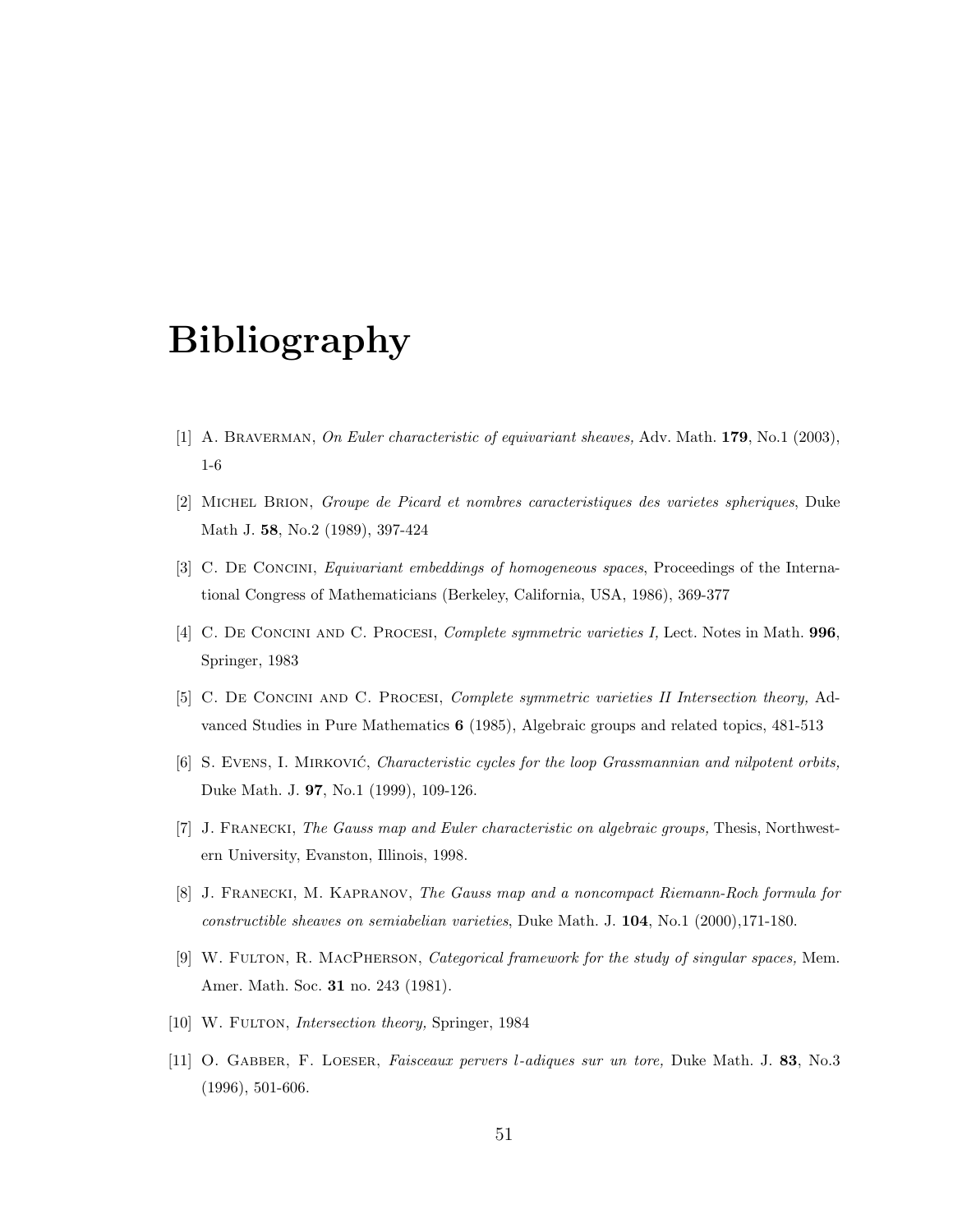- [12] I.M. Gelfand, M.M. Kapranov, V.A. Vassiliev, General hypergeometric functions on complex Grassmannians, Functional Anal. Appl. 21 No.1 (1987), 19-31
- [13] I.M. GELFAND, M.M. KAPRANOV, A.V. ZELEVINSKY, *Hypergeometric functions and toric* varieties, Functional Anal. Appl. 23 No. 2 (1989), 94-106
- [14] I.M. GELFAND, M.M. KAPRANOV, A.V. ZELEVINSKY, Generalized Euler integrals and Ahypergeometric functions, Adv. Math. 84 (1990), 255-271
- [15] V. Ginsburg, Characteristic varieties and vanishing cycles, Invent. Math. 84 (1986), 327-402.
- [16] M. Goresky, R. MacPherson, Stratified Morse theory, Springer, 1986.
- [17] P. GRIFFITHS, J. HARRIS, *Principles of algebraic geometry*, Pure and Applied Mathematics, Wiley-Interscience [John Wiley & Sons], New York, 1978
- [18] M. Goresky and R. MacPherson Intersection homology II, Invent. Math. 71 (1983), 77-129
- [19] M. Kapranov, A characterization of A-discriminantal hypersurfaces in terms of the logarithmic Gauss map, Math. Ann. 290 (1991), 277-285
- [20] M. Kapranov, Hypergeometric functions on reductive groups, Integrable systems and algebraic geometry (Kobe/Kyoto, 1997), 236–281, World Sci. Publishing, River Edge, NJ, 1998.
- [21] M. KASHIWARA, P. SCHAPIRA, Sheaves on manifolds, Springer, 1990.
- [22] KIUMARS KAVEH, Morse theory and the Euler characteristic of sections of spherical varieties, Thesis, University of Toronto, Toronto, Ontario, 2002 math.AG/0112064
- [23] B.Ya. Kazarnovskii, Newton polyhedra and the Bezout formula for matrix-valued functions of finite-dimensional representations, 21 No. 4 (1987), 319–321
- [24] A.G. Khovanckii, Newton polyhedra, and the genus of complete intersections, Functional Anal. Appl. 12, no. 1 (1978), 38–46
- [25] A. Khovanskii, A. Pukhlikov, Integral transforms based on Euler charcteristic and their applications, Integral Transforms and Special functions, 1, No.1 (1993), 19-26.
- [26] V. KIRITCHENKO, A Gauss-Bonnet theorem for constructible sheaves on reductive groups, Mathematical Research Letters 9, No.6 (2002), 791-800
- [27] V. KIRITCHENKO, The monodromy group of generalized hypergeometric equations, Diploma, Independent University of Moscow, Moscow, 2001 [In Russian]